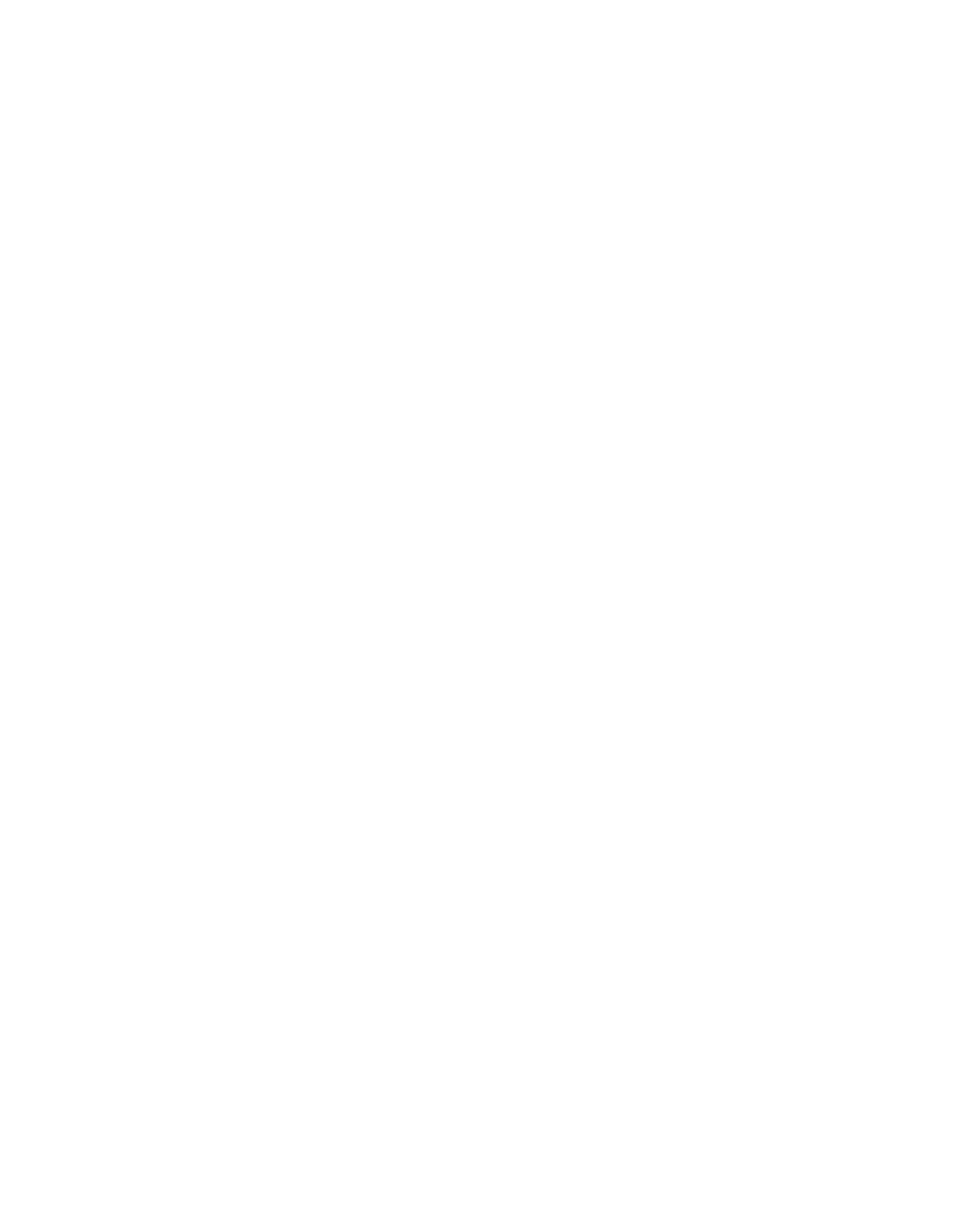# **SUBSTITUTE HOUSE BILL 1268** \_\_\_\_\_\_\_\_\_\_\_\_\_\_\_\_\_\_\_\_\_\_\_\_\_\_\_\_\_\_\_\_\_\_\_\_\_\_\_\_\_\_\_\_\_\_\_

\_\_\_\_\_\_\_\_\_\_\_\_\_\_\_\_\_\_\_\_\_\_\_\_\_\_\_\_\_\_\_\_\_\_\_\_\_\_\_\_\_\_\_\_\_\_\_

Passed Legislature - 1991 Regular Session

# **State of Washington 52nd Legislature 1991 Regular Session**

**By** House Committee on Appropriations (originally sponsored by Representatives Spanel, Silver, Hine, Forner, Paris, May, P. Johnson, Winsley, Zellinsky, Hochstatter, Nealey, Wynne, Edmondson, Bowman, D. Sommers, Brumsickle, Betrozoff, Wood, Miller, Ballard, Tate, McLean, Jacobsen, Nelson, Jones, Wineberry, Pruitt, Dellwo, R. Johnson, Ogden, Bray, Roland and Basich; by request of Joint Committee on Pension Policy).

Read first time February 21, 1991.

 AN ACT Relating to granting whole and partial retirement service credit; amending RCW 41.32.010, 41.32.013, 41.32.765, 41.40.010, 41.40.185, 41.40.235, 41.40.450, 41.40.620, 41.40.630, 41.26.030, 41.26.090, 41.26.100, 41.26.160, and 41.26.430; adding a new section to chapter 41.50 RCW; creating new sections; providing effective dates; and declaring an emergency.

7 BE IT ENACTED BY THE LEGISLATURE OF THE STATE OF WASHINGTON:

8 NEW SECTION. **Sec. 1.** The legislature finds:

 (1) There is a dichotomy in the provision of service credit within the major two retirement systems of the state. Within plan I of the public employees' retirement system, credit is given in whole months upon completing seventy hours per month. Within plan I of the teachers' retirement system, full annual service credit is given for full-time employment of four-fifths or more of a school year and partial annual service credit is given for employment of less than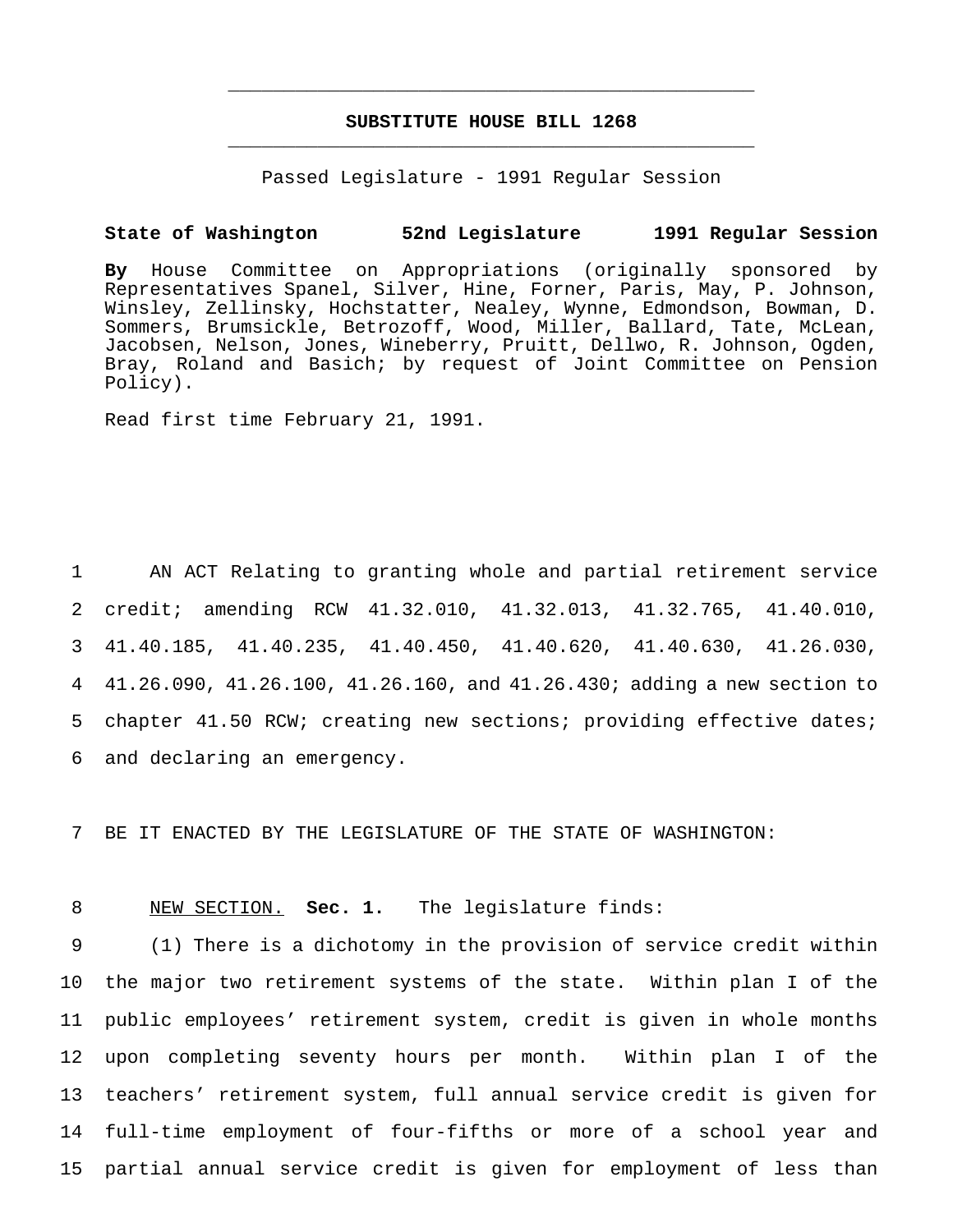four-fifths of a school year but more than twenty days in a school year. Plan II of both the public employees' and teachers' retirement systems' full monthly service credit is based on completing ninety hours in each month.

 (2) There is an expressed interest by public employers in encouraging job-sharing or tandem positions wherein two persons perform one job. This is seen as opening up job opportunities for those persons who have family responsibilities prohibiting full-time employment.

 NEW SECTION. **Sec. 2.** A new section is added to chapter 41.50 RCW to read as follows:

The legislature sets forth as retirement policy and intent:

 (1) The retirement systems of the state shall provide similar benefits wherever possible.

 (2) Persons hired into eligible positions shall accrue service credit for all service rendered.

 (3) The calculation of benefits shall be done in such a manner as to prevent the arithmetic lowering of benefits.

 (4) Liberalization of the granting of service credit shall not jeopardize part-time employment of retirees in ineligible positions.

 **Sec. 3.** RCW 41.32.010 and 1990 c 274 s 2 are each amended to read as follows:

 As used in this chapter, unless a different meaning is plainly required by the context:

 (1)(a) "Accumulated contributions" for persons who establish membership in the retirement system on or before September 30, 1977, means the sum of all regular annuity contributions with regular interest thereon.

SHB 1268.SL p. 2 of 46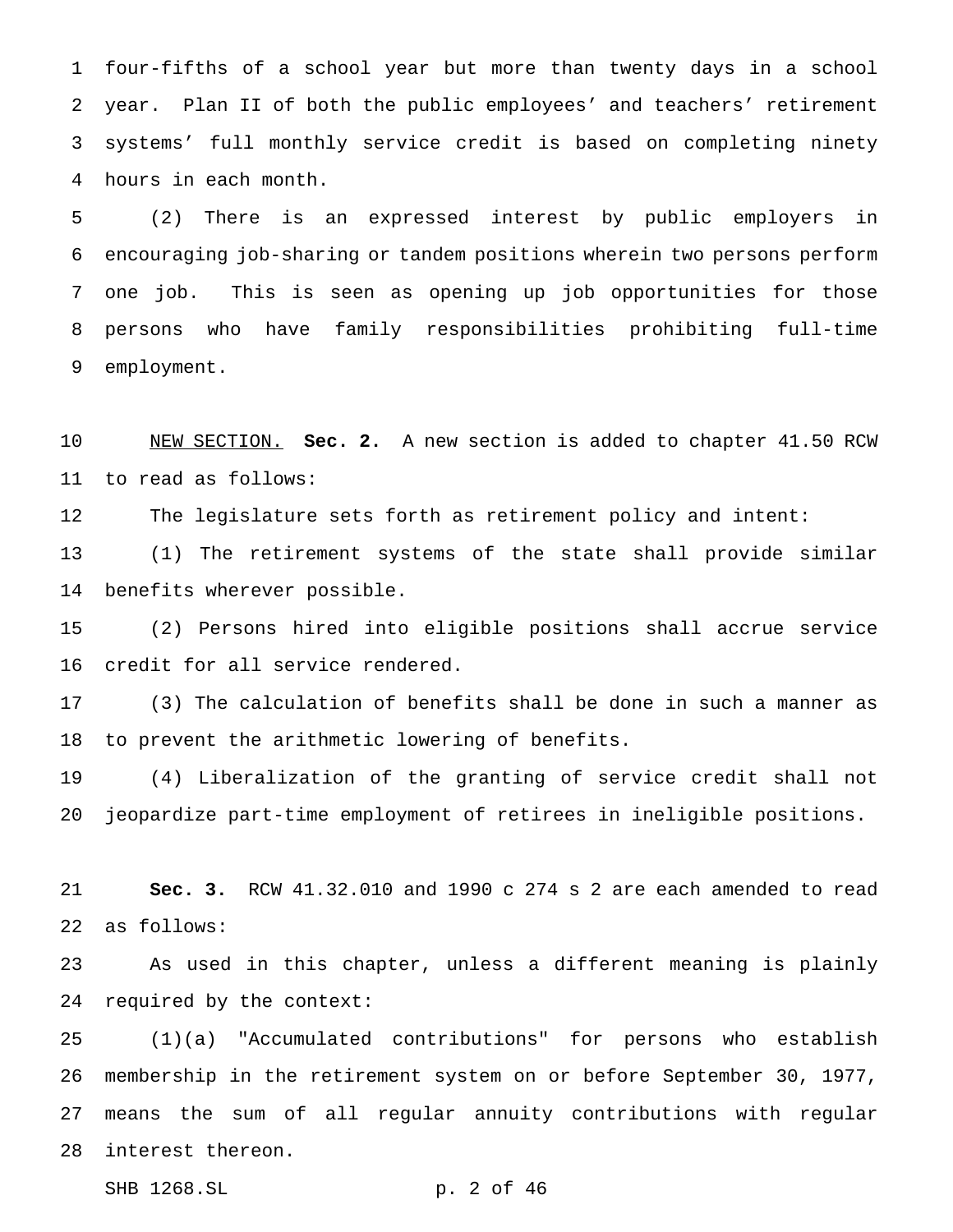(b) "Accumulated contributions" for persons who establish membership in the retirement system on or after October 1, 1977, means the sum of all contributions standing to the credit of a member in the member's individual account together with the regular interest thereon.

 (2) "Actuarial equivalent" means a benefit of equal value when computed upon the basis of such mortality tables and regulations as shall be adopted by the director and regular interest.

 (3) "Annuity" means the moneys payable per year during life by reason of accumulated contributions of a member.

 (4) "Annuity fund" means the fund in which all of the accumulated contributions of members are held.

 (5) "Annuity reserve fund" means the fund to which all accumulated contributions are transferred upon retirement.

 (6)(a) "Beneficiary" for persons who establish membership in the retirement system on or before September 30, 1977, means any person in receipt of a retirement allowance or other benefit provided by this chapter.

 (b) "Beneficiary" for persons who establish membership in the retirement system on or after October 1, 1977, means any person in receipt of a retirement allowance or other benefit provided by this chapter resulting from service rendered to an employer by another person.

 (7) "Contract" means any agreement for service and compensation between a member and an employer.

 (8) "Creditable service" means membership service plus prior service for which credit is allowable. This subsection shall apply only to persons who establish membership in the retirement system on or before September 30, 1977.

 (9) "Dependent" means receiving one-half or more of support from a member.

p. 3 of 46 SHB 1268.SL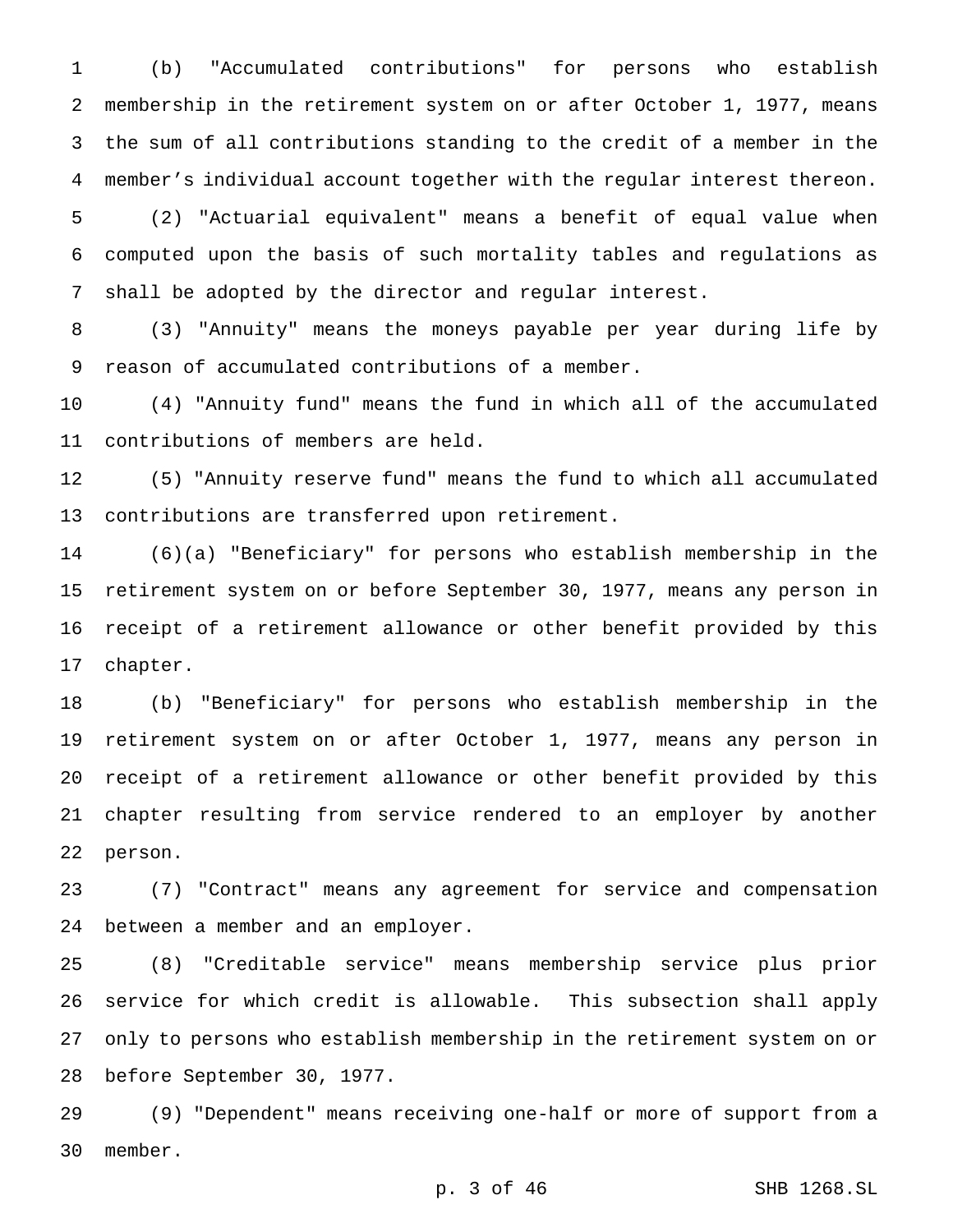(10) "Disability allowance" means monthly payments during disability. This subsection shall apply only to persons who establish membership in the retirement system on or before September 30, 1977.

 (11)(a)(i) "Earnable compensation" for persons who establish membership in the retirement system on or before September 30, 1977, means all salaries and wages paid by an employer to an employee member of the retirement system for personal services rendered during a fiscal year. In all cases where compensation includes maintenance the employer shall fix the value of that part of the compensation not paid in money: PROVIDED, That retroactive payments to an individual by an employer on reinstatement of the employee in a position, or payments by an employer to an individual in lieu of reinstatement in a position which are awarded or granted as the equivalent of the salary or wages which the individual would have earned during a payroll period shall be considered earnable compensation and the individual shall receive the equivalent service credit: PROVIDED FURTHER, That if a leave of absence, without pay, is taken by a member for the purpose of serving as a member of the state legislature, and such member has served in the legislature five or more years, the salary which would have been received for the position from which the leave of absence was taken shall be considered as compensation earnable if the employee's contribution thereon is paid by the employee. In addition, where a member has been a member of the state legislature for five or more years, earnable compensation for the member's two highest compensated consecutive years of service shall include a sum not to exceed thirty-six hundred dollars for each of such two consecutive years, regardless of whether or not legislative service was rendered during those two years.

 (ii) For members employed less than full time under written contract with a school district, or community college district, in an SHB 1268.SL p. 4 of 46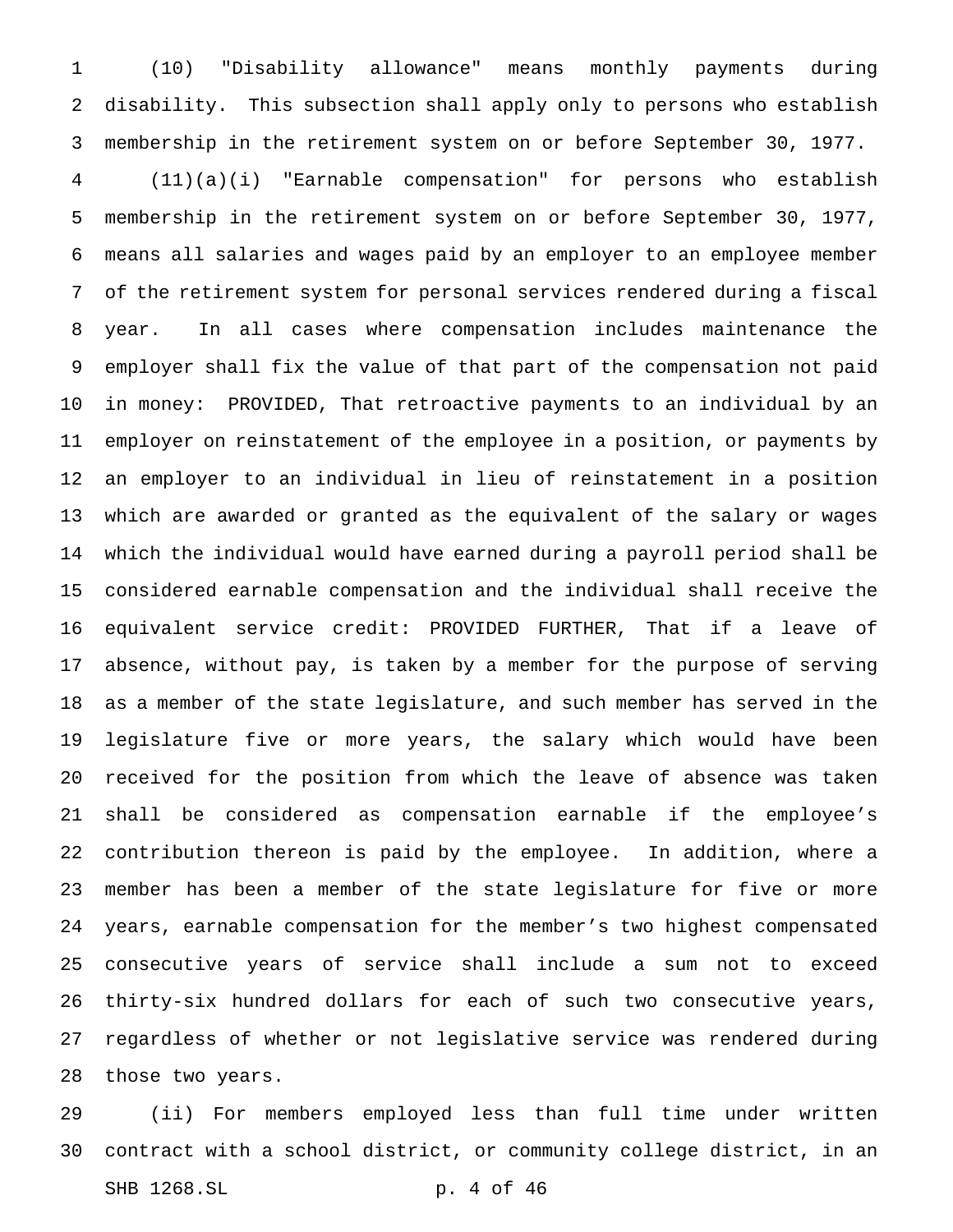instructional position, for which the member receives service credit of less than one year in all of the years used to determine the earnable compensation used for computing benefits due under RCW 41.32.497, 41.32.498, and 41.32.520, the member may elect to have earnable compensation defined as provided in RCW 41.32.011. For the purposes of this subsection, the term "instructional position" means a position in which more than seventy-five percent of the member's time is spent as a classroom instructor (including office hours), a librarian, or a counselor. Earnable compensation shall be so defined only for the purpose of the calculation of retirement benefits and only as necessary to insure that members who receive fractional service credit under RCW 41.32.270 receive benefits proportional to those received by members who have received full-time service credit.

 (b) "Earnable compensation" for persons who establish membership in the retirement system on or after October 1, 1977, means salaries or wages earned by a member during a payroll period for personal services, including overtime payments, and shall include wages and salaries deferred under provisions established pursuant to sections 403(b), 414(h), and 457 of the United States Internal Revenue Code, but shall exclude lump sum payments for deferred annual sick leave, unused accumulated vacation, unused accumulated annual leave, or any form of severance pay: PROVIDED, That retroactive payments to an individual by an employer on reinstatement of the employee in a position or payments by an employer to an individual in lieu of reinstatement in a position which are awarded or granted as the equivalent of the salary or wages which the individual would have earned during a payroll period shall be considered earnable compensation, to the extent provided above, and the individual shall receive the equivalent service credit: PROVIDED FURTHER, That in any year in which a member serves in the legislature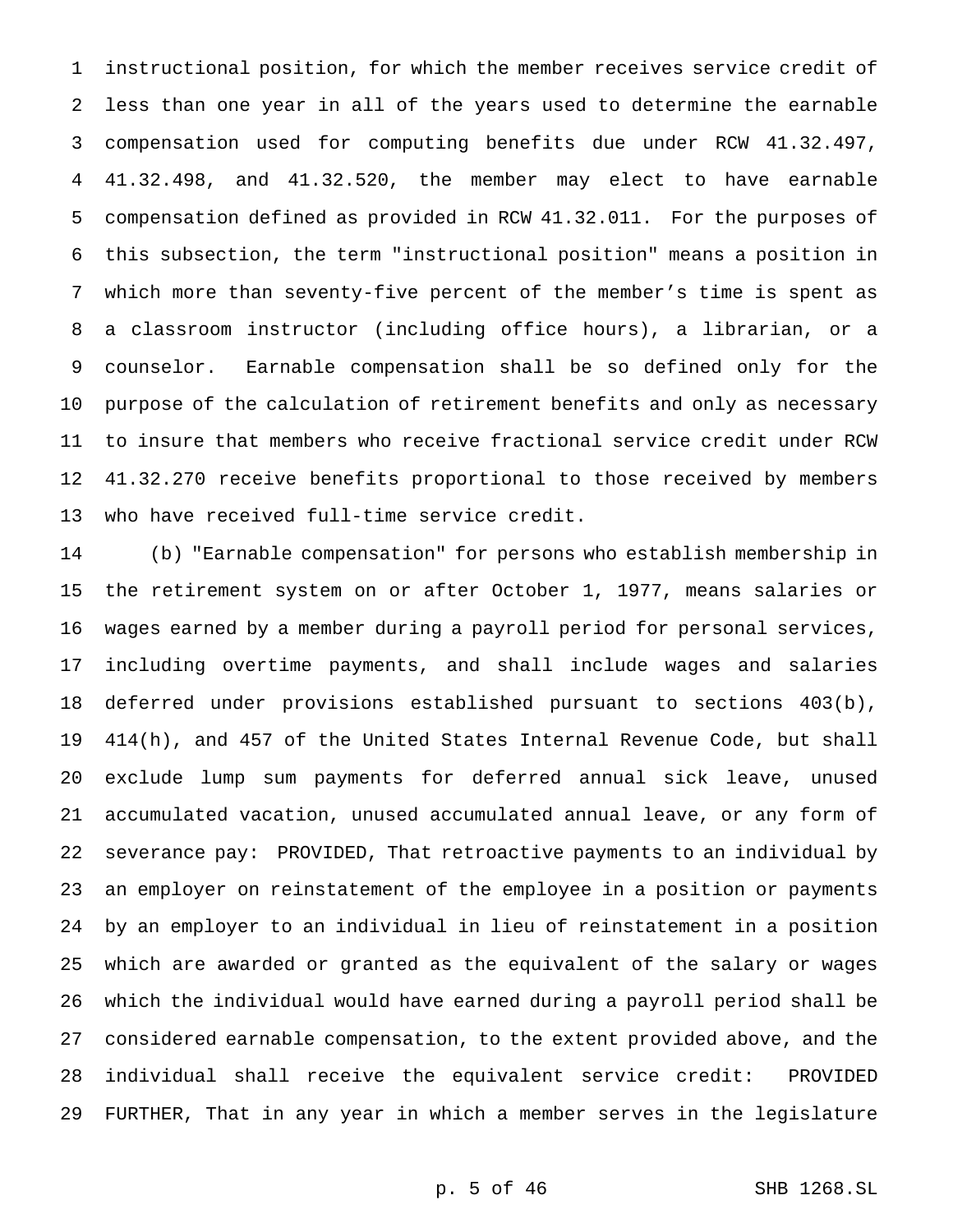the member shall have the option of having such member's earnable compensation be the greater of:

 (i) The earnable compensation the member would have received had such member not served in the legislature; or

 (ii) Such member's actual earnable compensation received for teaching and legislative service combined. Any additional contributions to the retirement system required because compensation earnable under subparagraph (i) of this subsection is greater than compensation earnable under subparagraph (ii) of this subsection shall be paid by the member for both member and employer contributions.

 (12) "Employer" means the state of Washington, the school district, or any agency of the state of Washington by which the member is paid. (13) "Fiscal year" means a year which begins July 1st and ends June 30th of the following year.

 (14) "Former state fund" means the state retirement fund in operation for teachers under chapter 187, Laws of 1923, as amended. (15) "Local fund" means any of the local retirement funds for teachers operated in any school district in accordance with the

provisions of chapter 163, Laws of 1917 as amended.

 (16) "Member" means any teacher included in the membership of the retirement system. Also, any other employee of the public schools who, on July 1, 1947, had not elected to be exempt from membership and who, prior to that date, had by an authorized payroll deduction, contributed to the annuity fund.

 (17) "Membership service" means service rendered subsequent to the first day of eligibility of a person to membership in the retirement system: PROVIDED, That where a member is employed by two or more 28 employers the individual shall ((only)) receive no more than one 29 ((month's)) service credit month during any calendar month in which multiple service is rendered. The provisions of this subsection shall SHB 1268.SL p. 6 of 46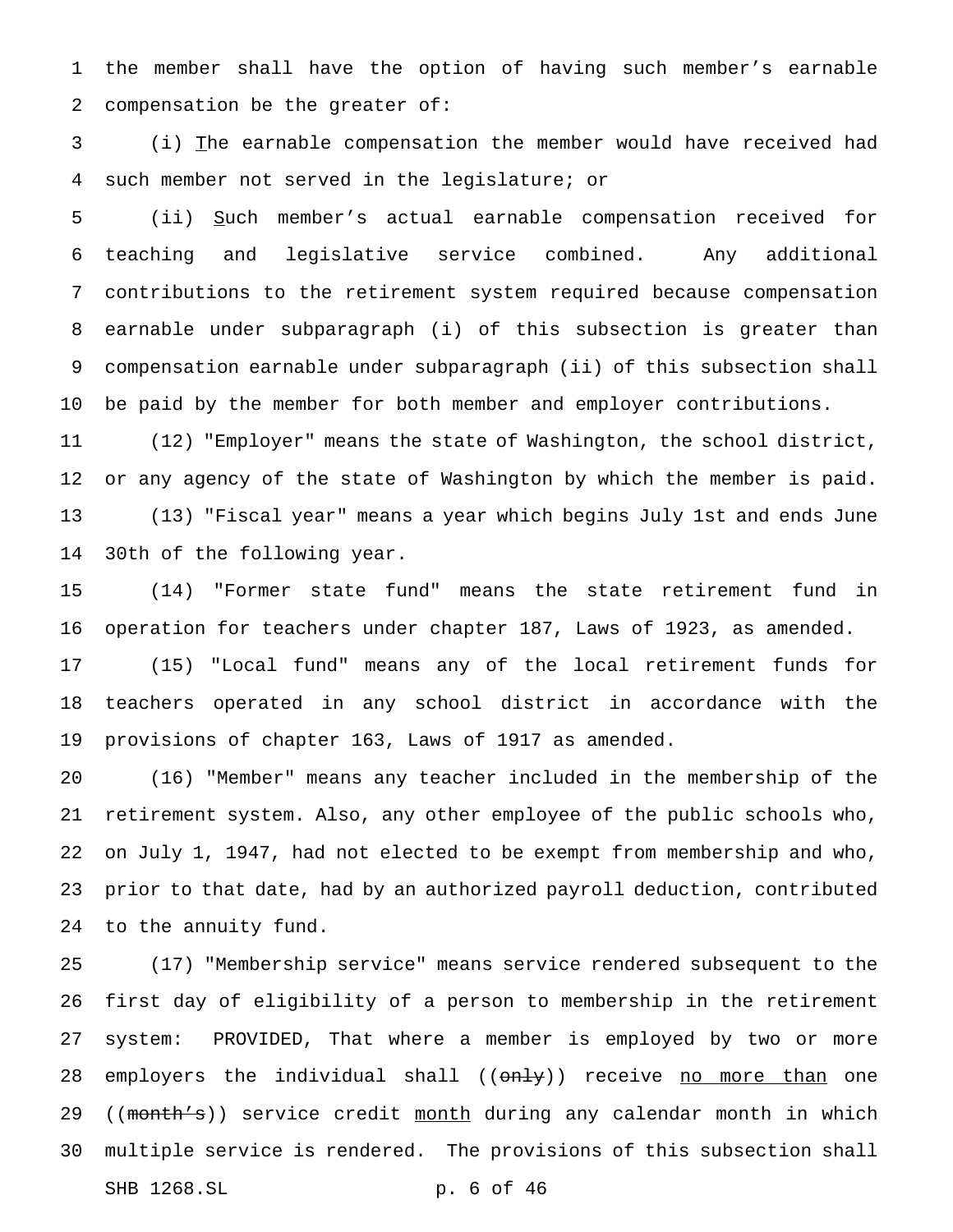apply only to persons who establish membership in the retirement system on or before September 30, 1977.

 (18) "Pension" means the moneys payable per year during life from the pension reserve fund.

 (19) "Pension reserve fund" is a fund in which shall be accumulated an actuarial reserve adequate to meet present and future pension liabilities of the system and from which all pension obligations are to be paid.

 (20) "Prior service" means service rendered prior to the first date of eligibility to membership in the retirement system for which credit is allowable. The provisions of this subsection shall apply only to persons who establish membership in the retirement system on or before September 30, 1977.

 (21) "Prior service contributions" means contributions made by a member to secure credit for prior service. The provisions of this subsection shall apply only to persons who establish membership in the retirement system on or before September 30, 1977.

 (22) "Public school" means any institution or activity operated by the state of Washington or any instrumentality or political subdivision thereof employing teachers, except the University of Washington and Washington State University.

 (23) "Regular contributions" means the amounts required to be deducted from the compensation of a member and credited to the member's individual account in the annuity fund. This subsection shall apply only to persons establishing membership in the retirement system on or before September 30, 1977.

 (24) "Regular interest" means such rate as the director may determine.

 (25)(a) "Retirement allowance" for persons who establish membership in the retirement system on or before September 30, 1977, means the sum

p. 7 of 46 SHB 1268.SL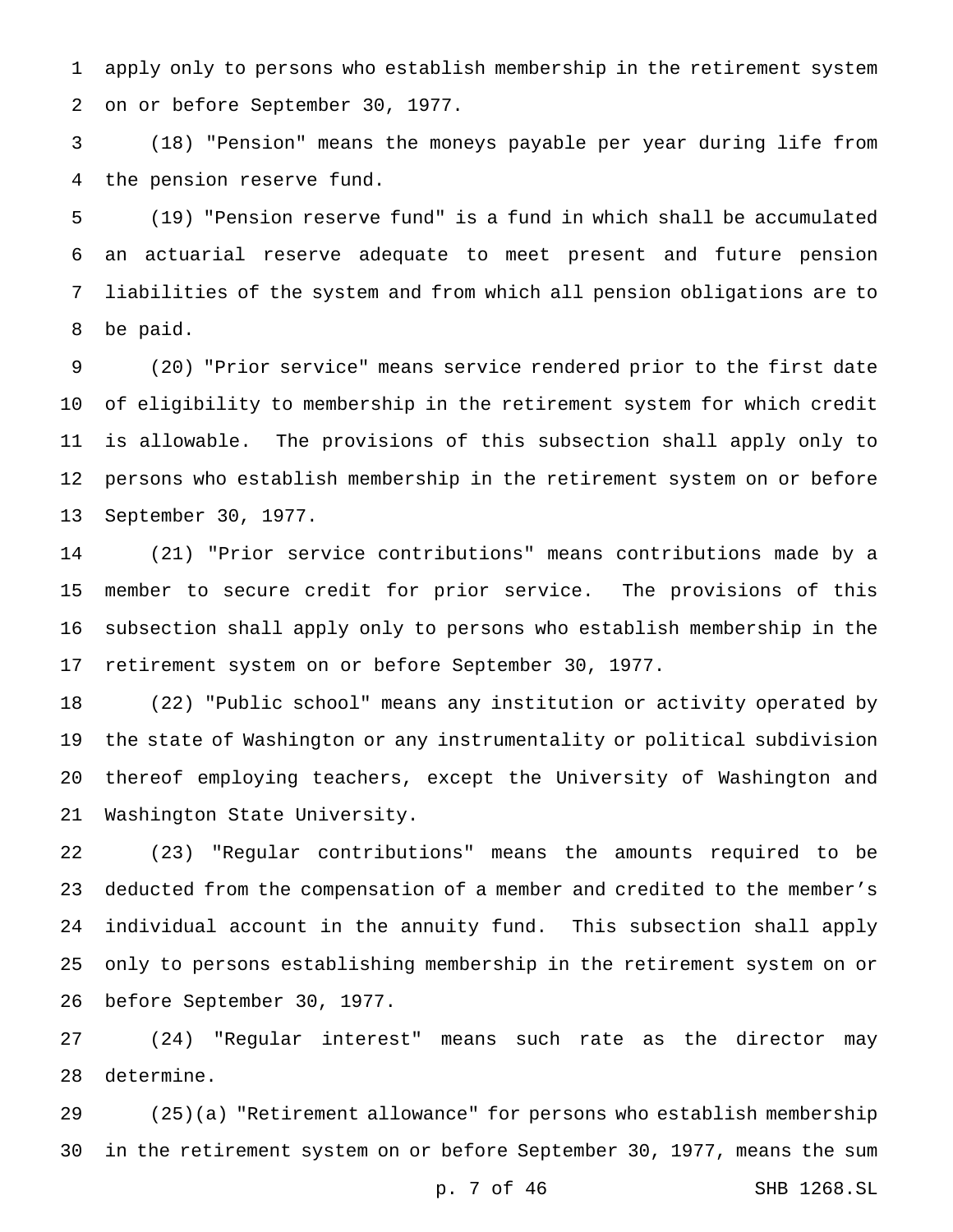of annuity and pension or any optional benefits payable in lieu thereof.

 (b) "Retirement allowance" for persons who establish membership in the retirement system on or after October 1, 1977, means monthly payments to a retiree or beneficiary as provided in this chapter.

 (26) "Retirement system" means the Washington state teachers' retirement system.

 (27)(a) "Service" means the time during which a member has been employed by an employer for compensation: PROVIDED, That where a member is employed by two or more employers the individual shall 11 (( $\text{only}$ ) receive <u>no more than</u> one ((month's)) service credit month during any calendar month in which multiple service is rendered.

 (b) "Service" for persons who establish membership in the retirement system on or after October 1, 1977, means periods of employment by a member for one or more employers for which earnable compensation is earned subject to the following conditions:

 (i) A member employed in an eligible position or as a substitute 18 shall receive one service credit month for each month of September through August of the following year if he or she earns earnable compensation for eight hundred ten or more hours during that period and is employed during nine of those months, except that a member may not receive credit for any period prior to the member's employment in an 23 eligible position except as provided in sections 12 and 13 of this act; 24 (ii) If a member is employed either in an eligible position ((does 25 not meet the requirements of  $(b)(i)$  of this subsection)) or as a 26 substitute teacher for nine months of the twelve month period between 27 September through August of the following year but earns earnable 28 compensation for less than eight hundred ten hours but for at least six 29 hundred thirty hours, he or she will receive one-half of a service 30 credit ((only)) month for ((those calendar months during which he or SHB 1268.SL p. 8 of 46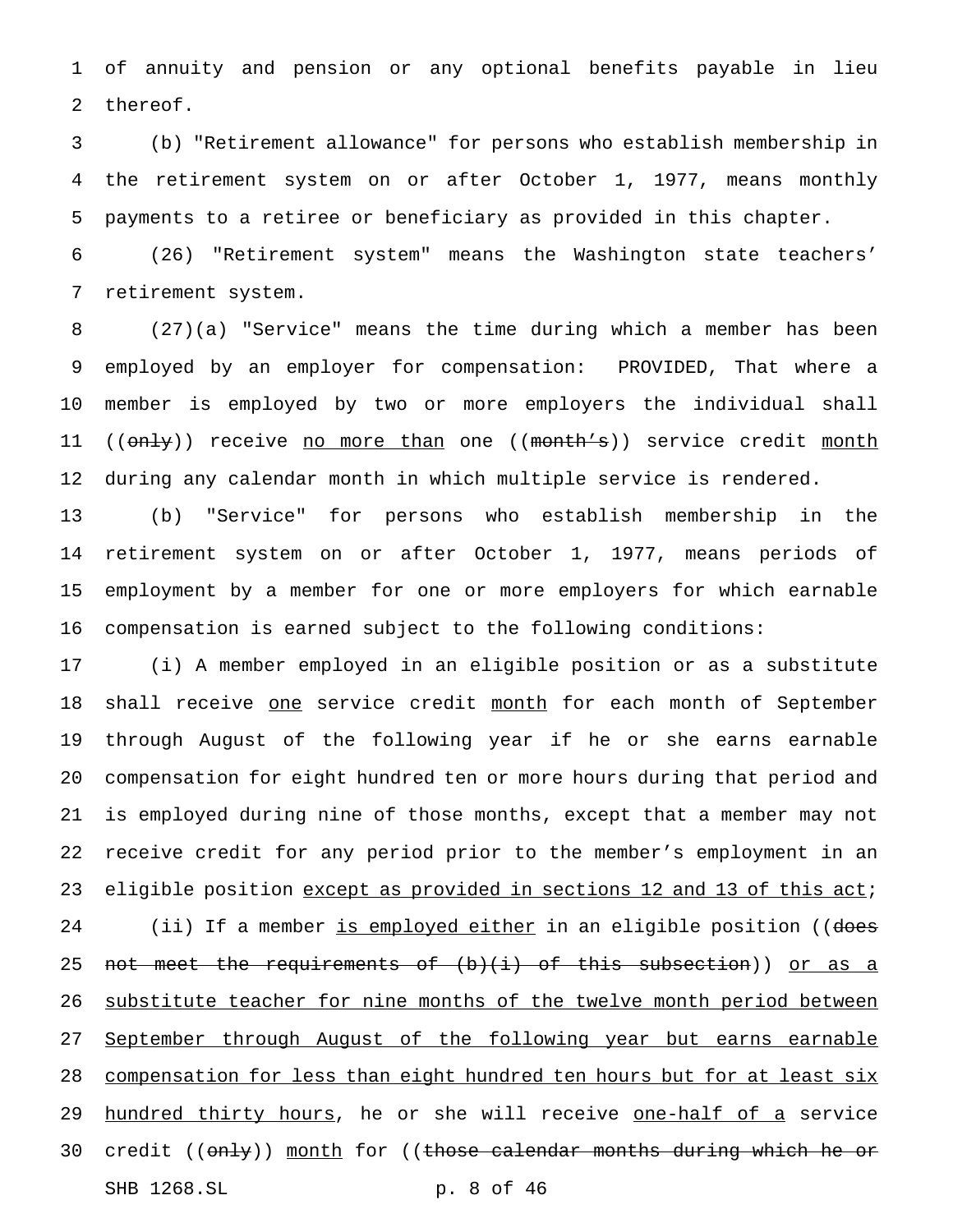1 she has received compensation for ninety or more hours)) each month of

2 the twelve month period;

 (iii) All other members in an eligible position or as a substitute teacher shall receive service credit as follows:

 (A) A service credit month is earned in those calendar months where earnable compensation is earned for ninety or more hours;

 (B) A half-service credit month is earned in those calendar months where earnable compensation is earned for at least seventy hours but 9 less than ninety hours; and

 (C) A quarter-service credit month is earned in those calendar months where earnable compensation is earned for less than seventy 12 hours.

 Any person who is a member of the teachers' retirement system and who is elected or appointed to a state elective position may continue 15 to be a member of the retirement system and continue to receive a 16 service credit month for ((the time spent)) each of the months in a state elective position by making the required member contributions.

 When an individual is employed by two or more employers the individual shall only receive one month's service credit during any calendar month in which multiple service for ninety or more hours is rendered.

 Notwithstanding RCW 41.32.240, teachers covered by RCW 41.32.755 through 41.32.825, who render service need not serve for ninety days to obtain membership so long as the required contribution is submitted for such ninety-day period. Where a member did not receive service credit under RCW 41.32.775 through 41.32.825 due to the ninety-day period in RCW 41.32.240 the member may receive service credit for that period so long as the required contribution is submitted for the period. Anyone entering membership on or after October 1, 1977, and prior to July 1,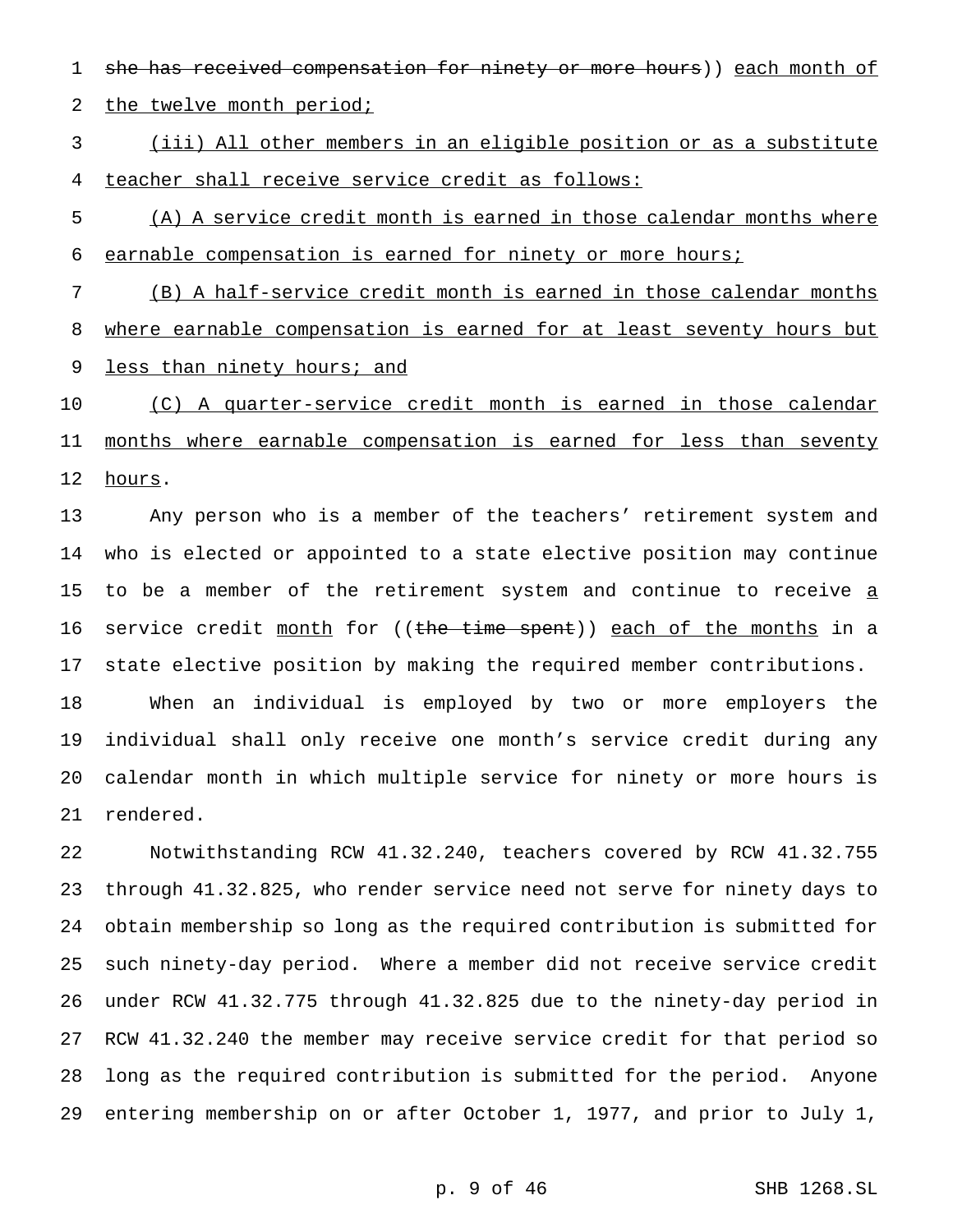1979, shall have until June 30, 1980, to make the required contribution in one lump sum.

 The department shall adopt rules implementing this subsection  $4 ((+27)+(b))$ .

 (28) "Service credit year" means an accumulation of months of service credit which is equal to one when divided by twelve.

 (29) "Service credit month" means a full service credit month or an accumulation of partial service credit months that are equal to one.

 (30) "Survivors' benefit fund" means the fund from which survivor benefits are paid to dependents of deceased members. This subsection shall apply only to persons establishing membership in the retirement system on or before September 30, 1977.

13 ( $(\frac{29}{12})$   $(31)$  "Teacher" means any person qualified to teach who is engaged by a public school in an instructional, administrative, or supervisory capacity. The term includes state, educational service district, and school district superintendents and their assistants and all employees certificated by the superintendent of public instruction; and in addition thereto any full time school doctor who is employed by a public school and renders service of an instructional or educational nature.

21 (( $(30)$ )) (32) "Average final compensation" for persons who establish membership in the retirement system on or after October 1, 1977, means the member's average earnable compensation of the highest 24 consecutive sixty service credit months ((of service)) prior to such member's retirement, termination, or death. Periods constituting authorized leaves of absence may not be used in the calculation of average final compensation.

 $((+31))$   $(33)$  "Retiree" means any member in receipt of a retirement allowance or other benefit provided by this chapter resulting from service rendered to an employer by such member.

SHB 1268.SL p. 10 of 46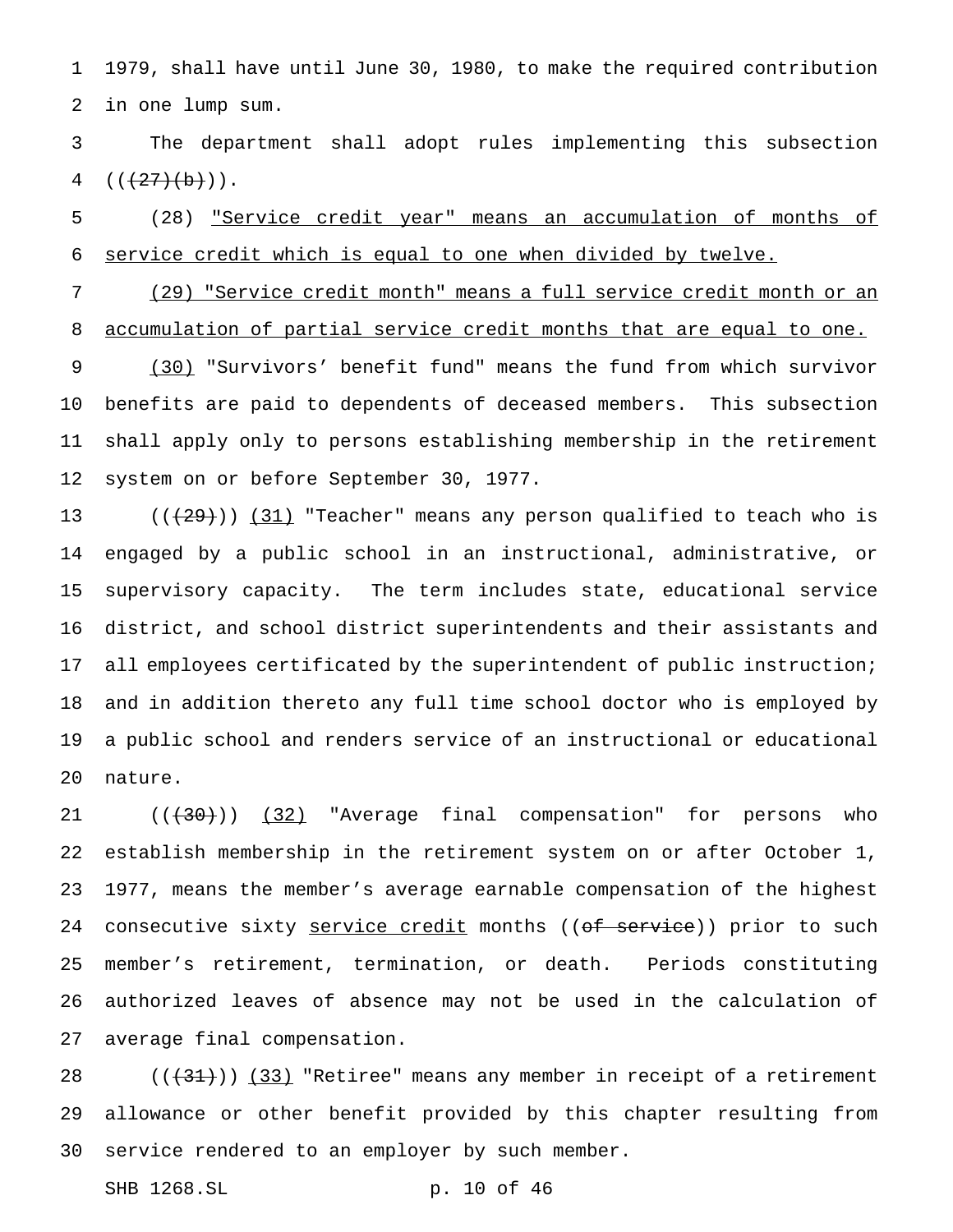1 (( $\left(\frac{1}{32}\right)$ ) (34) "Department" means the department of retirement 2 systems created in chapter 41.50 RCW.

 $3$  ( $(\overline{+33})$ )  $\overline{35}$  "Director" means the director of the department.

 $4$  ( $(\frac{+34}{-})$ ) (36) "State elective position" means any position held by 5 any person elected or appointed to state-wide office or elected or 6 appointed as a member of the legislature.

7 (( $(35)$ )) (37) "State actuary" or "actuary" means the person 8 appointed pursuant to RCW 44.44.010(2).

9  $((+36))$   $(38)$  "Retirement board" means the director of retirement 10 systems.

11  $((+37))$   $(39)$  "Substitute teacher" means:

12 (a) A teacher who is hired by ((a school district)) an employer to 13 work as a temporary teacher, except for teachers who are annual 14 contract employees of ((<del>a school district</del>)) <u>an employer</u> and are 15 guaranteed a minimum number of hours; or

16 (b) ((Persons)) Teachers who either (i) work in ineligible 17 positions ((in)) for more than one ((school district)) employer or (ii) 18 work in an ineligible position or positions together with an eligible 19 position.

 $((+38))$   $(40)(a)$  "Eligible position"  $((\text{in}))$  for plan II members from June 7, 1990 through the effective date of this section means a position which normally requires two or more uninterrupted months of creditable service during September through August of the following 24 year.

25 (b) "Eligible position" for plan II on and after the effective date 26 of this section means a position that, as defined by the employer, 27 normally requires five or more months of at least seventy hours of 28 earnable compensation during September through August of the following 29 year.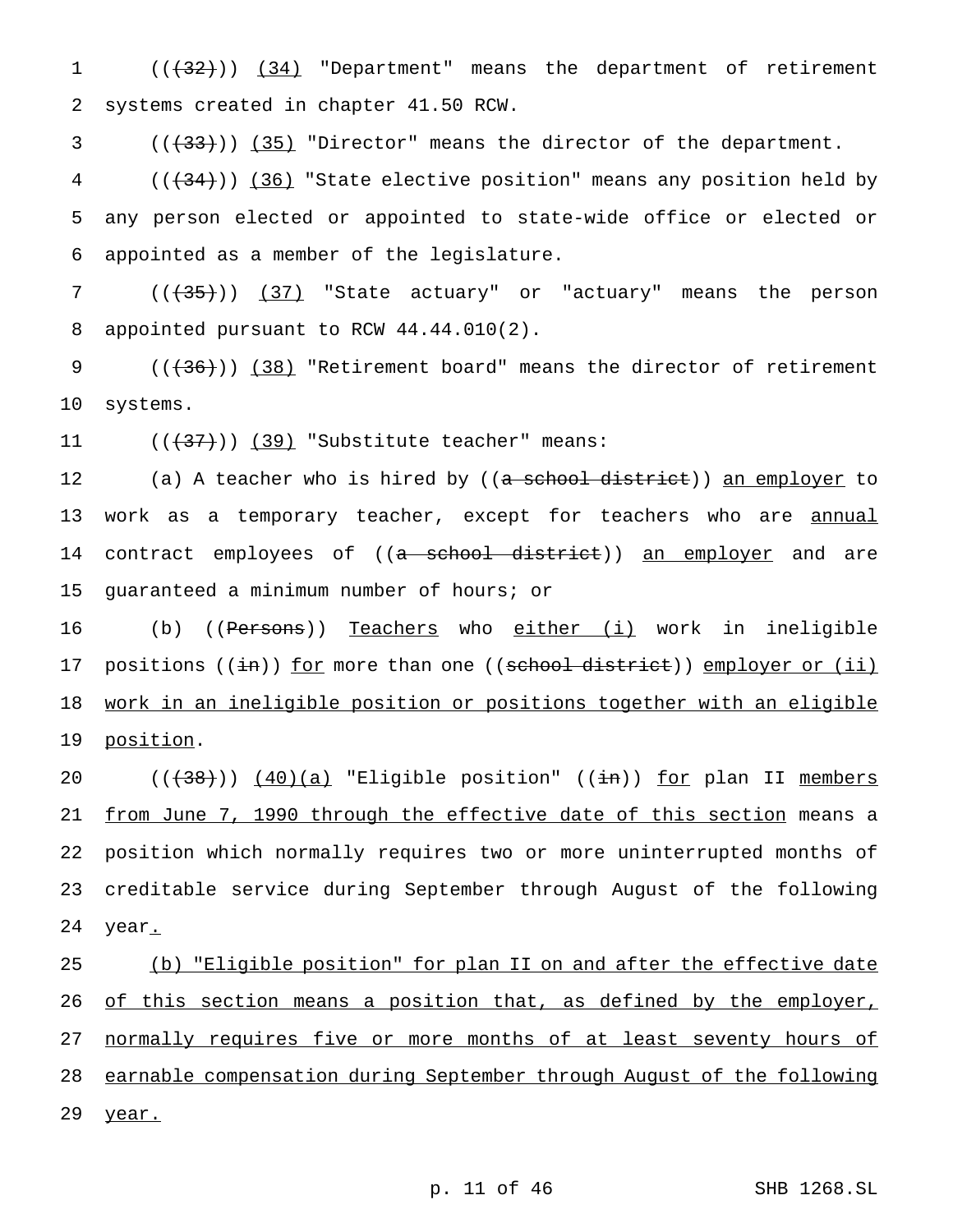(c) For purposes of this chapter an employer shall not define 2 "position" in such a manner that an employee's monthly work for that 3 employer is divided into more than one position.

 (d) The elected position of the superintendent of public instruction is an eligible position.

 **Sec. 4.** RCW 41.32.013 and 1990 c 274 s 5 are each amended to read as follows:

 Substitute teachers may apply to the department to receive service 9 credit or credit for earnable compensation or both after the end of the last day of instruction of the school year during which the service was performed.

(1) The application must:

 (a) Include a list of the employers the substitute teacher has worked for;

(b) Include proof of hours worked and compensation earned; and

(c) Be made prior to retirement.

 (2) If the department accepts the substitute teacher's application for service credit, the substitute teacher may obtain service credit by paying the required contribution to the retirement system. The employer must pay the required employer contribution upon notice from the department that the substitute teacher has made contributions under this section.

 (3) The department shall charge interest prospectively on employee contributions that are submitted under this section more than six months after the end of the school year, as defined in RCW 28A.150.040, for which the substitute teacher is seeking service credit. The interest rate charged to the employee shall take into account interest lost on employer contributions delayed for more than six months after the end of the school year.

SHB 1268.SL p. 12 of 46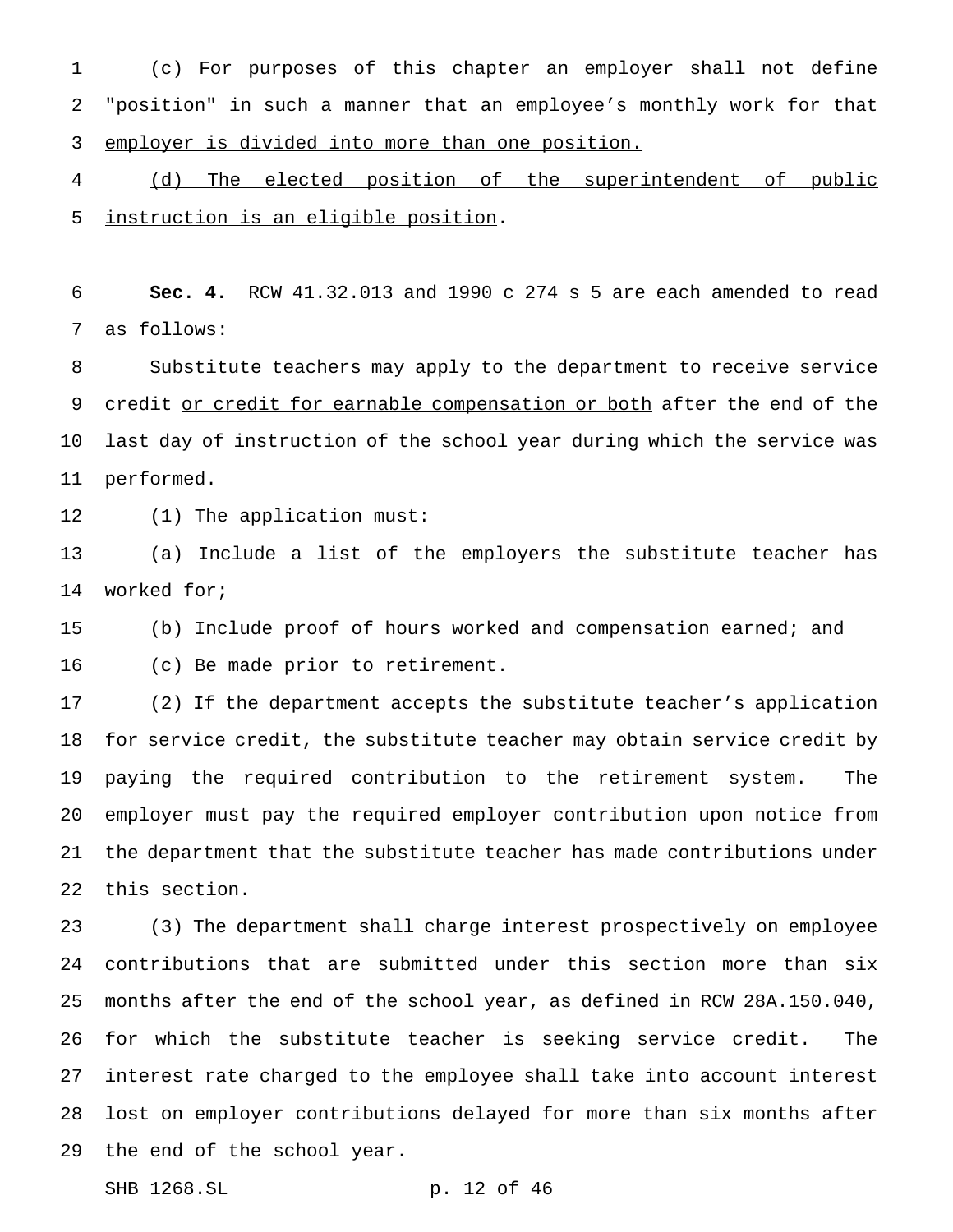1 (4) Each ((school district)) employer shall quarterly notify each substitute teacher it has employed during the school year of the number of hours worked by, and the compensation paid to, the substitute teacher.

(5) The department shall adopt rules implementing this section.

 (6) If a substitute teacher as defined in RCW 41.32.010(39)(b)(ii) applies to the department under this section for credit for earnable 8 compensation earned from an employer the substitute teacher must make 9 contributions for all periods of service for that employer.

 **Sec. 5.** RCW 41.32.765 and 1977 ex.s. c 293 s 4 are each amended to read as follows:

12 (1) NORMAL RETIREMENT. Any member with at least five service 13 credit years of service who has attained at least age sixty-five shall be eligible to retire and to receive a retirement allowance computed according to the provisions of RCW 41.32.760.

 (2) EARLY RETIREMENT. Any member who has completed at least twenty 17 service credit years of service who has attained at least age fifty-five shall be eligible to retire and to receive a retirement allowance computed according to the provisions of RCW 41.32.760, except that a member retiring pursuant to this subsection shall have the retirement allowance actuarially reduced to reflect the difference in the number of years between age at retirement and the attainment of age sixty-five.

 **Sec. 6.** RCW 41.40.010 and 1990 c 274 s 3 are each amended to read as follows:

 As used in this chapter, unless a different meaning is plainly required by the context:

p. 13 of 46 SHB 1268.SL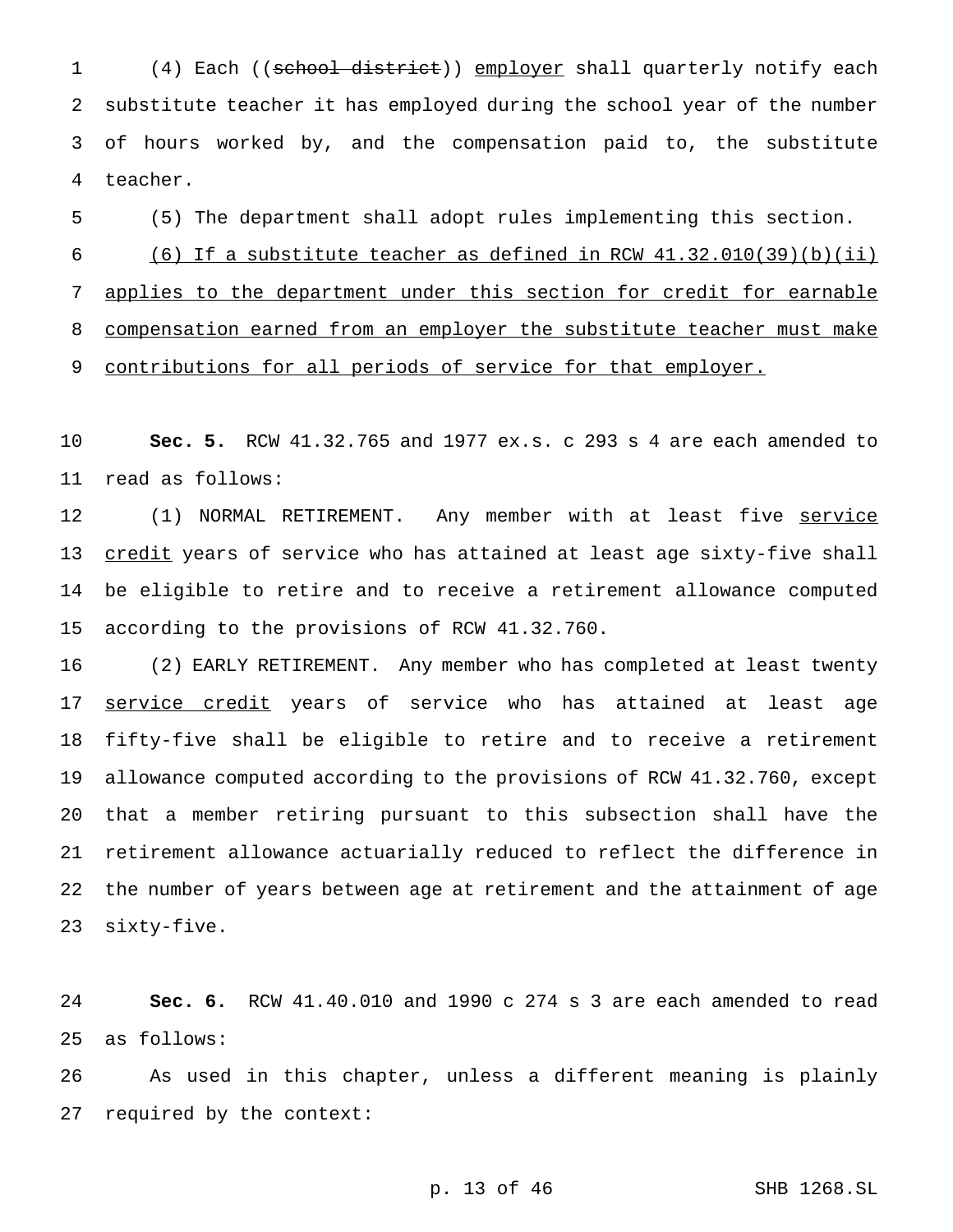(1) "Retirement system" means the public employees' retirement system provided for in this chapter.

 (2) "Retirement board" means the board provided for in this chapter and chapter 41.26 RCW.

 (3) "State treasurer" means the treasurer of the state of Washington.

 (4)(a) "Employer" for persons who establish membership in the retirement system on or before September 30, 1977, means every branch, department, agency, commission, board, and office of the state, any political subdivision or association of political subdivisions of the state admitted into the retirement system, and legal entities authorized by RCW 35.63.070 and 36.70.060 or chapter 39.34 RCW as now or hereafter amended; and the term shall also include any labor guild, association, or organization the membership of a local lodge or division of which is comprised of at least forty percent employees of an employer (other than such labor guild, association, or organization) within this chapter. The term may also include any city of the first class that has its own retirement system.

 (b) "Employer" for persons who establish membership in the retirement system on or after October 1, 1977, means every branch, department, agency, commission, board, and office of the state, and any political subdivision and municipal corporation of the state admitted into the retirement system, including public agencies created pursuant to RCW 35.63.070, 36.70.060, and 39.34.030.

 (5) "Member" means any employee included in the membership of the retirement system, as provided for in RCW 41.40.120.

(6) "Original member" of this retirement system means:

 (a) Any person who became a member of the system prior to April 1, 1949;

SHB 1268.SL p. 14 of 46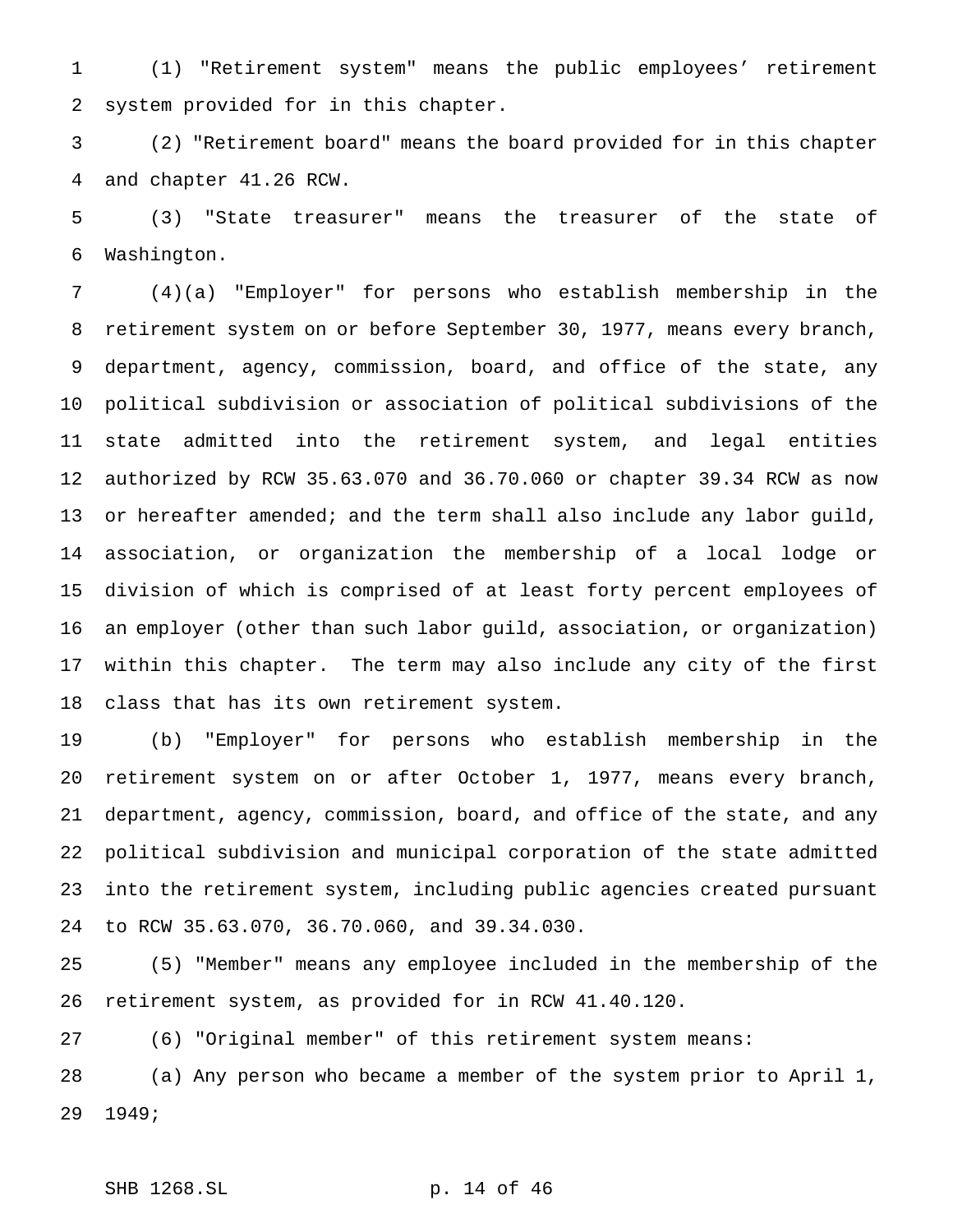(b) Any person who becomes a member through the admission of an employer into the retirement system on and after April 1, 1949, and prior to April 1, 1951;

 (c) Any person who first becomes a member by securing employment with an employer prior to April 1, 1951, provided the member has rendered at least one or more years of service to any employer prior to October 1, 1947;

 (d) Any person who first becomes a member through the admission of an employer into the retirement system on or after April 1, 1951, provided, such person has been in the regular employ of the employer for at least six months of the twelve-month period preceding the said admission date;

 (e) Any member who has restored all contributions that may have been withdrawn as provided by RCW 41.40.150 and who on the effective date of the individual's retirement becomes entitled to be credited with ten years or more of membership service except that the provisions relating to the minimum amount of retirement allowance for the member upon retirement at age seventy as found in RCW 41.40.190(4) shall not 19 apply to the member;

 (f) Any member who has been a contributor under the system for two or more years and who has restored all contributions that may have been withdrawn as provided by RCW 41.40.150 and who on the effective date of the individual's retirement has rendered five or more years of service for the state or any political subdivision prior to the time of the admission of the employer into the system; except that the provisions relating to the minimum amount of retirement allowance for the member upon retirement at age seventy as found in RCW 41.40.190(4) shall not apply to the member.

 (7) "New member" means a person who becomes a member on or after April 1, 1949, except as otherwise provided in this section.

p. 15 of 46 SHB 1268.SL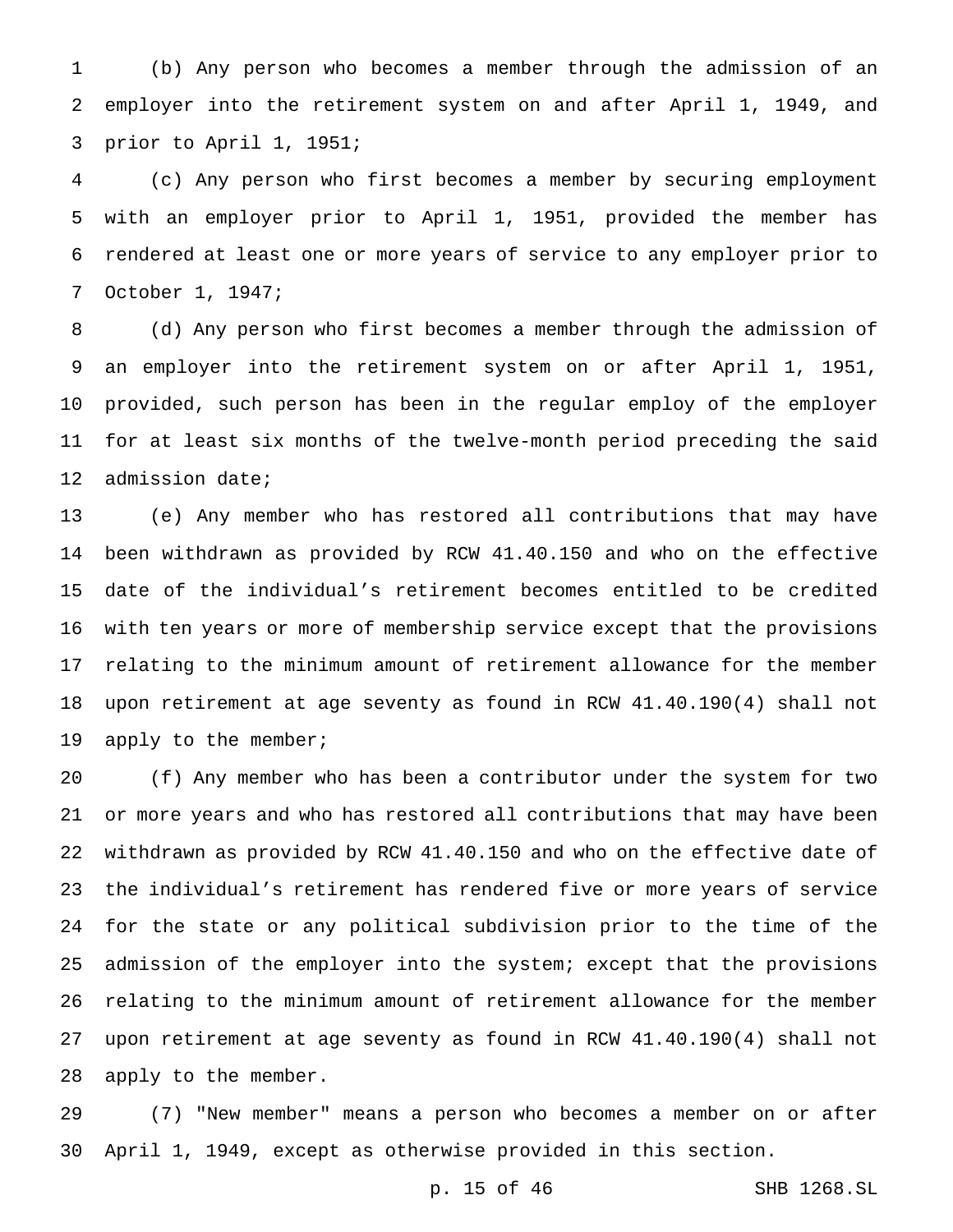(8)(a) "Compensation earnable" for persons who establish membership in the retirement system on or before September 30, 1977, means salaries or wages earned during a payroll period for personal services and where the compensation is not all paid in money, maintenance compensation shall be included upon the basis of the schedules established by the member's employer: PROVIDED, That retroactive payments to an individual by an employer on reinstatement of the employee in a position, or payments by an employer to an individual in lieu of reinstatement in a position which are awarded or granted as the equivalent of the salary or wage which the individual would have earned during a payroll period shall be considered compensation earnable and the individual shall receive the equivalent service credit: PROVIDED FURTHER, That if a leave of absence is taken by an individual for the purpose of serving in the state legislature, the salary which would have been received for the position from which the leave of absence was taken, shall be considered as compensation earnable if the employee's contribution is paid by the employee and the employer's contribution is paid by the employer or employee.

 (b) "Compensation earnable" for persons who establish membership in the retirement system on or after October 1, 1977, means salaries or wages earned by a member during a payroll period for personal services, including overtime payments, and shall include wages and salaries deferred under provisions established pursuant to sections 403(b), 414(h), and 457 of the United States Internal Revenue Code, but shall exclude nonmoney maintenance compensation and lump sum payments for deferred annual sick leave, unused accumulated vacation, unused accumulated annual leave, or any form of severance pay: PROVIDED, That retroactive payments to an individual by an employer on reinstatement of the employee in a position, or payments by an employer to an individual in lieu of reinstatement in a position which are awarded or SHB 1268.SL p. 16 of 46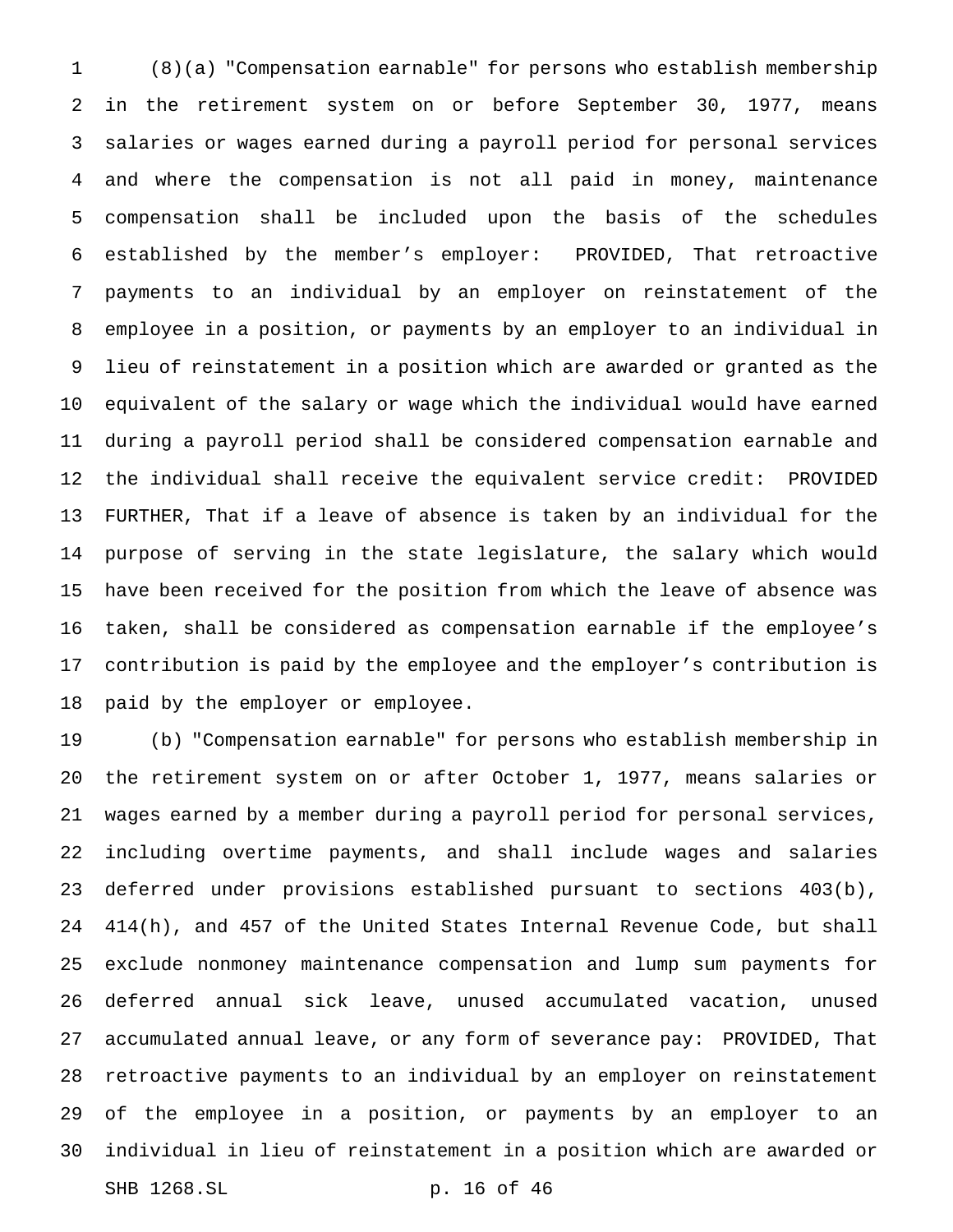granted as the equivalent of the salary or wage which the individual would have earned during a payroll period shall be considered compensation earnable to the extent provided above, and the individual shall receive the equivalent service credit: PROVIDED FURTHER, That in any year in which a member serves in the legislature, the member shall have the option of having such member's compensation earnable be the greater of:

 (i) The compensation earnable the member would have received had such member not served in the legislature; or

 (ii) Such member's actual compensation earnable received for nonlegislative public employment and legislative service combined. Any additional contributions to the retirement system required because compensation earnable under subparagraph (i) of this subsection is greater than compensation earnable under subparagraph (ii) of this subsection shall be paid by the member for both member and employer contributions.

 (9)(a) "Service" for persons who establish membership in the 18 retirement system on or before September 30, 1977, except as provided 19 in RCW 41.40.450, means periods of employment in an eligible position 20 or positions for one or more employers rendered to any employer for which compensation is paid, and includes time spent in office as an 22 elected or appointed official of an employer. Compensation earnable 23 earned in full time work for seventy hours or more in any given 24 calendar month shall constitute one ((month of)) service credit month 25 except as provided in RCW 41.40.450. Compensation earnable earned for less than seventy hours in any calendar month shall constitute one- quarter service credit month of service except as provided in RCW 28 41.40.450. Only service credit months ((of service)) and one-quarter 29 service credit months shall be counted in the computation of any retirement allowance or other benefit provided for in this chapter.

p. 17 of 46 SHB 1268.SL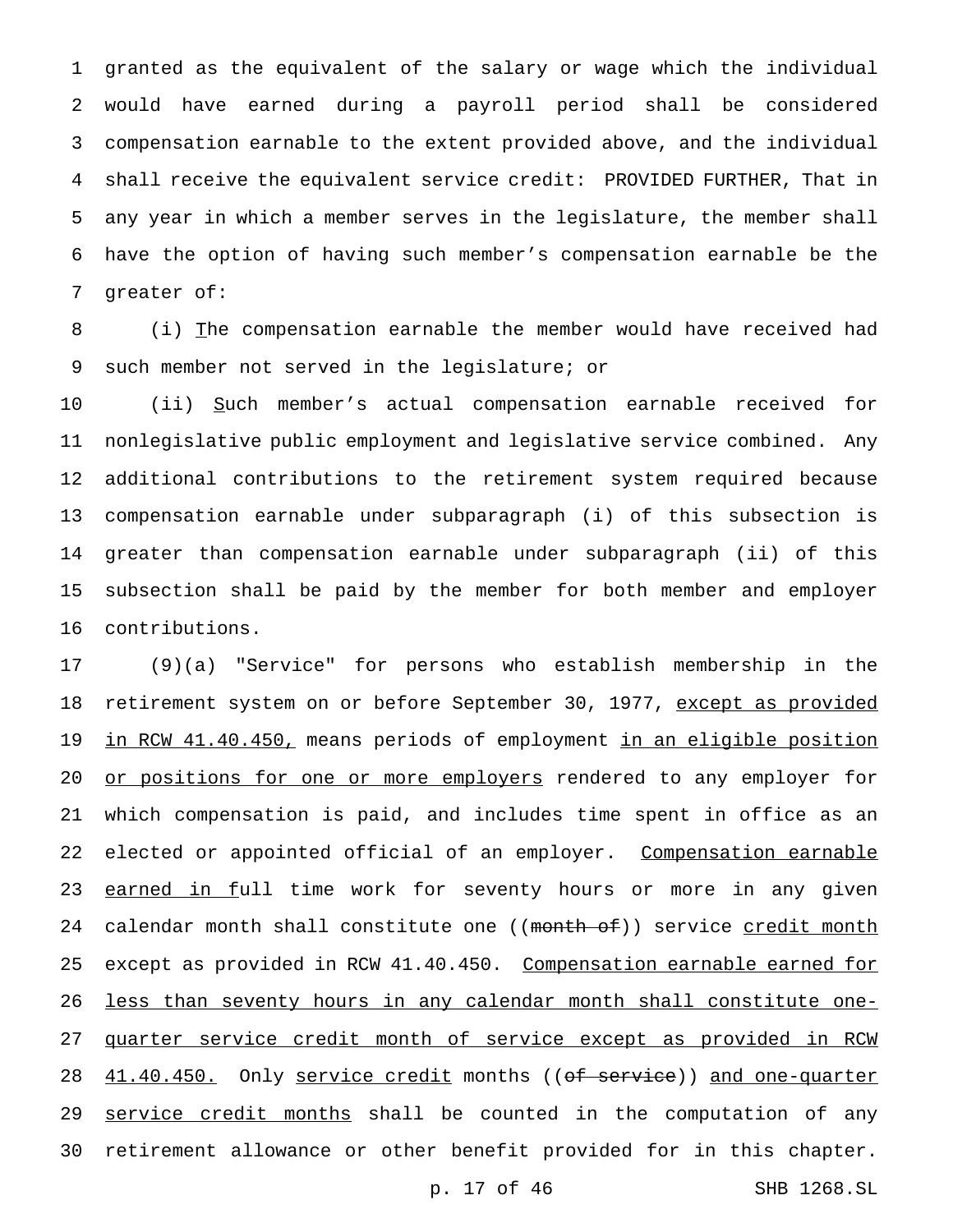1 ((Years of service shall be determined by dividing the total number of 2 months of service by twelve.)) Any fraction of a year of service ((as 3 so determined)) shall be taken into account in the computation of such 4 retirement allowance or benefits.

5 Service by a state employee officially assigned by the state on a 6 temporary basis to assist another public agency, shall be considered as 7 service as a state employee: PROVIDED, That service to any other 8 public agency shall not be considered service as a state employee if 9 such service has been used to establish benefits in any other public 10 retirement system: PROVIDED FURTHER, That an individual shall receive 11 no more than a total of twelve service credit months of service 12 ((credit)) during any calendar year: PROVIDED FURTHER, That where an 13 individual is employed <u>in an eligible position</u> by ((<del>two or more</del>)) <u>one</u> 14 <u>or more</u> employers the individual shall ((only)) receive no more than 15 one ((months)) service credit month during any calendar month in which 16 multiple service for seventy or more hours is rendered.

17 (b) "Service" for persons who establish membership in the 18 retirement system on or after October 1, 1977, means periods of 19 employment by a member in an eligible position or positions for one or 20 more employers for which compensation earnable is paid. Compensation 21 earnable earned for ninety or more hours ((per)) in any calendar month 22 shall constitute one service credit month except as provided in RCW 23 41.40.450. Compensation earnable earned for at least seventy hours but 24 less than ninety hours in any calendar month shall constitute one-half 25 service credit month of service. Compensation earnable earned for less 26 than seventy hours in any calendar month shall constitute one-quarter 27 service credit month of service.

28 ((Years of service shall be determined by dividing the total number 29 of months of service by twelve.)) Any fraction of a year of service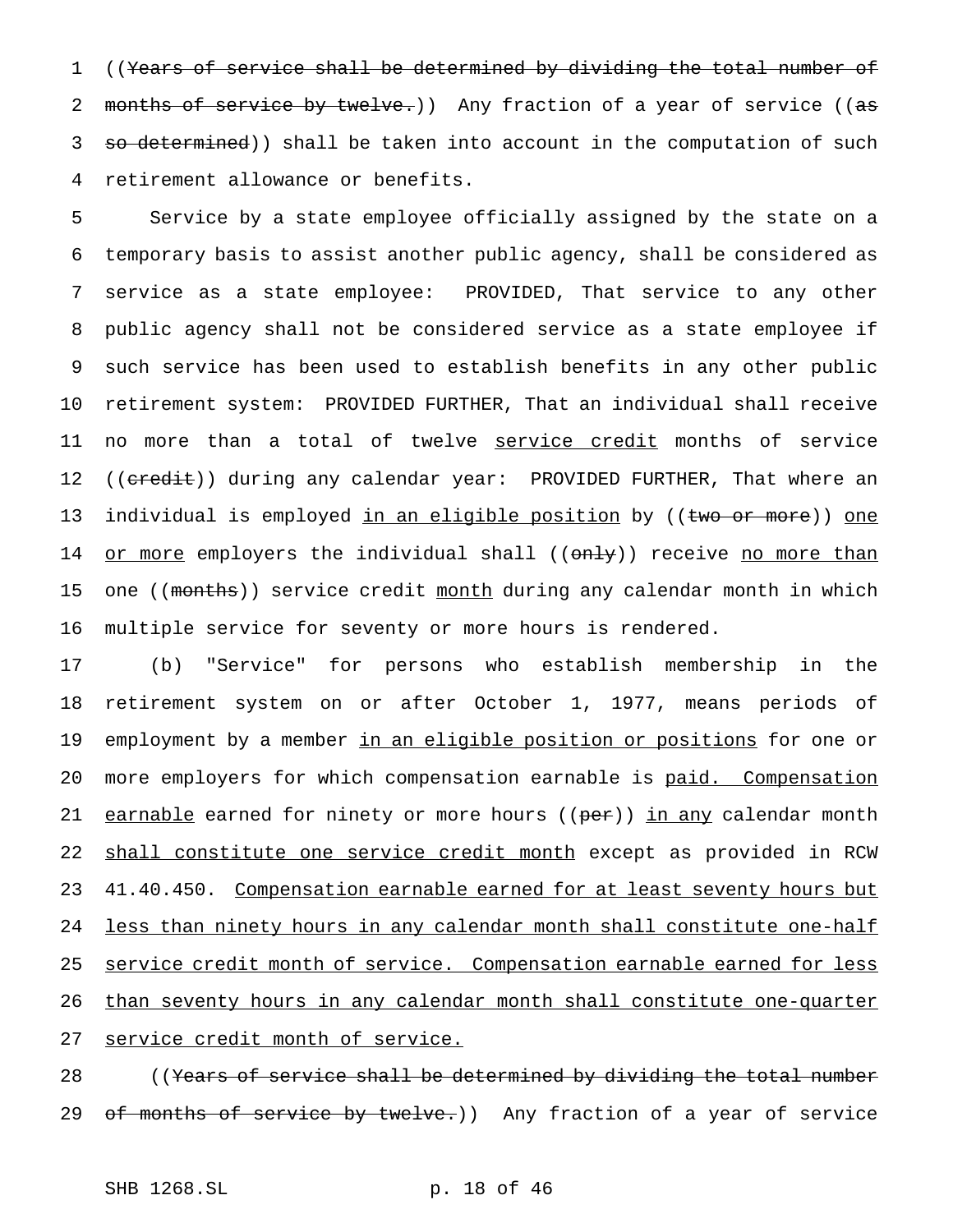((as so determined)) shall be taken into account in the computation of such retirement allowance or benefits.

 Service in any state elective position shall be deemed to be full time service, except that persons serving in state elective positions who are members of the teachers' retirement system or law enforcement officers' and fire fighters' retirement system at the time of election or appointment to such position may elect to continue membership in the teachers' retirement system or law enforcement officers' and fire fighters' retirement system.

10 A member shall receive a total of not more than twelve service 11 credit months of service for such calendar year: PROVIDED, That when 12 an individual is employed in an eligible position by ((two)) one or 13 more employers the individual shall ((only)) receive no more than one 14 ((month's)) service credit month during any calendar month in which multiple service for ninety or more hours is rendered.

 (10) "Service credit year" means an accumulation of months of 17 service credit which is equal to one when divided by twelve.

 (11) "Service credit month" means a month or an accumulation of months of service credit which is equal to one.

 (12) "Prior service" means all service of an original member rendered to any employer prior to October 1, 1947.

22  $((+11))$   $(13)$  "Membership service" means:

(a) All service rendered, as a member, after October 1, 1947;

 (b) All service after October 1, 1947, to any employer prior to the time of its admission into the retirement system: PROVIDED, That an amount equal to the employer and employee contributions which would have been paid to the retirement system on account of such service shall have been paid to the retirement system with interest (as computed by the department) on the employee's portion prior to retirement of such person, by the employee or his employer, except as

p. 19 of 46 SHB 1268.SL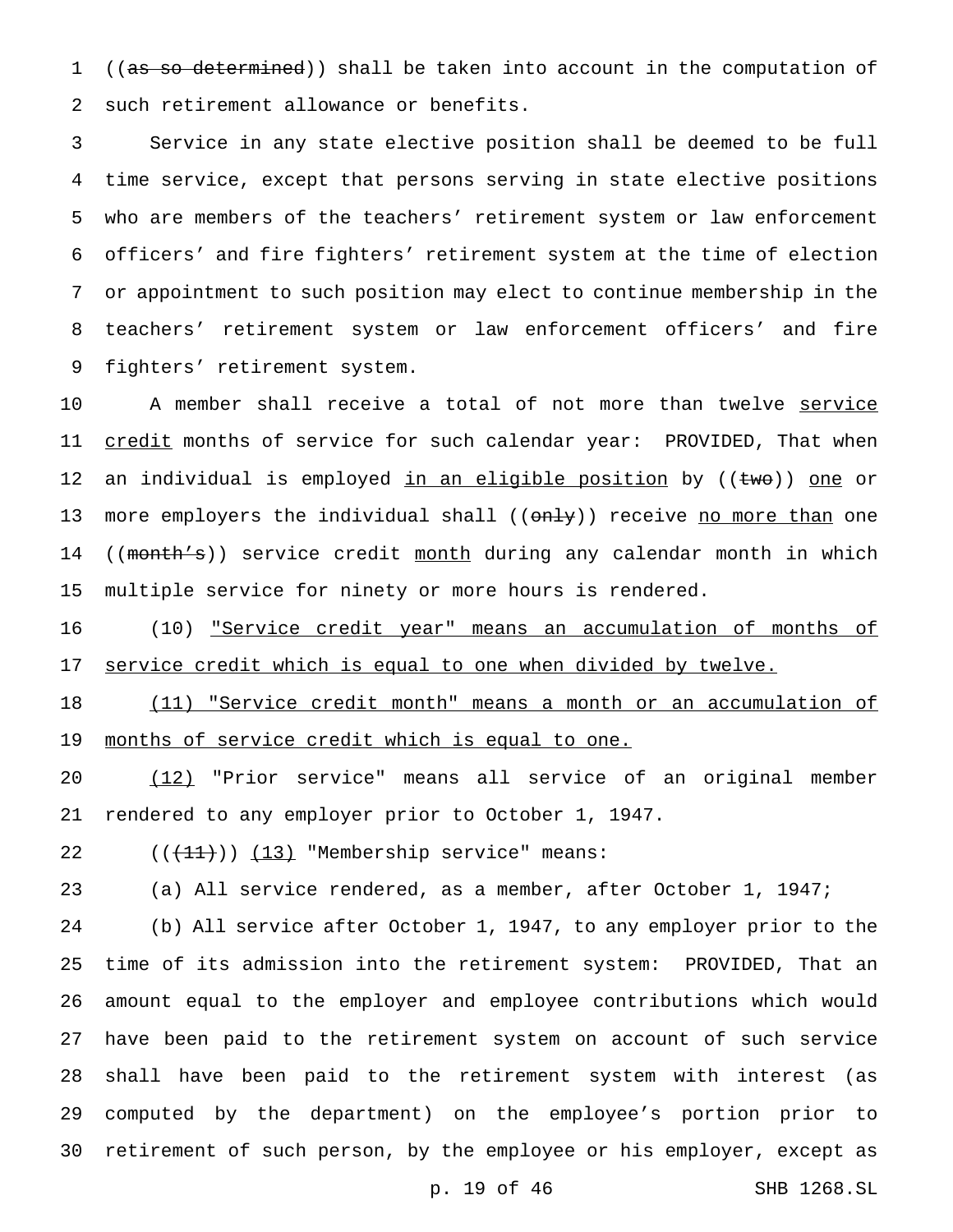qualified by RCW 41.40.120: PROVIDED FURTHER, That employer contributions plus employee contributions with interest submitted by the employee under this subsection shall be placed in the employee's individual account in the employees' savings fund and be treated as any other contribution made by the employee, with the exception that the contributions submitted by the employee in payment of the employer's obligation, together with the interest the director may apply to the employer's contribution, shall be excluded from the calculation of the member's annuity in the event the member selects a benefit with an annuity option;

 (c) Service not to exceed six consecutive months of probationary service rendered after April 1, 1949, and prior to becoming a member, in the case of any member, upon payment in full by such member of the total amount of the employer's contribution to the retirement fund which would have been required under the law in effect when such probationary service was rendered if the member had been a member during such period, except that the amount of the employer's contribution shall be calculated by the director based on the first month's compensation earnable as a member;

 (d) Service not to exceed six consecutive months of probationary service, rendered after October 1, 1947, and before April 1, 1949, and prior to becoming a member, in the case of any member, upon payment in full by such member of five percent of such member's salary during said period of probationary service, except that the amount of the employer's contribution shall be calculated by the director based on the first month's compensation earnable as a member.

27 ( $(\frac{12}{12})$ )  $(14)$ (a) "Beneficiary" for persons who establish membership in the retirement system on or before September 30, 1977, means any person in receipt of a retirement allowance, pension or other benefit provided by this chapter.

```
SHB 1268.SL p. 20 of 46
```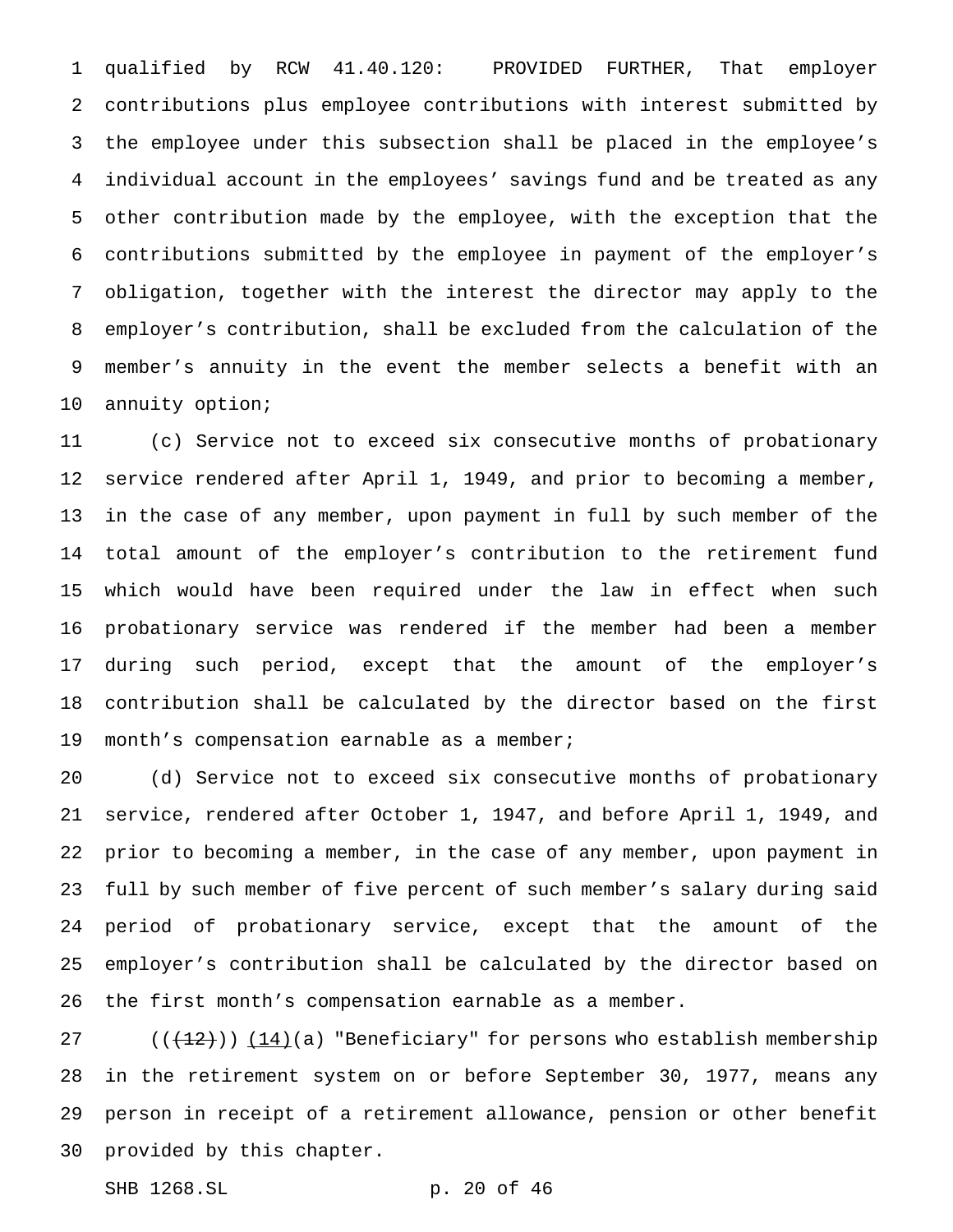(b) "Beneficiary" for persons who establish membership in the retirement system on or after October 1, 1977, means any person in receipt of a retirement allowance or other benefit provided by this chapter resulting from service rendered to an employer by another person.

 $((+13))$   $(15)$  "Regular interest" means such rate as the director may determine.

8  $((14))$   $(16)$  "Accumulated contributions" means the sum of all contributions standing to the credit of a member in the member's individual account together with the regular interest thereon.

11 (((15))) (17)(a) "Average final compensation" for persons who establish membership in the retirement system on or before September 30, 1977, means the annual average of the greatest compensation earnable by a member during any consecutive two year period of service 15 credit months for which service credit is allowed; or if the member has 16 less than two years of service credit months then the annual average compensation earnable during the total years of service for which service credit is allowed.

 (b) "Average final compensation" for persons who establish membership in the retirement system on or after October 1, 1977, means the member's average compensation earnable of the highest consecutive 22 sixty months of service credit months prior to such member's retirement, termination, or death. Periods constituting authorized leaves of absence may not be used in the calculation of average final compensation.

 $((+16))$   $(18)$  "Final compensation" means the annual rate of compensation earnable by a member at the time of termination of employment.

p. 21 of 46 SHB 1268.SL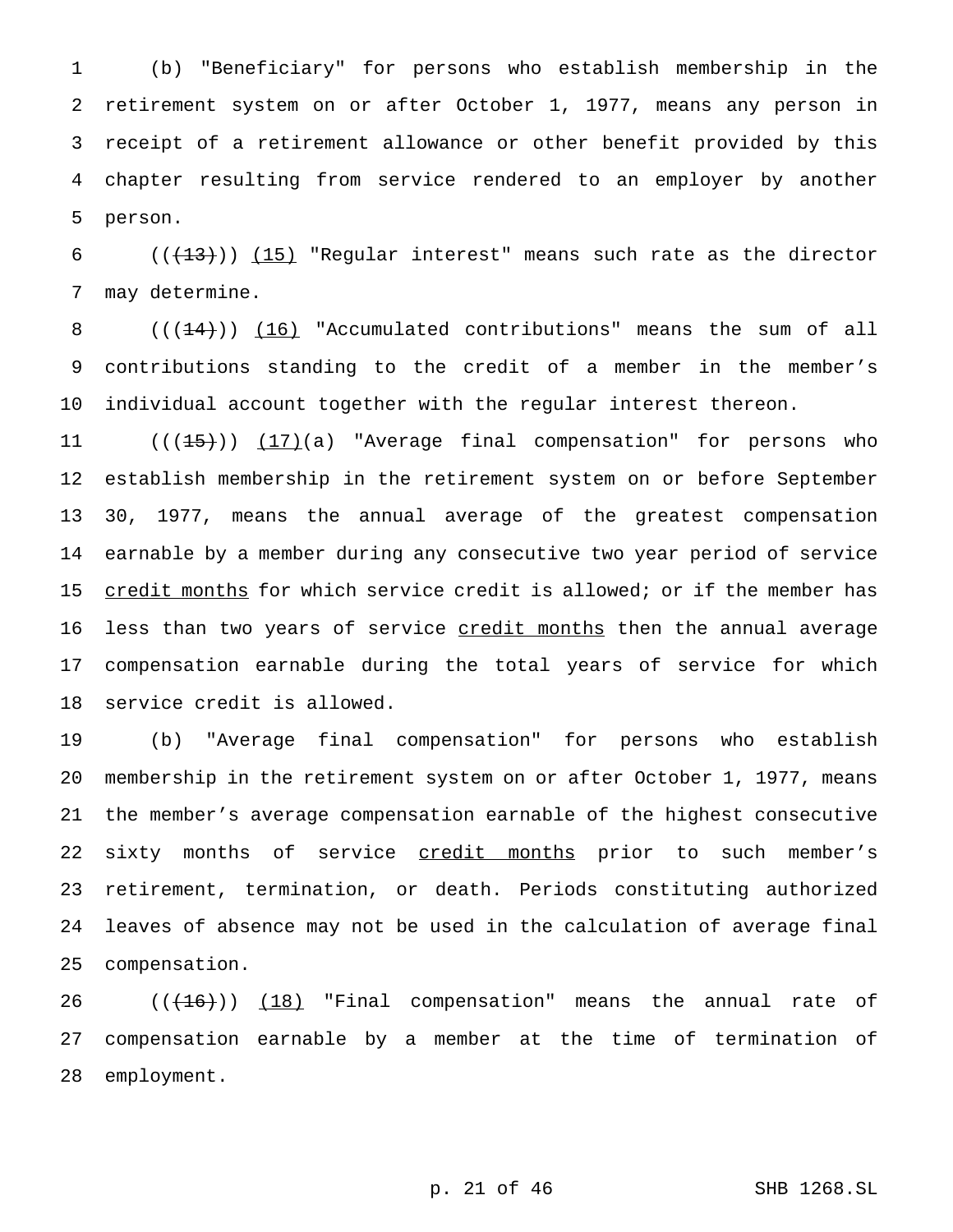1 (( $\left(\frac{17}{12}\right)$ ) (19) "Annuity" means payments for life derived from 2 accumulated contributions of a member. All annuities shall be paid in 3 monthly installments.

4 (( $(18)$ )) (20) "Pension" means payments for life derived from 5 contributions made by the employer. All pensions shall be paid in 6 monthly installments.

 $7$  ( $(\frac{19}{19})$ ) (21) "Retirement allowance" means the sum of the annuity 8 and the pension.

9 (( $(20)$ )) (22) "Employee" means any person who may become eligible 10 for membership under this chapter, as set forth in RCW 41.40.120.

11  $((+21+))$   $(23)$  "Actuarial equivalent" means a benefit of equal value 12 when computed upon the basis of such mortality and other tables as may 13 be adopted by the director.

14  $((+22))$   $(24)$  "Retirement" means withdrawal from active service 15 with a retirement allowance as provided by this chapter.

16  $((+23))$   $(25)$  "Eligible position" means:

17 (a) Any position ((which)) that, as defined by the employer, 18 normally requires five or more months of service a year for which 19 regular compensation for at least seventy hours is ((paid to)) earned 20 by the occupant thereof. For purposes of this chapter an employer 21 shall not define "position" in such a manner that an employee's monthly 22 work for that employer is divided into more than one position;

23 (b) Any position occupied by an elected official or person 24 appointed directly by the governor for which compensation is paid.

25  $((+24))$   $(26)$  "Ineligible position" means any position which does 26 not conform with the requirements set forth in  $((subdivision (23))$ 27 subsection (25) of this section.

28  $((+25))$   $(27)$  "Leave of absence" means the period of time a member 29 is authorized by the employer to be absent from service without being 30 separated from membership.

SHB 1268.SL p. 22 of 46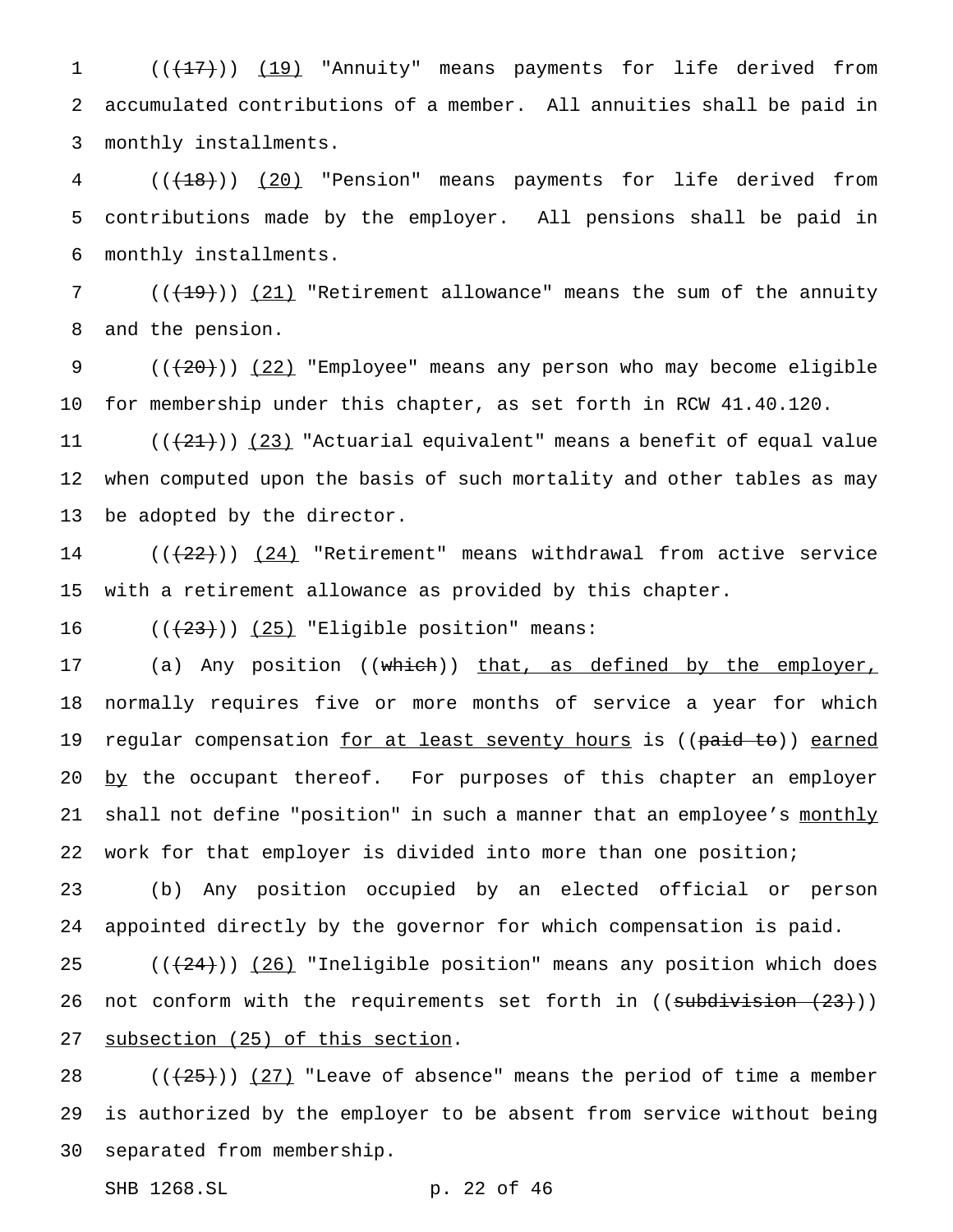1 (( $(26)$ )) (28) "Totally incapacitated for duty" means total inability to perform the duties of a member's employment or office or any other work for which the member is qualified by training or experience.

5  $((+27))$   $(29)$  "Retiree" means any member in receipt of a retirement allowance or other benefit provided by this chapter resulting from service rendered to an employer by such member.

8 (( $(28)$ )) (30) "Department" means the department of retirement systems created in chapter 41.50 RCW.

 $((+29))$  (31) "Director" means the director of the department.

11 (( $(30)$ )) (32) "State elective position" means any position held by any person elected or appointed to state-wide office or elected or appointed as a member of the legislature.

14 (( $(31)$ ) (33) "State actuary" or "actuary" means the person appointed pursuant to RCW 44.44.010(2).

 **Sec. 7.** RCW 41.40.185 and 1990 c 249 s 7 are each amended to read as follows:

 Upon retirement from service, as provided for in RCW 41.40.180 or 41.40.210, a member shall be eligible for a service retirement allowance computed on the basis of the law in effect at the time of retirement, together with such post-retirement pension increases as may from time to time be expressly authorized by the legislature. The service retirement allowance payable to members retiring on and after February 25, 1972 shall consist of:

 (1) An annuity which shall be the actuarial equivalent of his or her additional contributions made pursuant to RCW 41.40.330(2).

 (2) A membership service pension, subject to the provisions of subsection (4) of this section, which shall be equal to two percent of

p. 23 of 46 SHB 1268.SL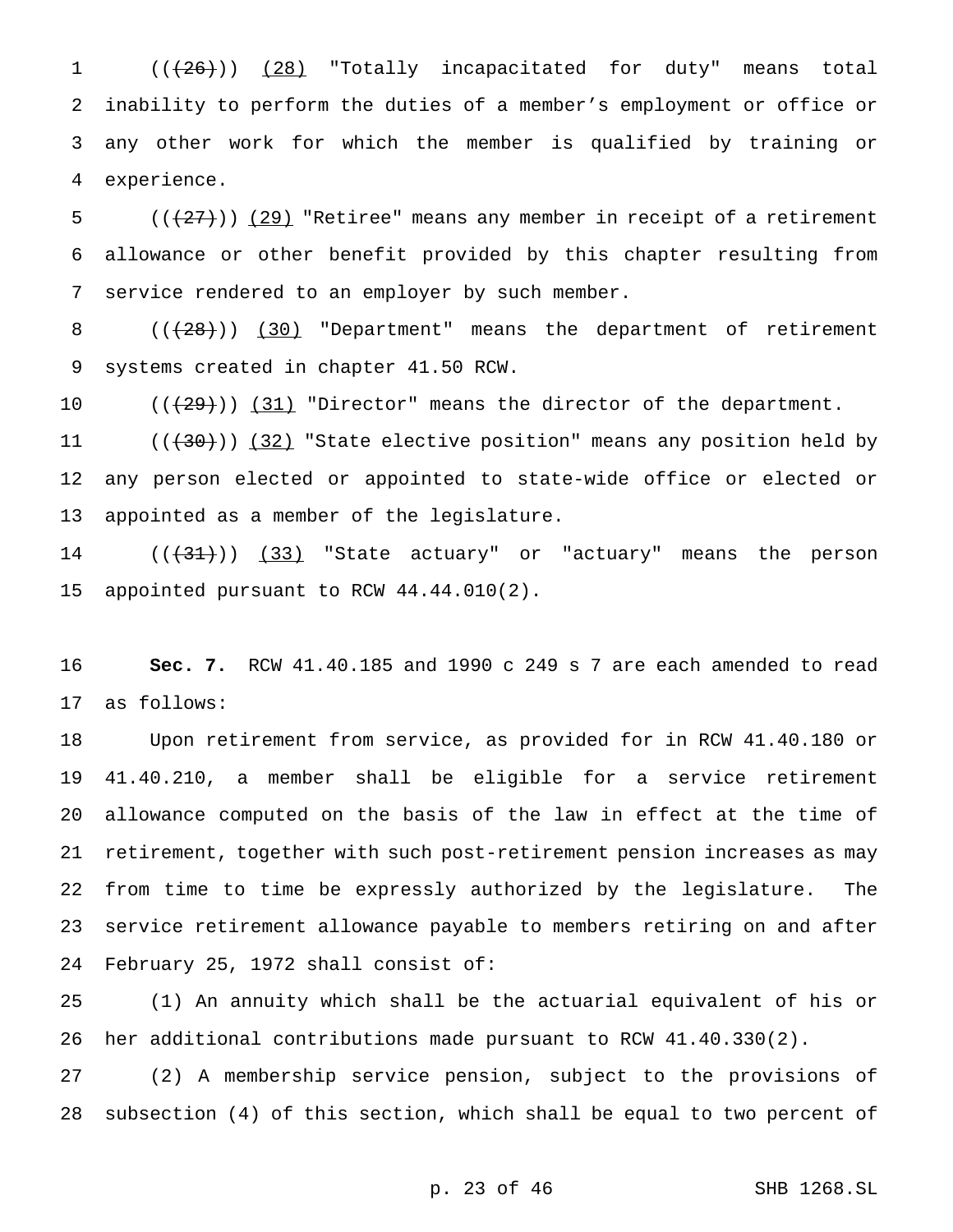1 his or her average final compensation for each service credit year or fraction of a service credit year of membership service.

 (3) A prior service pension which shall be equal to one-seventieth of his or her average final compensation for each year or fraction of 5 a year of prior service not to exceed thirty years credited to his or 6 her service accounts. In no event, except as provided in this 1972 amendatory act, shall any member receive a retirement allowance pursuant to subsections (2) and (3) of this section of more than sixty percent of his or her average final compensation: PROVIDED, That no member shall receive a pension under this section of less than nine hundred dollars per annum if such member has twelve or more years of service credit, or less than one thousand and two hundred dollars per annum if such member has sixteen or more years of service credit, or less than one thousand five hundred and sixty dollars per annum if such member has twenty or more years of service credit.

 (4) Notwithstanding the provisions of subsections (1) through (3) of this section, the retirement allowance payable for service where a member was elected or appointed pursuant to Articles II or III of the Constitution of the state of Washington or RCW 48.02.010 and the implementing statutes shall be a combined pension and annuity. Said retirement allowance shall be equal to three percent of the average final compensation for each year of such service. Any member covered by this subsection who upon retirement has served ten or more years shall receive a retirement allowance of at least one thousand two hundred dollars per annum; such member who has served fifteen or more years shall receive a retirement allowance of at least one thousand eight hundred dollars per annum; and such member who has served twenty or more years shall receive a retirement allowance of at least two thousand four hundred dollars per annum: PROVIDED, That the initial retirement allowance of a member retiring only under the provisions of SHB 1268.SL p. 24 of 46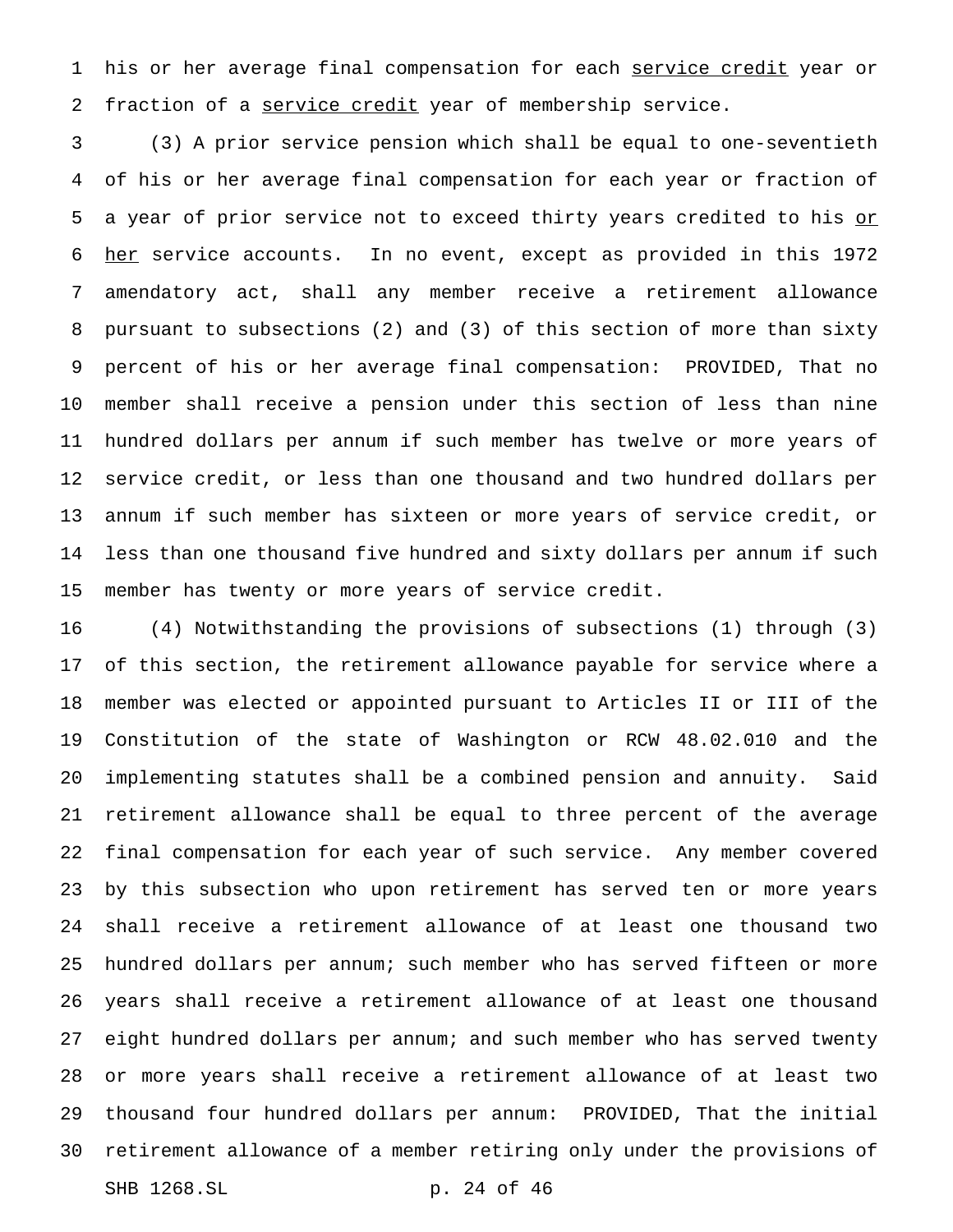this subsection shall not exceed the average final compensation upon which the retirement allowance is based. The minimum benefits provided in this subsection shall apply to all retired members or to the surviving spouse of deceased members who were elected to the office of state senator or state representative.

 **Sec. 8.** RCW 41.40.235 and 1986 c 176 s 4 are each amended to read as follows:

 (1) Upon retirement, a member shall receive a nonduty disability retirement allowance equal to two percent of average final compensation 10 for each service credit year of service: PROVIDED, That such allowance shall be reduced by two percent of itself for each year or fraction 12 thereof that his <u>or her</u> age is less than fifty-five years: PROVIDED FURTHER, That in no case may the allowance provided by this section exceed sixty percent of average final compensation.

 (2) If the recipient of a retirement allowance under this section dies before the total of the retirement allowance paid to the recipient equals the amount of the accumulated contributions at the date of retirement, then the balance shall be paid to such person or persons having an insurable interest in his or her life as the recipient has nominated by written designation duly executed and filed with the director or, if there is no such designated person or persons still living at the time of the recipient's death, then to the surviving spouse or, if there is neither such designated person or persons still living at the time of his or her death nor a surviving spouse, then to his or her legal representative.

 **Sec. 9.** RCW 41.40.450 and 1990 c 274 s 4 are each amended to read as follows:

p. 25 of 46 SHB 1268.SL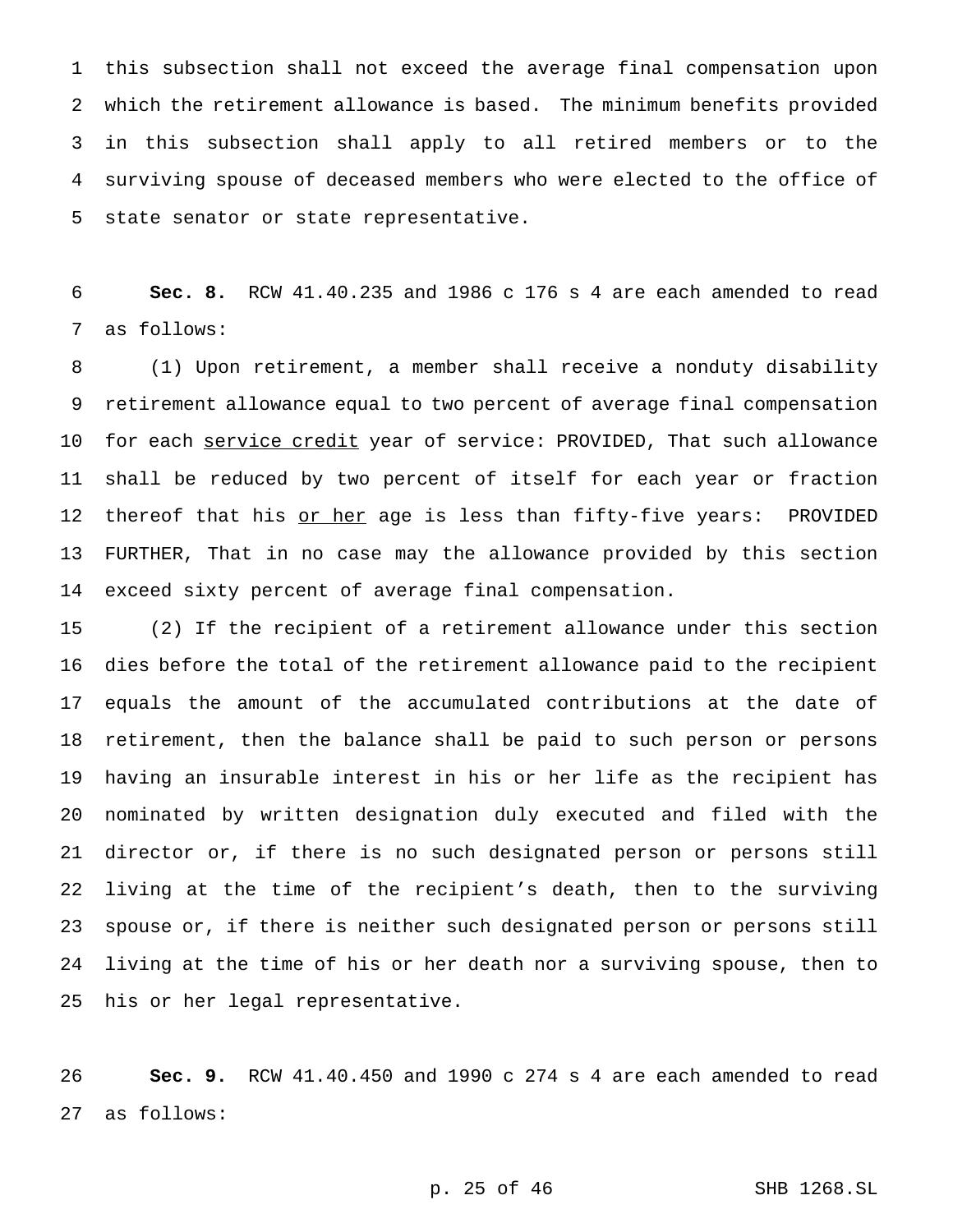(1) A plan I member who is employed by a school district or 2 districts, an educational ((school [service])) service district, the state school for the deaf, the state school for the blind, institutions of higher education, or community colleges:

5 (a) Shall receive a service credit month for each month of the period from September through August of the following year if he or she is employed in an eligible position, earns compensation earnable for six hundred thirty hours or more during that period, and is employed during nine months of that period, except that a member may not receive credit for any period prior to the member's employment in an eligible position;

12 (b) If a member in an eligible position does not meet the 13 requirements of (a) of this subsection, the member is entitled to  $\underline{a}$ 14 service credit ((only)) month for ((those calendar months during which 15 he or she received)) each month of the period he or she earns earnable 16 compensation for seventy or more hours; and the member is entitled to 17 a one-quarter service credit month for those calendar months during 18 which he or she earned compensation for less than seventy hours.

19 (2) Except for any period prior to the member's employment in an 20 eligible position, a plan II member who is employed by a school 21 district or districts, an educational ((school [service])) service 22 district, the state school for the blind, the state school for the 23 deaf, institutions of higher education, or community colleges:

24 (a) Shall receive a service credit month for each month of the 25 period from September through August of the following year if he or she 26 is employed in an eligible position, earns compensation earnable for 27 eight hundred ten hours or more during that period, and is employed 28 during nine months of that period((, except that a member may not 29 receive credit for any period prior to the member's employment in an 30 eligible position));

SHB 1268.SL p. 26 of 46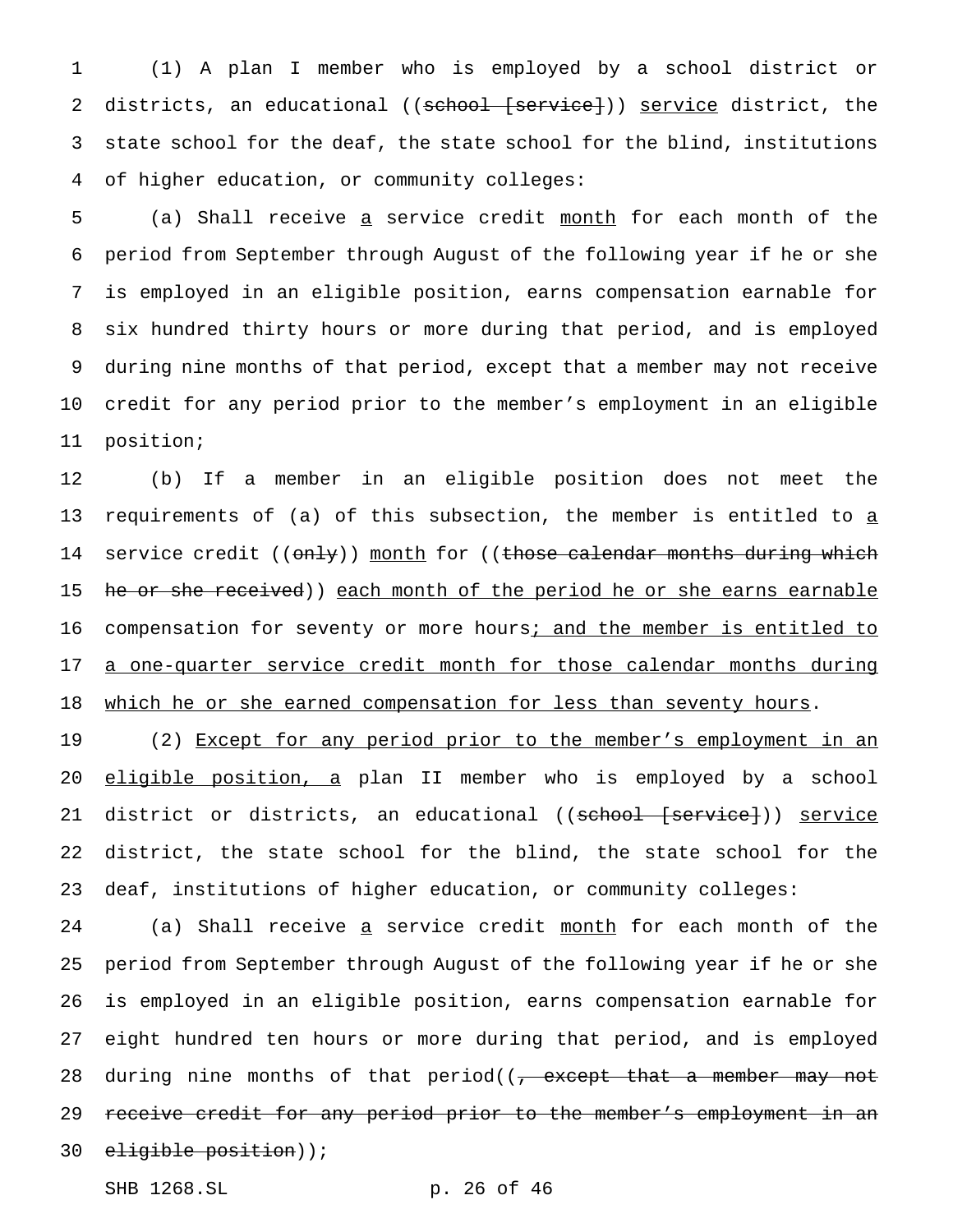(b) If a member in an eligible position for each month of the period from September through August of the following year does not meet the hours requirements of (a) of this subsection, the member is 4 entitled to <u>one-half</u> service credit ((only)) month for ((those calendar months during which he or she received)) each month of the period if he 6 or she earns earnable compensation for ((ninety or more hours)) at least six hundred thirty hours but less than eight hundred ten hours 8 during that period, and is employed nine months of that period.

 (c) In all other instances, a member in an eligible position is entitled to service credit months as follows:

 (i) One service credit month for each month in which compensation 12 is earned for ninety or more hours;

 (ii) One-half service credit month for each month in which 14 compensation is earned for at least seventy hours but less than ninety 15 hours; and

16 (iii) One-quarter service credit month for each month in which compensation is earned for less than seventy hours.

(3) The department shall adopt rules implementing this section.

 **Sec. 10.** RCW 41.40.620 and 1977 ex.s. c 295 s 3 are each amended to read as follows:

 A member of the retirement system shall receive a retirement allowance equal to two percent of such member's average final 23 compensation for each service credit year of service.

 **Sec. 11.** RCW 41.40.630 and 1977 ex.s. c 295 s 4 are each amended to read as follows:

26 (1) NORMAL RETIREMENT. Any member with at least five service 27 credit years ((of service)) who has attained at least age sixty-five

p. 27 of 46 SHB 1268.SL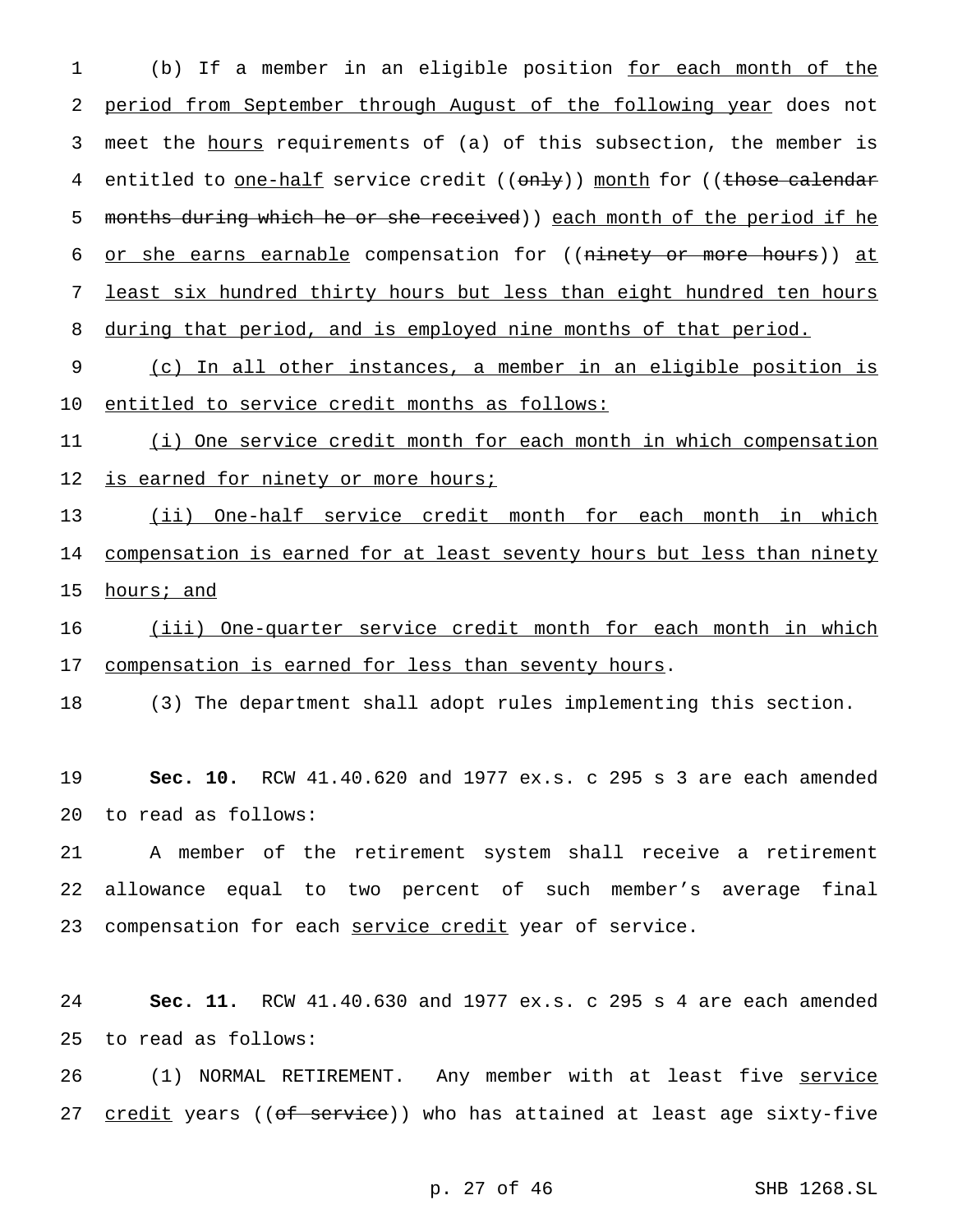shall be eligible to retire and to receive a retirement allowance computed according to the provisions of RCW 41.40.620.

 (2) EARLY RETIREMENT. Any member who has completed at least twenty 4 service credit years ((of service)) and has attained age fifty-five shall be eligible to retire and to receive a retirement allowance computed according to the provisions of RCW 41.40.620, except that a member retiring pursuant to this subsection shall have the retirement allowance actuarially reduced to reflect the difference in the number of years between age at retirement and the attainment of age sixty-five.

 NEW SECTION. **Sec. 12.** The department of retirement systems shall credit at least one-half service credit month for each month of each school year, as defined by RCW 28A.150.040, from October 1, 1977, through December 31, 1986, to a member of the teachers' retirement system plan II who was employed by an employer, as defined by RCW 41.32.010(12), under a contract for half-time employment as determined by the department for such school year and from whose compensation contributions were paid by the employee or picked up by the employer. Any withdrawn contributions shall be restored under RCW 41.32.500(1) prior to crediting any service.

 NEW SECTION. **Sec. 13.** (1) By December 31, 1992, the department of retirement systems shall implement and complete the following process for those members of the law enforcement officers' and fire fighters' retirement system plan II, public employees' retirement system plans I and II, and teachers' retirement system plan II who erroneously had contributions either deducted or picked-up from their earnings on and after January 1, 1987:

```
SHB 1268.SL p. 28 of 46
```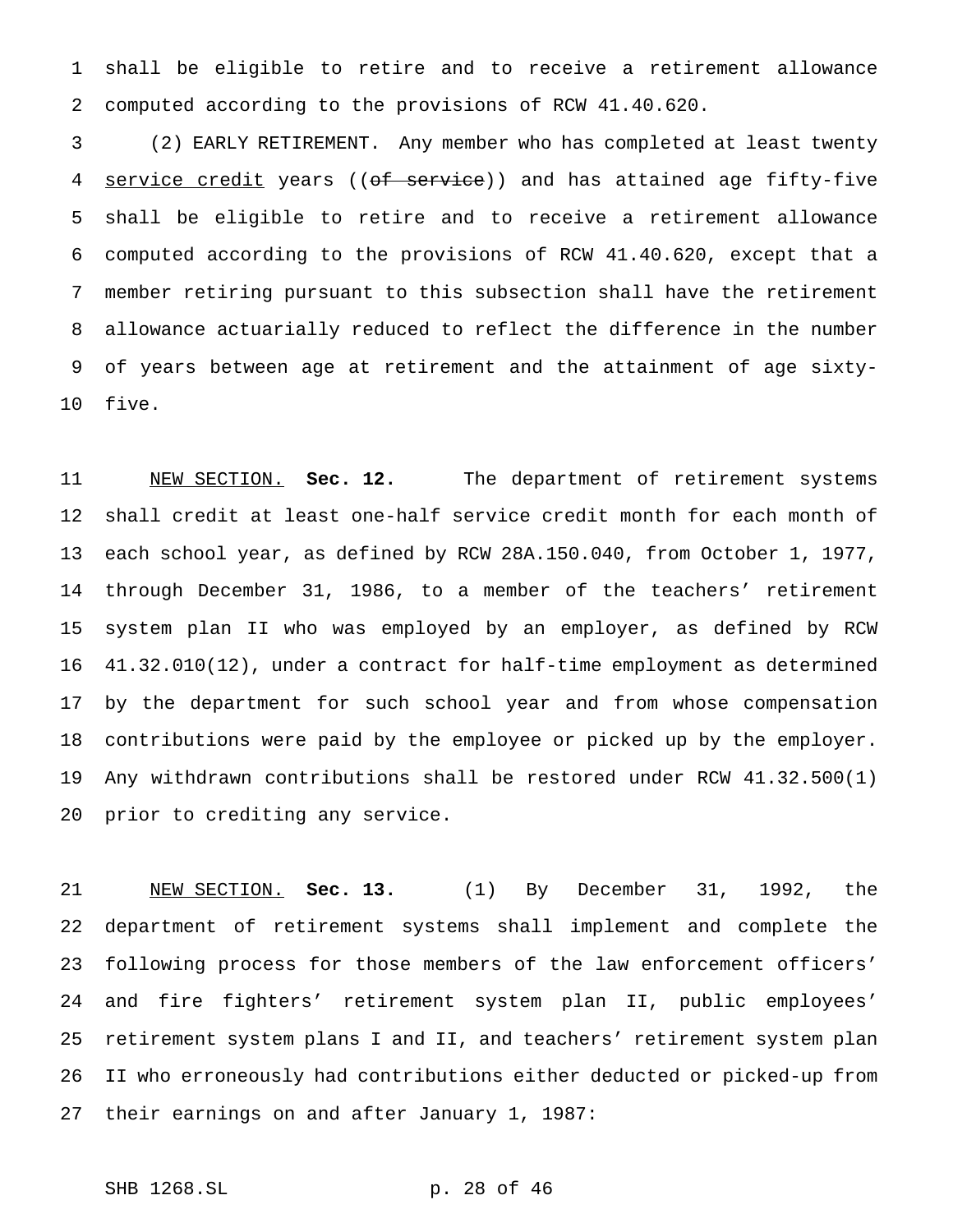(a) Create a list of transactions by employer for those members whose employer either deducted or picked-up employee contributions during a month where an employee did not work sufficient hours to earn service credit;

 (b) Provide the affected employers with direction and guidance for the review of the transmitted lists from this subsection and the employers' preparation of any necessary correcting transactions to the department's records;

 (c) Receive all correcting transactions submitted by the employer. (2) All debits and credits to all member accounts affected by this remedial process shall be reconciled by the department.

 (3) All moneys payable to an affected member, or any moneys to be further deducted or picked-up from such member's earnings, shall be determined and accomplished solely by the employer.

 (4) After December 31, 1992, no credit of employer contributions shall be made.

 (5) Return of contributions to an employee by the department is limited solely to when such member retires or otherwise terminates his or her membership and chooses to withdraw them with any accumulated interest.

 (6) Employer contributions forfeited under this section shall be transferred to the department of retirement systems expense account.

 **Sec. 14.** RCW 41.26.030 and 1987 c 418 s 1 are each amended to read as follows:

 As used in this chapter, unless a different meaning is plainly required by the context:

 (1) "Retirement system" means the "Washington law enforcement officers' and fire fighters' retirement system" provided herein.

p. 29 of 46 SHB 1268.SL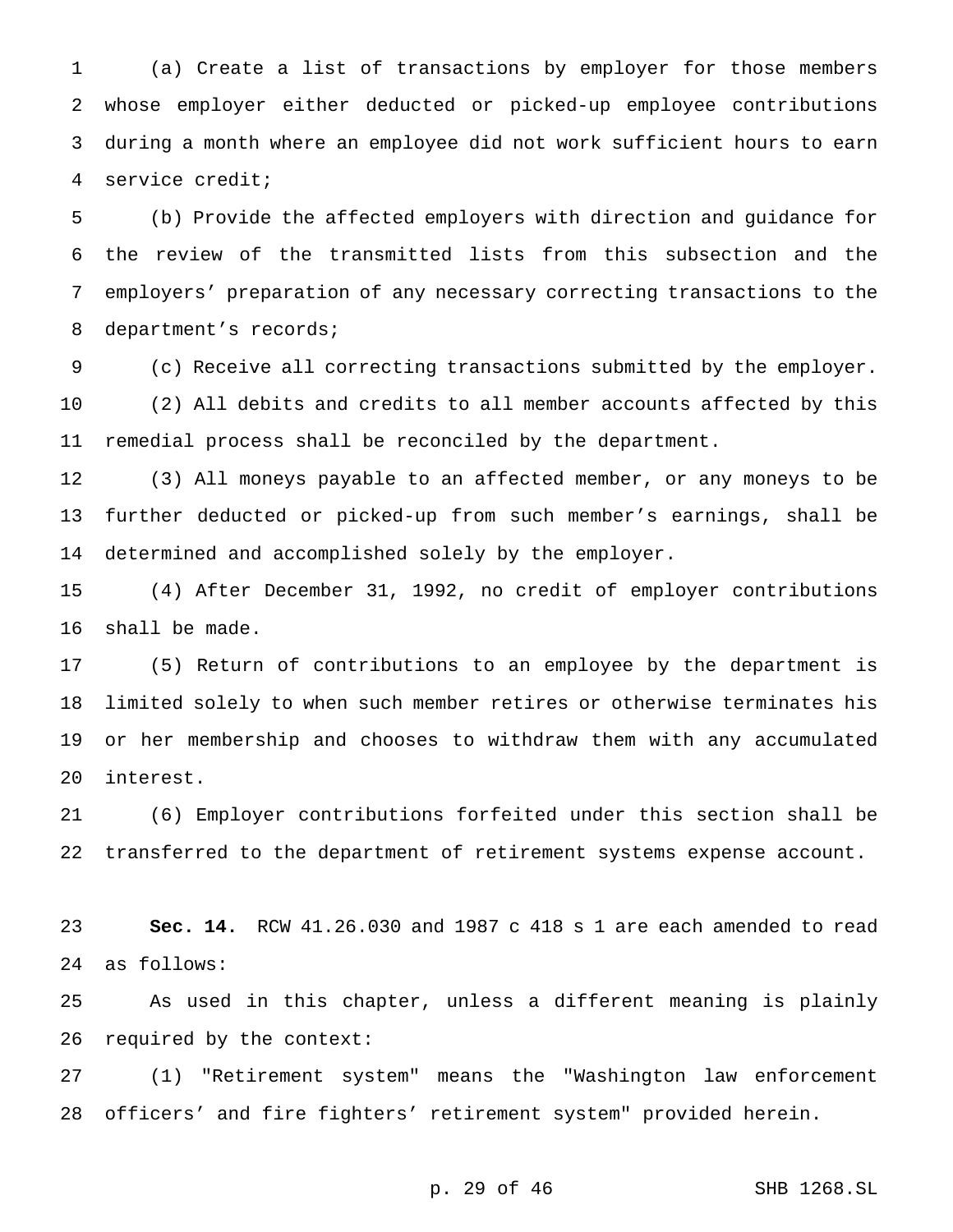(2)(a) "Employer" for persons who establish membership in the retirement system on or before September 30, 1977, means the legislative authority of any city, town, county or district or the elected officials of any municipal corporation that employs any law enforcement officer and/or fire fighter, any authorized association of such municipalities, and, except for the purposes of RCW 41.26.150, any labor guild, association, or organization, which represents the fire fighters or law enforcement officers of at least seven cities of over 20,000 population and the membership of each local lodge or division of which is composed of at least sixty percent law enforcement officers or fire fighters as defined in this chapter.

 (b) "Employer" for persons who establish membership in the retirement system on or after October 1, 1977, means the legislative authority of any city, town, county, or district or the elected officials of any municipal corporation that employs any law enforcement officer and/or fire fighter.

 (3) "Law enforcement officer" means any person who is serving on a full time, fully compensated basis as a county sheriff or deputy sheriff, including sheriffs or deputy sheriffs serving under a different title pursuant to a county charter, city police officer, or town marshal or deputy marshal, with the following qualifications:

 (a) No person who is serving in a position that is basically clerical or secretarial in nature, and who is not commissioned shall be 24 considered a law enforcement officer;

 (b) Only those deputy sheriffs, including those serving under a different title pursuant to county charter, who have successfully completed a civil service examination for deputy sheriff or the equivalent position, where a different title is used, and those persons serving in unclassified positions authorized by RCW 41.14.070 except a private secretary will be considered law enforcement officers;

SHB 1268.SL p. 30 of 46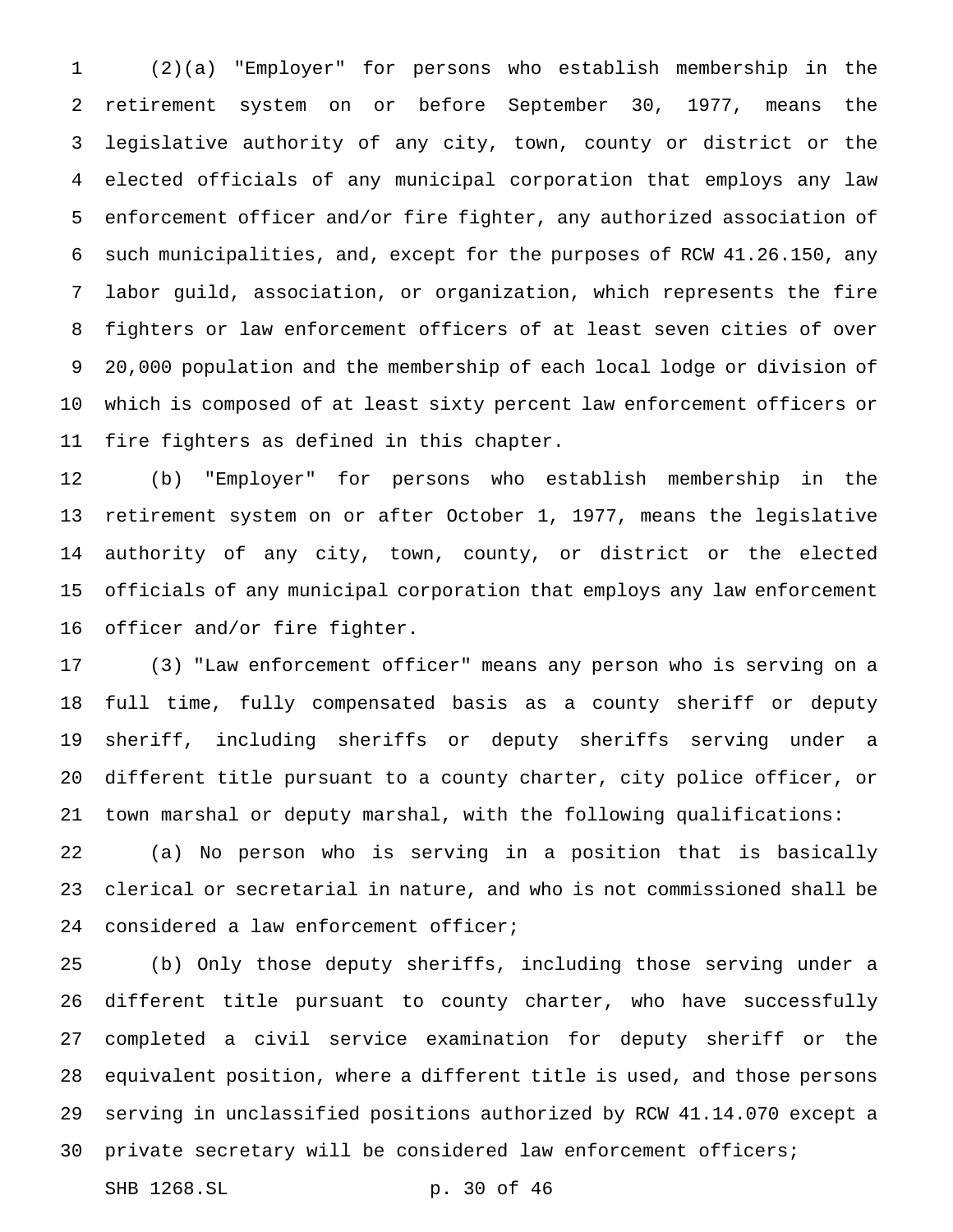(c) Only such full time commissioned law enforcement personnel as have been appointed to offices, positions, or ranks in the police department which have been specifically created or otherwise expressly provided for and designated by city charter provision or by ordinance enacted by the legislative body of the city shall be considered city police officers;

 (d) The term "law enforcement officer" also includes the executive secretary of a labor guild, association or organization (which is an employer under RCW 41.26.030(2) as now or hereafter amended) if such individual has five years previous membership in the retirement system established in chapter 41.20 RCW: PROVIDED, That for persons who establish membership in the retirement system on or after October 1, 1977, the provisions of this subparagraph shall not apply; and

 (e) The term "law enforcement officer" also includes any person employed on or after November 1, 1975, and prior to December 1, 1975, as a director of public safety so long as the duties of the director substantially involve only police and/or fire duties and no other duties.

(4) "Fire fighter" means:

 (a) any person who is serving on a full time, fully compensated basis as a member of a fire department of an employer and who is serving in a position which requires passing a civil service examination for fire fighter, or fireman if this title is used by the department, and who is actively employed as such;

 (b) anyone who is actively employed as a full time fire fighter where the fire department does not have a civil service examination;

(c) supervisory fire fighter personnel;

 (d) any full time executive secretary of an association of fire protection districts authorized under RCW 52.12.031: PROVIDED, That for persons who establish membership in the retirement system on or

p. 31 of 46 SHB 1268.SL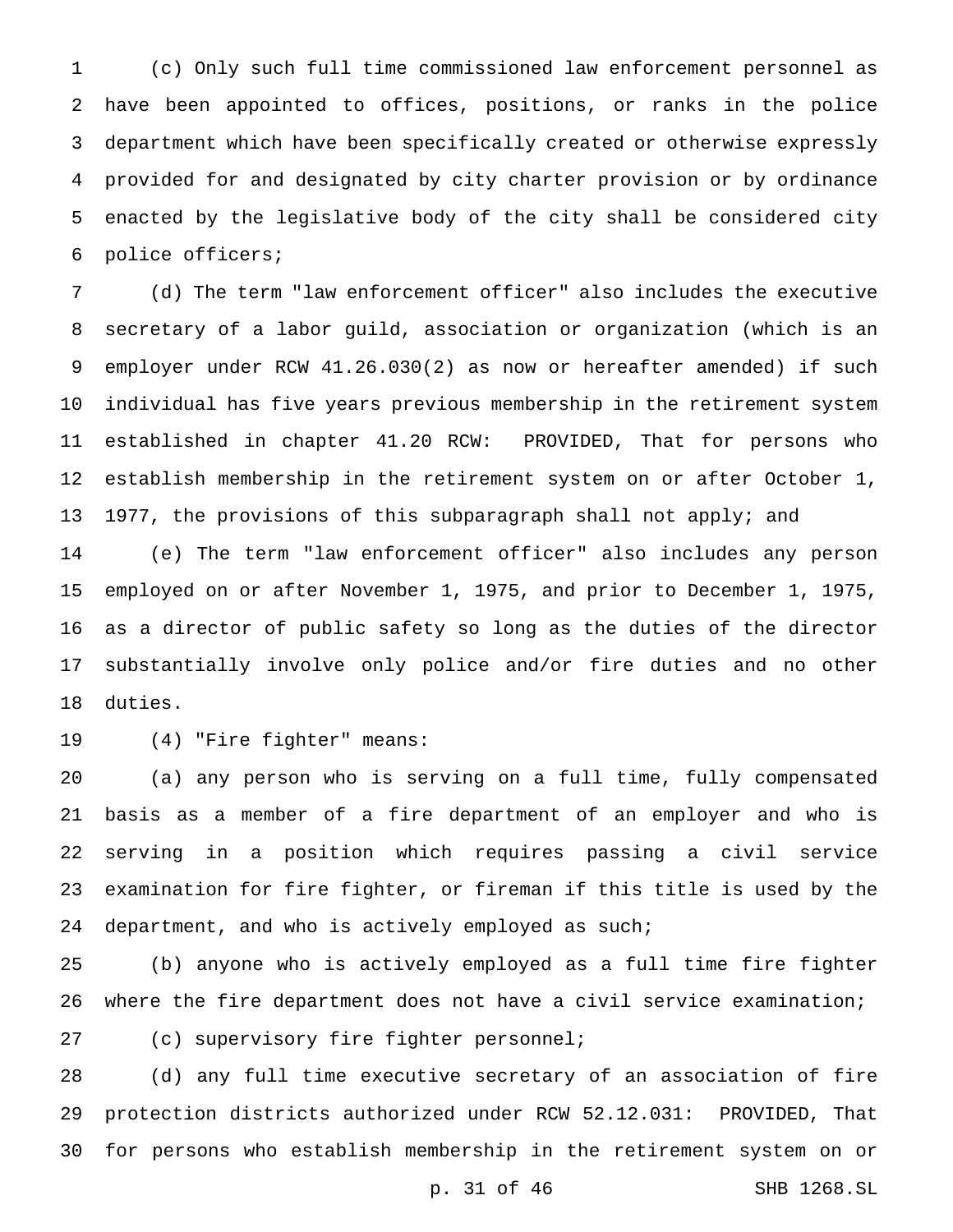after October 1, 1977, the provisions of this subparagraph shall not apply;

 (e) the executive secretary of a labor guild, association or organization (which is an employer under RCW 41.26.030(2) as now or hereafter amended), if such individual has five years previous membership in a retirement system established in chapter 41.16 or 41.18 RCW: PROVIDED, That for persons who establish membership in the retirement system on or after October 1, 1977, the provisions of this subparagraph shall not apply;

 (f) any person who is serving on a full time, fully compensated basis for an employer, as a fire dispatcher, in a department in which, on March 1, 1970, a dispatcher was required to have passed a civil service examination for fireman or fire fighter;

 (g) any person who on March 1, 1970, was employed on a full time, fully compensated basis by an employer, and who on May 21, 1971, was making retirement contributions under the provisions of chapter 41.16 or 41.18 RCW; and

 (h) the term "fire fighter" also includes any person employed on or 19 after November  $((+1,+)$ )  $1/2$  1975, and prior to December 1, 1975, as a director of public safety so long as the duties of the director substantially involve only police and/or fire duties and no other duties.

 (5) "Retirement board" means the Washington public employees' retirement system board established in chapter 41.40 RCW, including two members of the retirement system and two employer representatives as provided for in RCW 41.26.050. The retirement board shall be called the Washington law enforcement officers' and fire fighters' retirement board and may enter in legal relationships in that name. Any legal relationships entered into in that name prior to the adoption of this 1972 amendatory act are hereby ratified.

```
SHB 1268.SL p. 32 of 46
```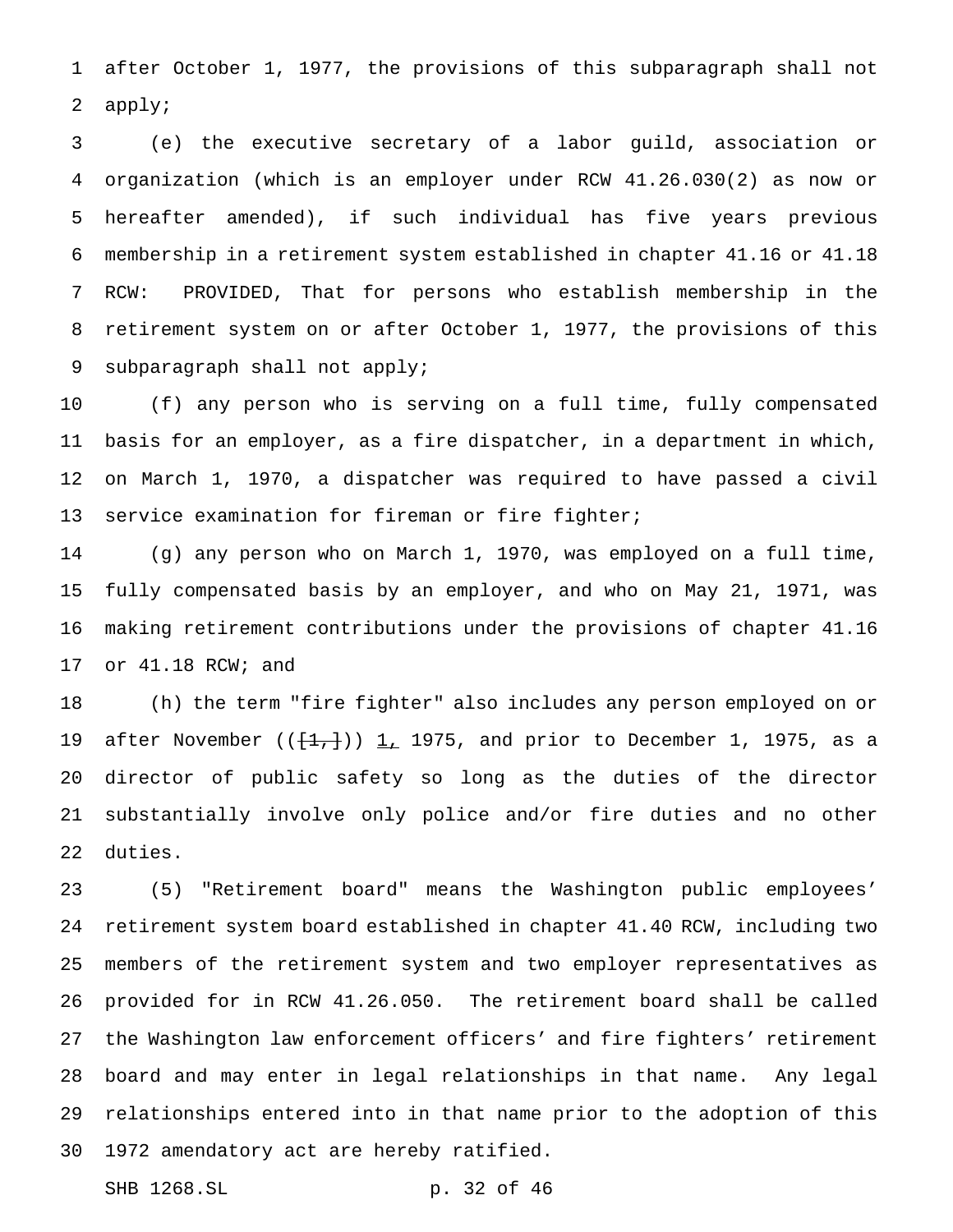(6) "Surviving spouse" means the surviving widow or widower of a member. The word shall not include the divorced spouse of a member. (7) "Child" or "children" whenever used in this chapter means every natural born child and stepchild where that relationship was in existence prior to the date benefits are payable under this chapter, posthumous child, child legally adopted or made a legal ward of a member prior to the date benefits are payable under this chapter, and illegitimate child legitimized prior to the date any benefits are payable under this chapter, all while unmarried, and either under the age of eighteen years or mentally or physically handicapped as determined by the retirement board except a handicapped person in the full time care of a state institution. A person shall also be deemed to be a child up to and including the age of twenty years and eleven months while attending any high school, college, or vocational or other educational institution accredited, licensed, or approved by the state, in which it is located, including the summer vacation months and all other normal and regular vacation periods at the particular educational institution after which the child returns to school.

 (8) "Member" means any fire fighter, law enforcement officer, or other person as would apply under subsections (3) or (4) of this section whose membership is transferred to the Washington law enforcement officers' and fire fighters' retirement system on or after March 1, 1970, and every law enforcement officer and fire fighter who is employed in that capacity on or after such date.

 (9) "Retirement fund" means the "Washington law enforcement officers' and fire fighters' retirement system fund" as provided for herein.

 (10) "Employee" means any law enforcement officer or fire fighter 29 as defined in subsections  $(3)$  and  $(4)$   $((above))$  of this section.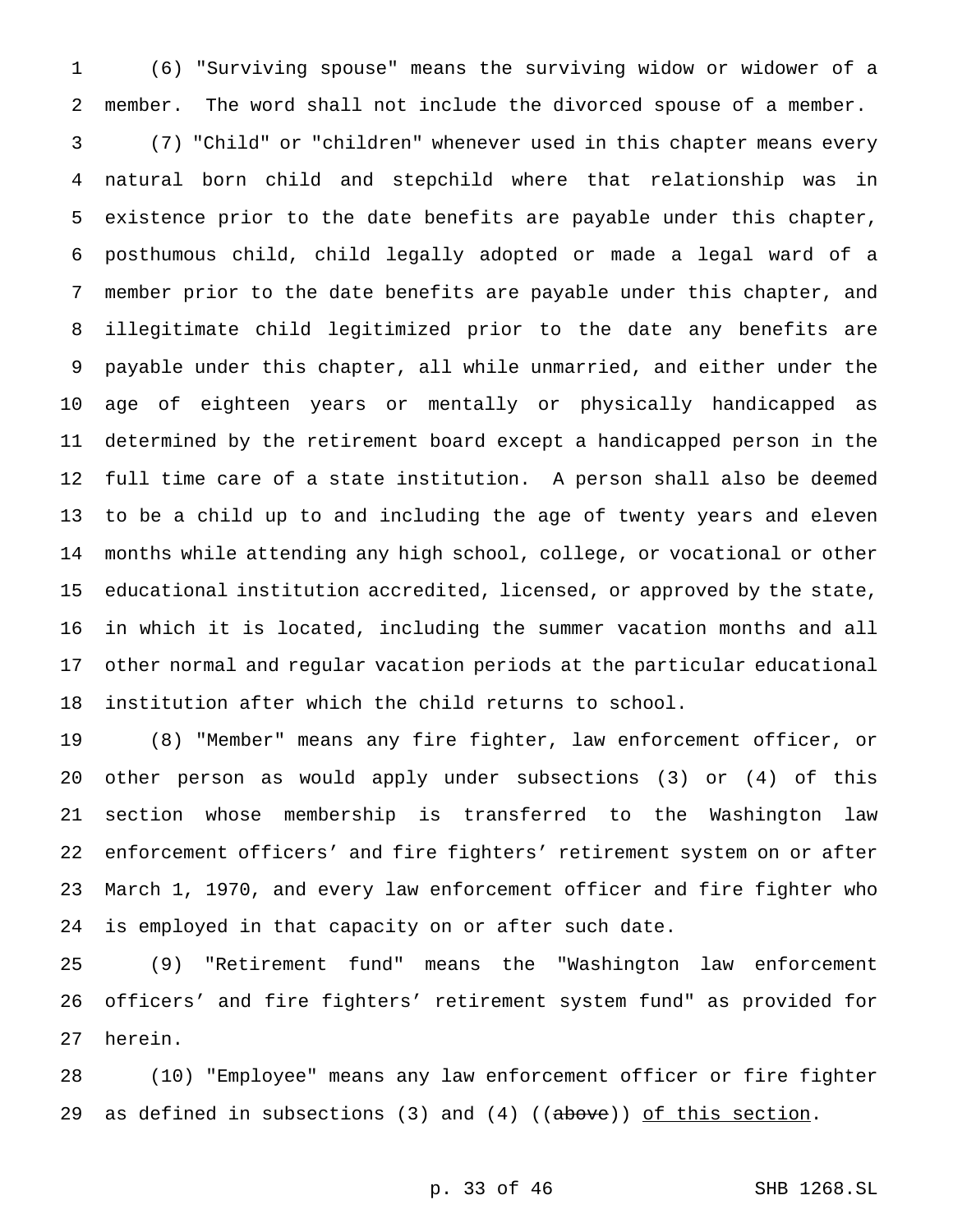(11)(a) "Beneficiary" for persons who establish membership in the retirement system on or before September 30, 1977, means any person in receipt of a retirement allowance, disability allowance, death benefit, or any other benefit described herein.

 (b) "Beneficiary" for persons who establish membership in the retirement system on or after October 1, 1977, means any person in receipt of a retirement allowance or other benefit provided by this chapter resulting from service rendered to an employer by another person.

 (12)(a) "Final average salary" for persons who establish membership in the retirement system on or before September 30, 1977, means (i) for a member holding the same position or rank for a minimum of twelve months preceding the date of retirement, the basic salary attached to such same position or rank at time of retirement; (ii) for any other member, including a civil service member who has not served a minimum of twelve months in the same position or rank preceding the date of retirement, the average of the greatest basic salaries payable to such member during any consecutive twenty-four month period within such member's last ten years of service for which service credit is allowed, computed by dividing the total basic salaries payable to such member during the selected twenty-four month period by twenty-four; (iii) in the case of disability of any member, the basic salary payable to such member at the time of disability retirement; (iv) in the case of a member who hereafter vests pursuant to RCW 41.26.090, the basic salary payable to such member at the time of vesting.

 (b) "Final average salary" for persons who establish membership in the retirement system on or after October 1, 1977, means the monthly average of the member's basic salary for the highest consecutive sixty 29 service credit months of service prior to such member's retirement,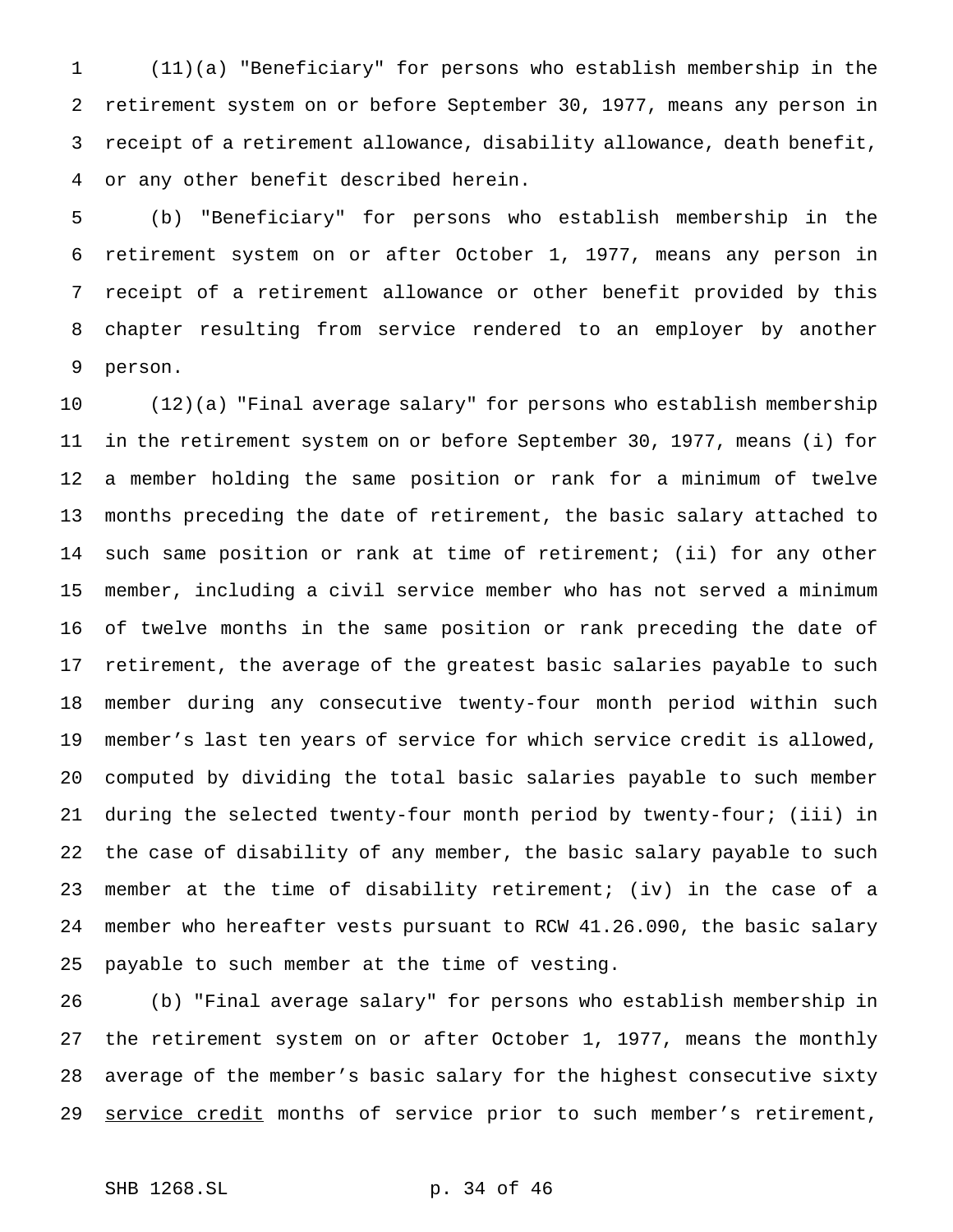termination, or death. Periods constituting authorized unpaid leaves of absence may not be used in the calculation of final average salary. (13)(a) "Basic salary" for persons who establish membership in the retirement system on or before September 30, 1977, means the basic monthly rate of salary or wages, including longevity pay but not including overtime earnings or special salary or wages, upon which pension or retirement benefits will be computed and upon which employer contributions and salary deductions will be based.

 (b) "Basic salary" for persons who establish membership in the retirement system on or after October 1, 1977, means salaries or wages earned by a member during a payroll period for personal services, including overtime payments, and shall include wages and salaries deferred under provisions established pursuant to sections 403(b), 414(h), and 457 of the United States Internal Revenue Code, but shall exclude lump sum payments for deferred annual sick leave, unused accumulated vacation, unused accumulated annual leave, or any form of severance pay: PROVIDED, That in any year in which a member serves in the legislature the member shall have the option of having such member's basic salary be the greater of:

 (i) the basic salary the member would have received had such member not served in the legislature; or

 (ii) such member's actual basic salary received for nonlegislative public employment and legislative service combined. Any additional contributions to the retirement system required because basic salary under subparagraph (i) of this subsection is greater than basic salary under subparagraph (ii) of this subsection shall be paid by the member for both member and employer contributions.

 (14)(a) "Service" for persons who establish membership in the retirement system on or before September 30, 1977, means all periods of employment for an employer as a fire fighter or law enforcement

p. 35 of 46 SHB 1268.SL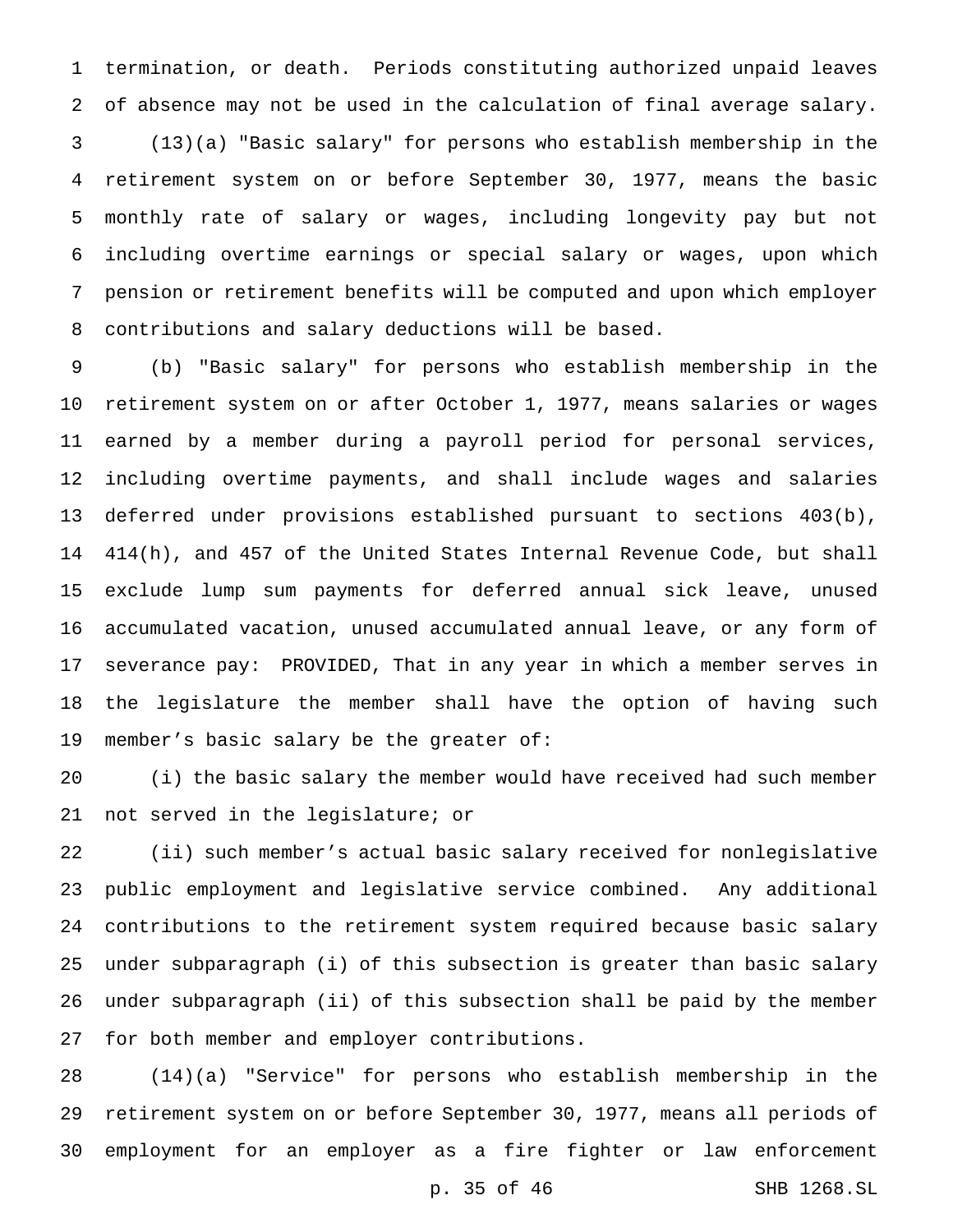officer, for which compensation is paid, together with periods of suspension not exceeding thirty days in duration. For the purposes of this chapter service shall also include service in the armed forces of the United States as provided in RCW 41.26.190. Credit shall be 5 allowed for all service credit months of service rendered by a member from and after the member's initial commencement of employment as a fire fighter or law enforcement officer, during which the member worked for seventy or more hours, or was on disability leave or disability 9 retirement. Only service credit months of service shall be counted in the computation of any retirement allowance or other benefit provided for in this chapter. In addition to the foregoing, for members retiring after May 21, 1971 who were employed under the coverage of a prior pension act before March 1, 1970, "service" shall include (i) such military service not exceeding five years as was creditable to the member as of March 1, 1970, under the member's particular prior pension act, and (ii) such other periods of service as were then creditable to a particular member under the provisions of RCW 41.18.165, 41.20.160 or 41.20.170. However, in no event shall credit be allowed for any service rendered prior to March 1, 1970, where the member at the time of rendition of such service was employed in a position covered by a prior pension act, unless such service, at the time credit is claimed therefor, is also creditable under the provisions of such prior act: PROVIDED, That if such member's prior service is not creditable due to the withdrawal of his contributions plus accrued interest thereon from a prior pension system, such member shall be credited with such prior service, as a law enforcement officer or fire fighter, by paying to the Washington law enforcement officers' and fire fighters' retirement system, on or before March 1, 1975, an amount which is equal to that which was withdrawn from the prior system by such member, as a law enforcement officer or fire fighter: PROVIDED FURTHER, That if such SHB 1268.SL p. 36 of 46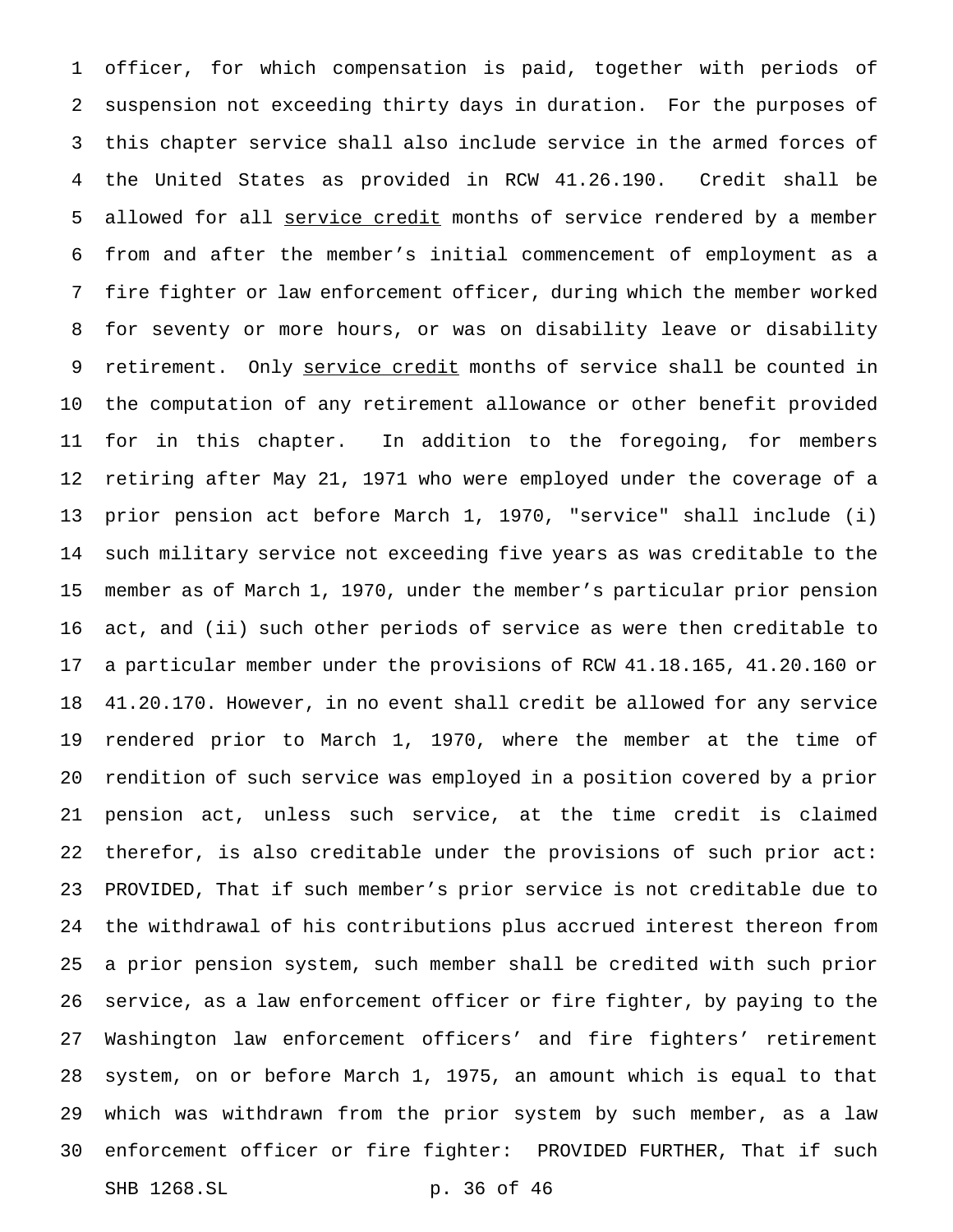member's prior service is not creditable because, although employed in a position covered by a prior pension act, such member had not yet become a member of the pension system governed by such act, such member shall be credited with such prior service as a law enforcement officer or fire fighter, by paying to the Washington law enforcement officers' and fire fighters' retirement system, on or before March 1, 1975, an amount which is equal to the employer's contributions which would have been required under the prior act when such service was rendered if the member had been a member of such system during such period: AND PROVIDED FURTHER, That where a member is employed by two employers at 11 the same time, ((he)) the member shall only be credited with service to 12 one such employer for any month during which ((he)) the member rendered such dual service.

 (b) "Service" for persons who establish membership in the retirement system on or after October 1, 1977, means periods of employment by a member for one or more employers for which basic salary 17 is earned for ninety or more hours per calendar month which shall 18 constitute a service credit month. Periods of employment by a member 19 for one or more employers for which basic salary is earned for at least 20 seventy hours but less than ninety hours per calendar month shall constitute one-half service credit month. Periods of employment by a member for one or more employers for which basic salary is earned for 23 less than seventy hours shall constitute a one-quarter service credit month.

 Members of the retirement system who are elected or appointed to a state elective position may elect to continue to be members of this retirement system.

28 Service credit years of service shall be determined by dividing the 29 total number of service credit months of service by twelve. Any 30 fraction of a service credit year of service as so determined shall be

p. 37 of 46 SHB 1268.SL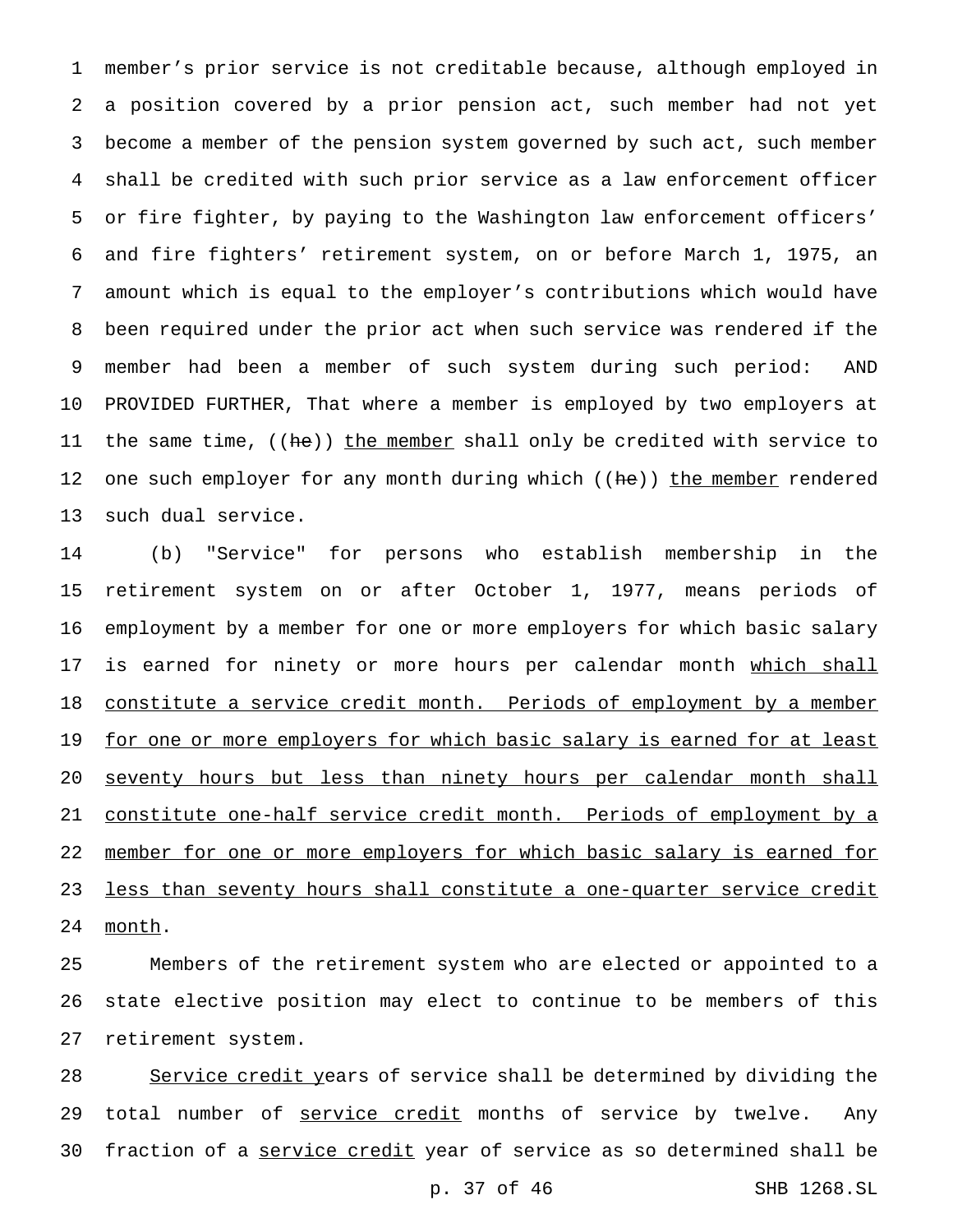taken into account in the computation of such retirement allowance or benefits.

 If a member receives basic salary from two or more employers during any calendar month, the individual shall receive one service credit month's service credit during any calendar month in which multiple 6 service for ninety or more hours is rendered; or one-half service credit month's service credit during any calendar month in which 8 multiple service for at least seventy hours but less than ninety hours 9 is rendered; or one-quarter service credit month during any calendar month in which multiple service for less than seventy hours is 11 rendered.

 (15) "Accumulated contributions" means the employee's contributions made by a member plus accrued interest credited thereon.

 (16) "Actuarial reserve" means a method of financing a pension or retirement plan wherein reserves are accumulated as the liabilities for benefit payments are incurred in order that sufficient funds will be available on the date of retirement of each member to pay the member's future benefits during the period of retirement.

 (17) "Actuarial valuation" means a mathematical determination of the financial condition of a retirement plan. It includes the computation of the present monetary value of benefits payable to present members, and the present monetary value of future employer and employee contributions, giving effect to mortality among active and retired members and also to the rates of disability, retirement, withdrawal from service, salary and interest earned on investments.

 (18) "Disability board" means either the county disability board or the city disability board established in RCW 41.26.110 for persons who establish membership in the retirement system on or before September 30, 1977.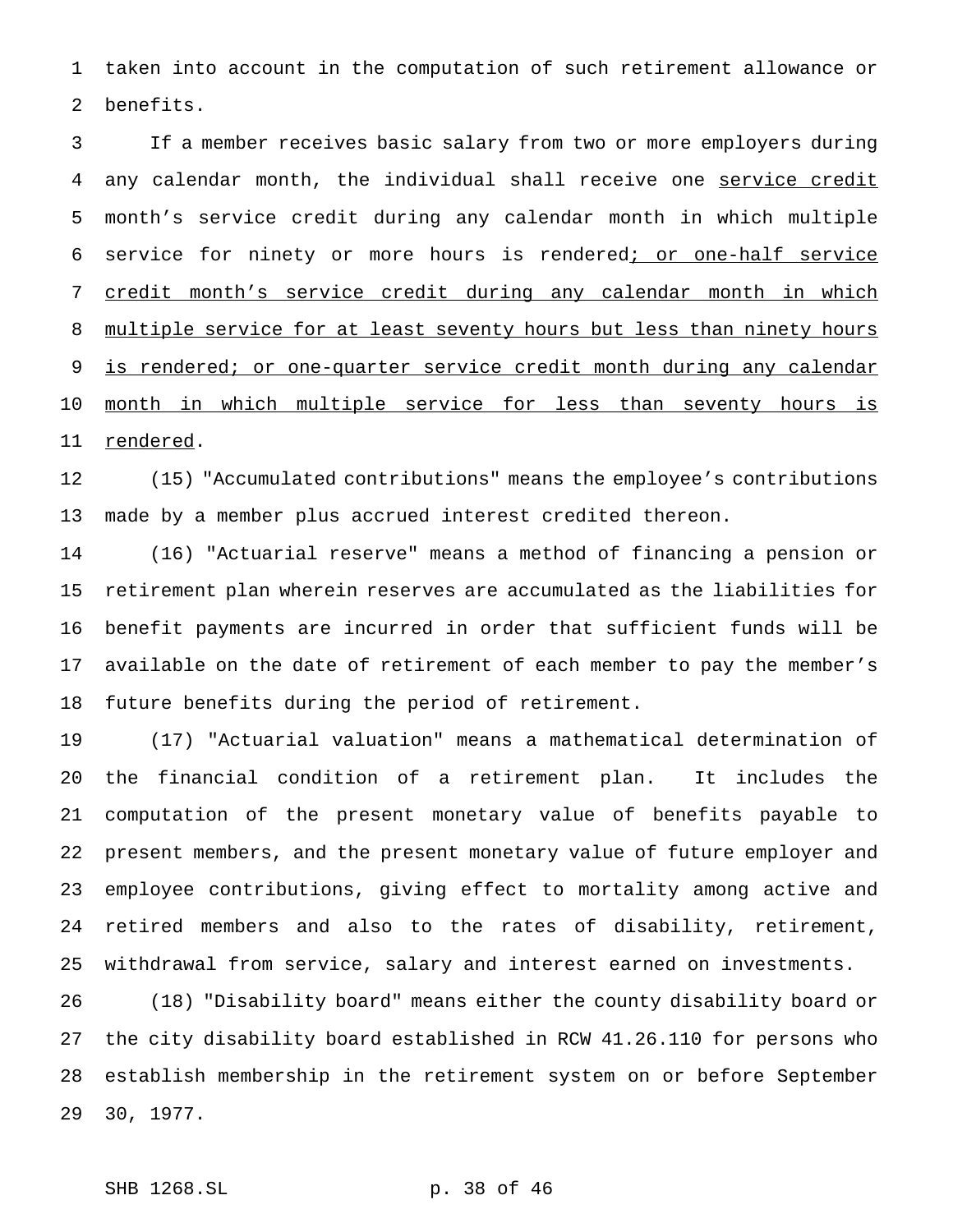(19) "Disability leave" means the period of six months or any portion thereof during which a member is on leave at an allowance equal to the member's full salary prior to the commencement of disability retirement. The definition contained in this subsection shall apply only to persons who establish membership in the retirement system on or before September 30, 1977.

 (20) "Disability retirement" for persons who establish membership in the retirement system on or before September 30, 1977, means the period following termination of a member's disability leave, during which the member is in receipt of a disability retirement allowance. (21) "Position" means the employment held at any particular time,

which may or may not be the same as civil service rank.

 (22) "Medical services" for persons who establish membership in the retirement system on or before September 30, 1977, shall include the following as minimum services to be provided. Reasonable charges for these services shall be paid in accordance with RCW 41.26.150.

 (a) Hospital expenses: These are the charges made by a hospital, in its own behalf, for

 (i) Board and room not to exceed semiprivate room rate unless private room is required by the attending physician due to the condition of the patient.

 (ii) Necessary hospital services, other than board and room, furnished by the hospital.

 (b) Other medical expenses: The following charges are considered "other medical expenses", provided that they have not been considered as "hospital expenses".

(i) The fees of the following:

 (A) A physician or surgeon licensed under the provisions of chapter 18.71 RCW;

p. 39 of 46 SHB 1268.SL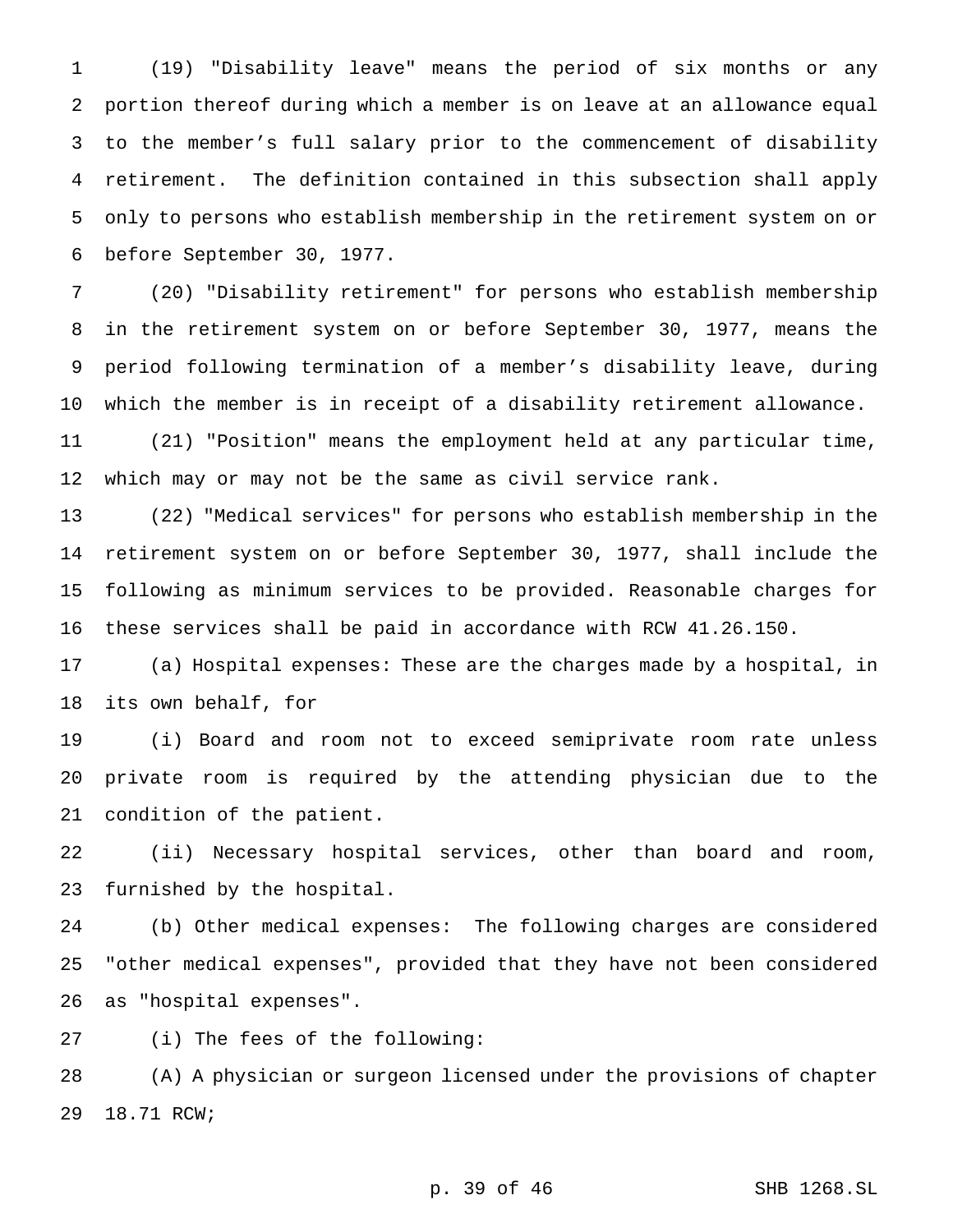(B) An osteopath licensed under the provisions of chapter 18.57 RCW;

 (C) A chiropractor licensed under the provisions of chapter 18.25 RCW.

 (ii) The charges of a registered graduate nurse other than a nurse who ordinarily resides in the member's home, or is a member of the family of either the member or the member's spouse.

8 (iii) The charges for the following medical services and supplies:

(A) Drugs and medicines upon a physician's prescription;

(B) Diagnostic x-ray and laboratory examinations;

(C) X-ray, radium, and radioactive isotopes therapy;

(D) Anesthesia and oxygen;

 (E) Rental of iron lung and other durable medical and surgical equipment;

(F) Artificial limbs and eyes, and casts, splints, and trusses;

 (G) Professional ambulance service when used to transport the 17 member to or from a hospital when he or she is injured by an accident or stricken by a disease;

 (H) Dental charges incurred by a member who sustains an accidental 20 injury to his or her teeth and who commences treatment by a legally licensed dentist within ninety days after the accident;

(I) Nursing home confinement or hospital extended care facility;

(J) Physical therapy by a registered physical therapist;

 (K) Blood transfusions, including the cost of blood and blood plasma not replaced by voluntary donors;

 (L) An optometrist licensed under the provisions of chapter 18.53 RCW.

 (23) "Regular interest" means such rate as the director may determine.

SHB 1268.SL p. 40 of 46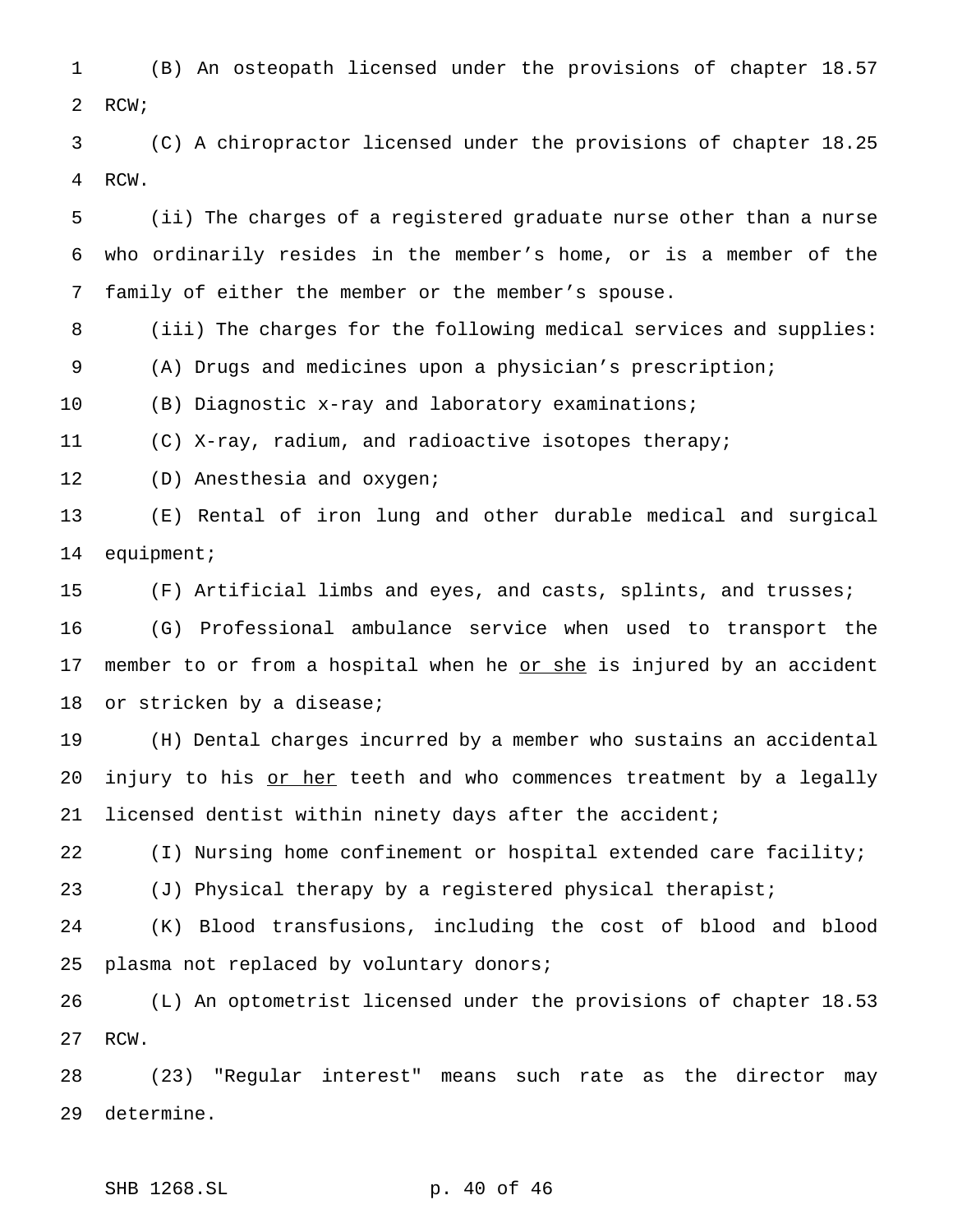(24) "Retiree" for persons who establish membership in the retirement system on or after October 1, 1977, means any member in receipt of a retirement allowance or other benefit provided by this chapter resulting from service rendered to an employer by such member. (25) "Department" means the department of retirement systems created in chapter 41.50 RCW.

(26) "Director" means the director of the department.

 (27) "State actuary" or "actuary" means the person appointed pursuant to RCW 44.44.010(2).

 (28) "State elective position" means any position held by any person elected or appointed to state-wide office or elected or appointed as a member of the legislature.

 (29) "Service credit year" means an accumulation of months of 14 service credit which is equal to one when divided by twelve.

15 (30) "Service credit month" means a full service credit month or an accumulation of partial service credit months that are equal to one.

 **Sec. 15.** RCW 41.26.090 and 1977 ex.s. c 294 s 22 are each amended to read as follows:

 Retirement of a member for service shall be made by the board as follows:

21 (1) Any member having five or more service credit years of service and having attained the age of fifty years shall be eligible for a 23 service retirement allowance and shall be retired upon his or her written request effective the first day following the date upon which the member is separated from service.

26 (2) Any member having five or more service credit years of service, 27 who terminates his or her employment with any employer, may leave his 28 or her contributions in the fund. Any employee who so elects, upon attaining age fifty, shall be eligible to apply for and receive a

p. 41 of 46 SHB 1268.SL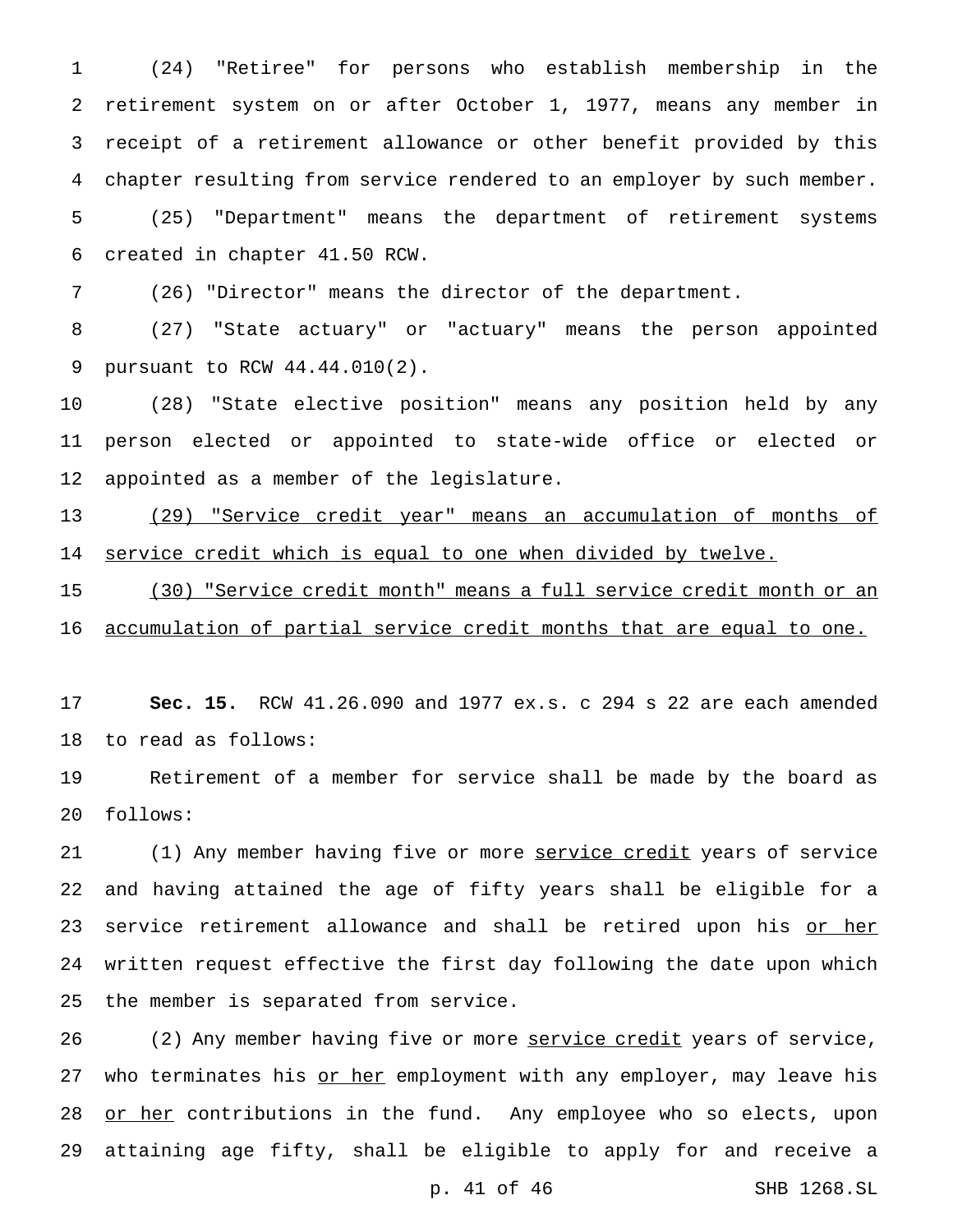1 service retirement allowance based on his or her years of service, 2 commencing on the first day following ((his)) attainment of age fifty. This section shall also apply to a person who rendered service as a law enforcement officer or fire fighter, as those terms are defined in RCW 41.26.030, on or after July 1, 1969, but who was not employed as a law enforcement officer or fire fighter on March 1, 1970, by reason of his 7 or her having been elected to a public office. Any member selecting 8 this optional vesting with less than twenty service credit years of service shall not be covered by the provisions of RCW 41.26.150, and 10 his or her survivors shall not be entitled to the benefits of RCW 11 41.26.160 unless his <u>or her</u> death occurs after he <u>or she</u> has attained the age of fifty years. Those members selecting this optional vesting with twenty or more years service shall not be covered by the provisions of RCW 41.26.150 until the attainment of the age of fifty years: PROVIDED, That a member selecting this option, with less than 16 twenty service credit years of service credit, who shall die prior to attaining the age of fifty years, shall have paid from the Washington law enforcement officers' and fire fighters' retirement fund, to such member's surviving spouse, if any, otherwise to such beneficiary as the member shall have designated in writing, or if no such designation has 21 been made, to the personal representative of his or her estate, a lump sum which is equal to the amount of such member's accumulated contributions plus accrued interest: PROVIDED FURTHER, That if the 24 vested member has twenty or more service credit years of service credit the surviving spouse or children shall then become eligible for the 26 benefits of RCW 41.26.160 regardless of his <u>or her</u> age at the time of 27 ((his)) death, to the exclusion of the lump sum amount provided by this subsection.

 (3) Any member who has attained the age of sixty years shall be retired on the first day of the calendar month next succeeding that in SHB 1268.SL p. 42 of 46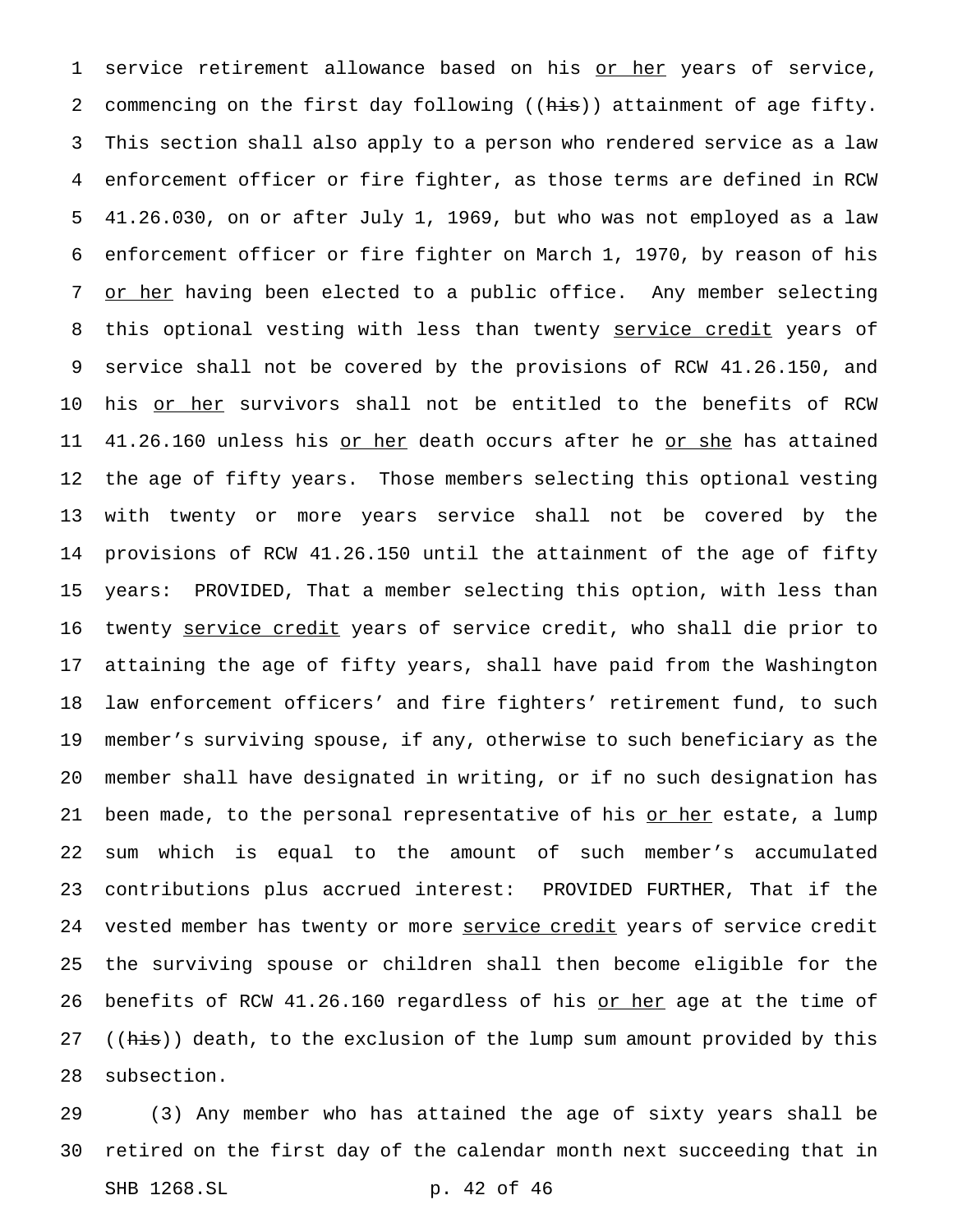which said member shall have attained the age of sixty and may not thereafter be employed as a law enforcement officer or fire fighter: PROVIDED, That for any member who is elected or appointed to the office 4 of sheriff, chief of police, or fire chief, his or her election or appointment shall be considered as a waiver of the age sixty provision for retirement and nonemployment for whatever number of years remain in 7 his or her present term of office and any succeeding periods for which 8 he or she may be so elected or appointed: PROVIDED FURTHER, That the provisions of this subsection shall not apply to any member who is employed as a law enforcement officer or fire fighter on March 1, 1970.

11 **Sec. 16.** RCW 41.26.100 and 1974 ex.s. c 120 s 3 are each amended 12 to read as follows:

13 A member upon retirement for service shall receive a monthly 14 retirement allowance computed according to his or her completed 15 creditable service credit years of service as follows: Five years but 16 under ten years, one-twelfth of one percent of his or her final average 17 salary for each month of service; ten years but under twenty years, 18 one-twelfth of one and one-half percent of his or her final average 19 salary for each month of service; and twenty years and over one-twelfth 20 of two percent of his or her final average salary for each month of 21 service: PROVIDED, That the recipient of a retirement allowance who 22 shall return to service as a law enforcement officer or fire fighter 23 shall be considered to have terminated his or her retirement status and 24 he or she shall immediately become a member of the retirement system 25 with the status of membership he or she had as of the date of ((his)) 26 retirement. Retirement benefits shall be suspended during the period 27 of his or her return to service and he or she shall make contributions 28 and receive service credit. Such a member shall have the right to 29 again retire at any time and his or her retirement allowance shall be

p. 43 of 46 SHB 1268.SL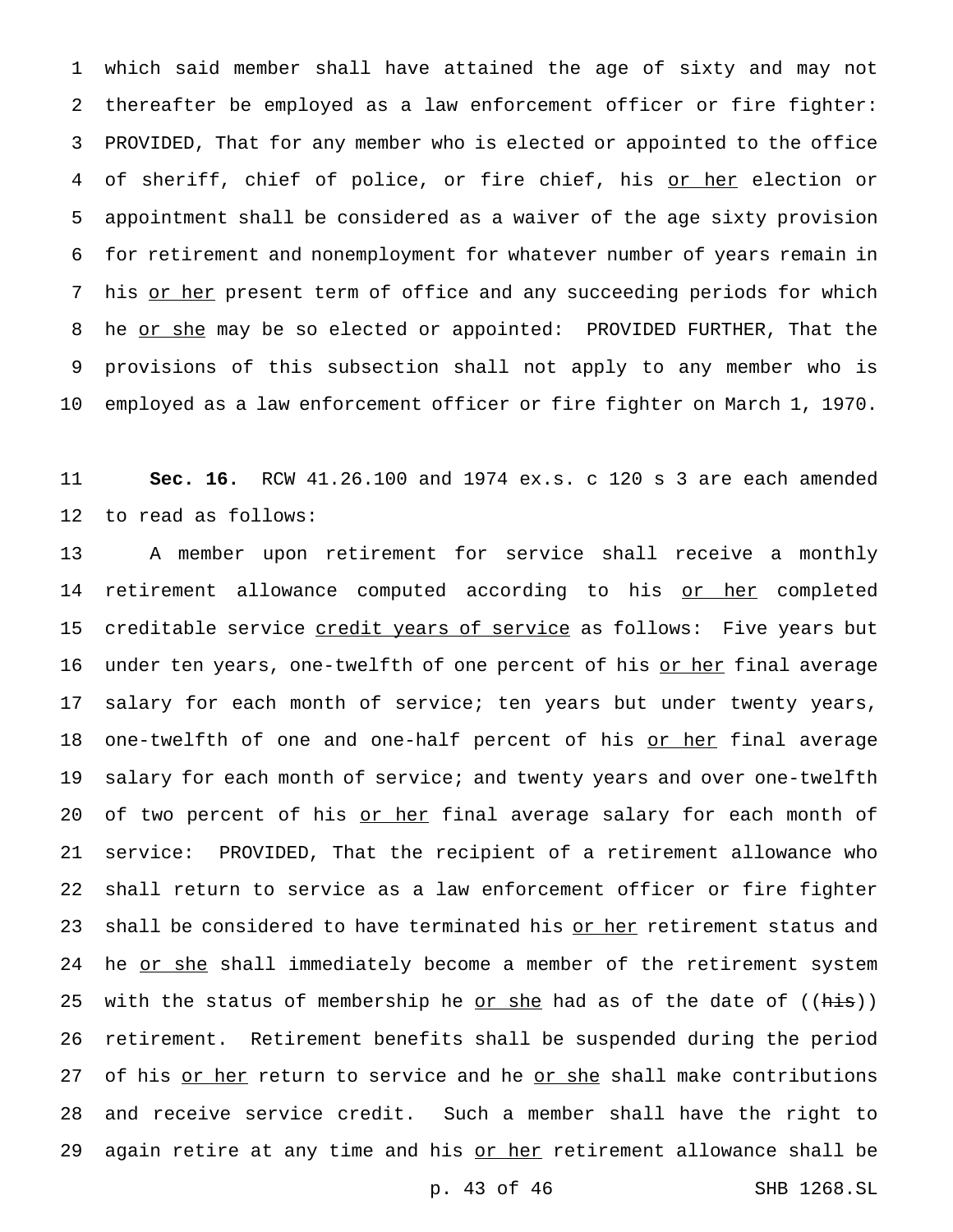recomputed, and paid, based upon additional service rendered and any change in final average salary: PROVIDED FURTHER, That no retirement allowance paid pursuant to this section shall exceed sixty percent of final average salary, except as such allowance may be increased by virtue of RCW 41.26.240, as now or hereafter amended.

 **Sec. 17.** RCW 41.26.160 and 1986 c 176 s 7 are each amended to read as follows:

 (1) In the event of the death of any member who is in active service, or who has vested under the provisions of RCW 41.26.090 with 10 twenty or more service credit years of service, or who is on disability 11 leave or retired, whether for disability or service, his or her surviving spouse shall become entitled to receive a monthly allowance 13 equal to fifty percent of his <u>or her</u> final average salary at the date of death if active, or the amount of retirement allowance the vested member would have received at age fifty, or the amount of the retirement allowance such retired member was receiving at the time of 17 ((his)) death if retired for service or disability. The amount of this allowance will be increased five percent of final average salary for each child as defined in RCW 41.26.030(7), as now or hereafter amended, subject to a maximum combined allowance of sixty percent of final average salary: PROVIDED, That if the child or children is or are in the care of a legal guardian, payment of the increase attributable to each child will be made to the child's legal guardian or, in the absence of a legal guardian and if the member has created a trust for the benefit of the child or children, payment of the increase attributable to each child will be made to the trust.

 (2) If at the time of the death of a vested member with twenty or 28 more service credit years of service as provided above or a member retired for service or disability, the surviving spouse has not been SHB 1268.SL p. 44 of 46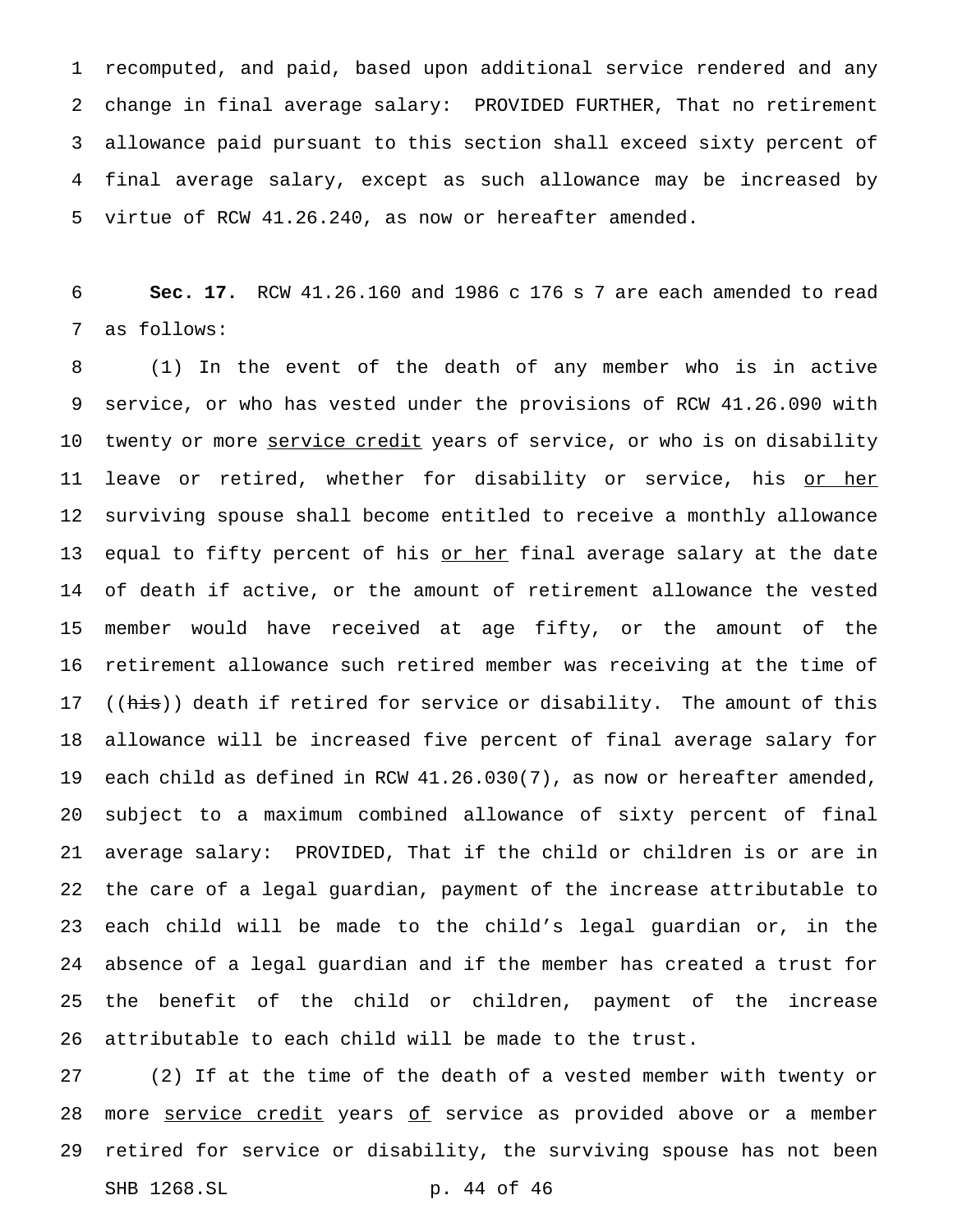1 lawfully married to such member for one year prior to ((his)) the member's retirement or separation from service if a vested member, the surviving spouse shall not be eligible to receive the benefits under this section: PROVIDED, That if a member dies as a result of a 5 disability incurred in the line of duty, then if he <u>or she</u> was married 6 at the time he or she was disabled,  $((his))$  the surviving spouse shall be eligible to receive the benefits under this section.

 (3) If there be no surviving spouse eligible to receive benefits at the time of such member's death, then the child or children of such member shall receive a monthly allowance equal to thirty percent of final average salary for one child and an additional ten percent for each additional child subject to a maximum combined payment, under this subsection, of sixty percent of final average salary. When there cease to be any eligible children as defined in RCW 41.26.030(7), as now or hereafter amended, there shall be paid to the legal heirs of said member the excess, if any, of accumulated contributions of said member 17 at the time of ((his)) death over all payments made to his or her 18 survivors on his or her behalf under this chapter: PROVIDED, That payments under this subsection to children shall be prorated equally among the children, if more than one. If the member has created a trust for the benefit of the child or children, the payment shall be made to the trust.

 (4) In the event that there is no surviving spouse eligible to receive benefits under this section, and that there be no child or children eligible to receive benefits under this section, then the accumulated contributions shall be paid to the estate of said member. (5) If a surviving spouse receiving benefits under the provisions of this section thereafter dies and there are children as defined in RCW 41.26.030(7), as now or hereafter amended, payment to the spouse